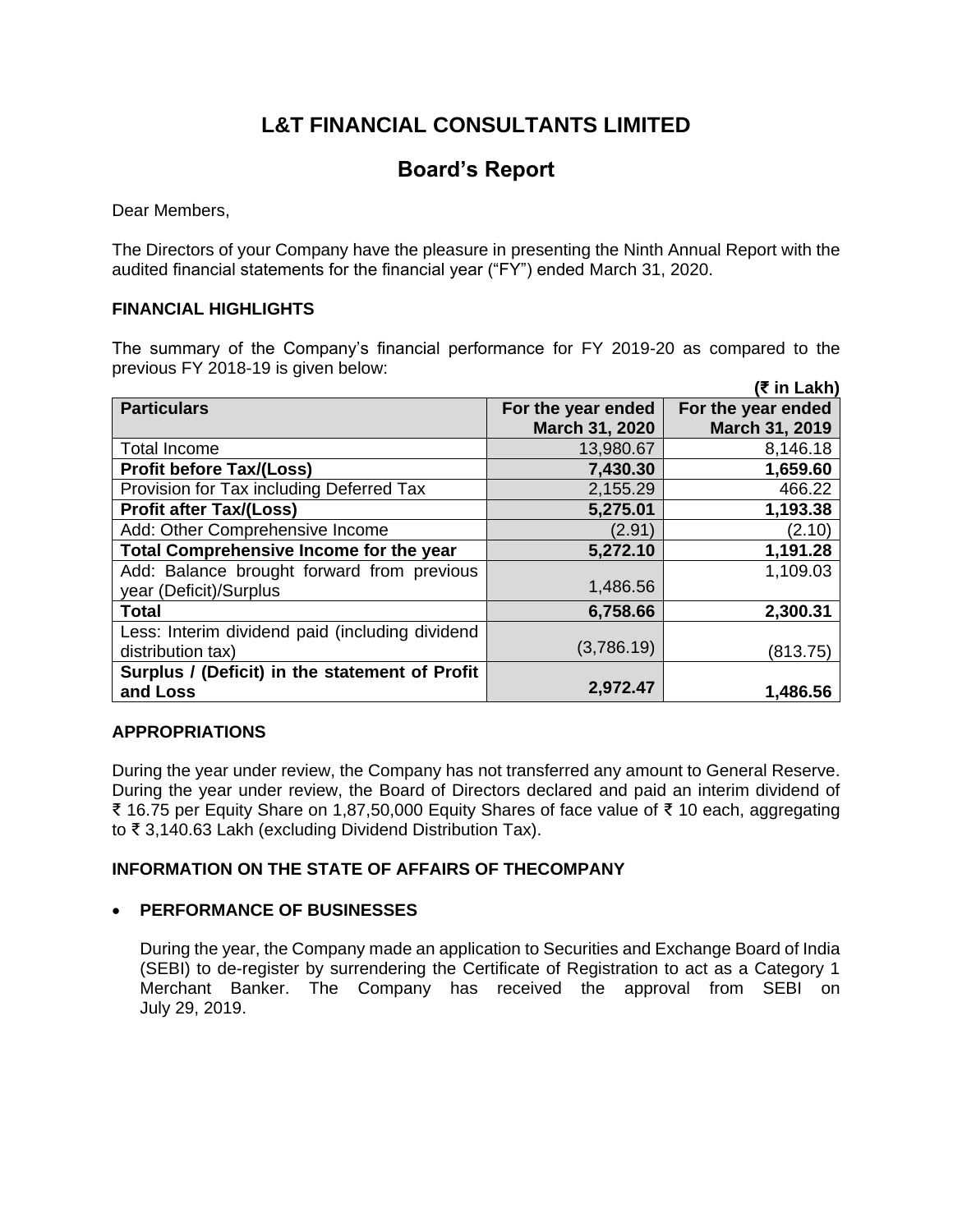### **FINANCIAL PERFORMANCE OF THE COMPANY**

During the year under review, the Company earned a gross income of ₹ 13,980.67 Lakh as against ₹ 8,146.18 Lakh earned by it in the previous year. The gross income mainly represents income from lease rentals, marketing activities and advisory fees.

The expenditure incurred by the Company during the year under review mainly comprises finance costs of ₹ 3,551.80 Lakh as against ₹ 3,610.12 Lakh in the previous year.

The Profit reported by the Company for FY ended March 31, 2020 is ₹ 5,275.01 Lakh.

The Net Worth of the Company as at March 31, 2020 is ₹ 8,215.84 Lakh as against ₹6,729.93 Lakh as at March 31, 2019.

### **MATERIAL CHANGES AND COMMITMENTS**

There were no material changes and commitments affecting the financial position of the Company which occurred between the end of the financial year to which these financial statements relate and the date of this Report.

#### **DIVIDEND**

During the year under review, the Board of Directors declared and paid an interim dividend of ₹ 16.75 per Equity Share on 1,87,50,000 Equity Shares of face value of ₹ 10 each, aggregating to ₹ 3,140.63 Lakh (excluding Dividend Distribution Tax).

No final dividend has been recommended for the year ended March 31, 2020 as the Directors have considered it financially prudent in the long-term interests of the Company to reinvest the profits into the business of the Company to build a strong reserve base and grow the business of the Company.

### **SHARE CAPITAL**

As on March 31, 2020, the paid-up capital of the Company stands at ₹ 18,75,00,000 (Rupees Eighteen Crore Seventy Five Lakh Only) divided into 1,87,50,000 (One Crore Eighty Seven Lakh and Fifty thousand) Equity Shares of ₹ 10 (Rupees Ten Only) each.

#### **FIXED DEPOSITS**

The Company has not accepted any deposits from the public since inception.

#### **DIRECTORS**

The composition of the Board is in accordance with the provisions of the Companies Act, 2013 ("the Act").

During the year under review, Mr. Virender Pankaj, Non-Executive Director, resigned from the Board with effect from July 11, 2019, to devote time to other commitments.

During the year under review, Mr. S. Anantharaman who was appointed as a Non-Executive Director, in accordance with provisions of Section 152, 160 and 161 of the Act with effect from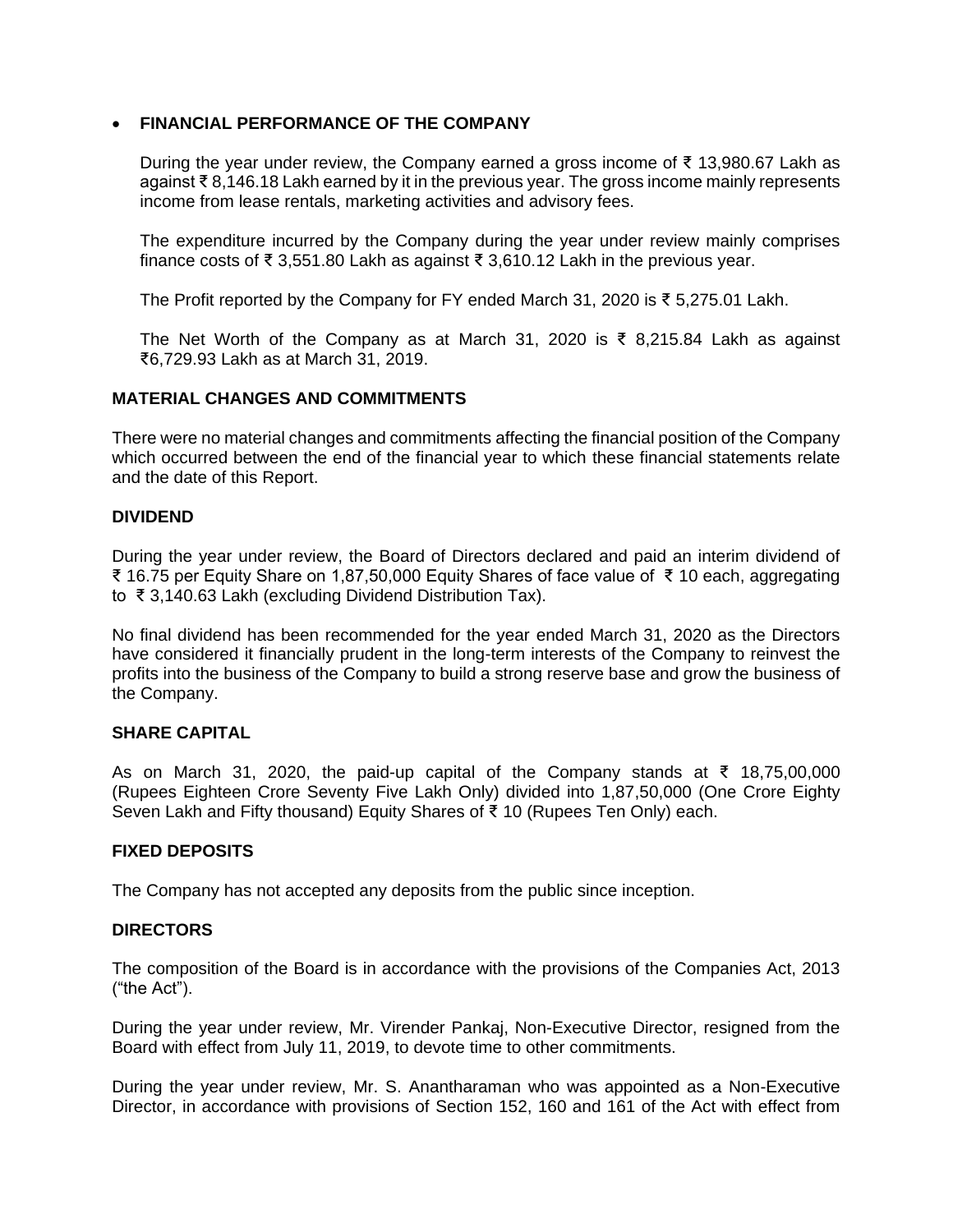July 29, 2019, pursuant to the approval of the Members at the Eighth Annual General Meeting ("AGM") held on July 29, 2019, resigned from the Board with effect from April 17, 2020, to devote time to other commitments.

The Board places on record its appreciation of the valuable services rendered by the aforesaid Directors during their tenure as the Directors of the Company.

The Company appointed Dr. Rupa Rege Nitsure as an Additional Director, pursuant to the provisions of Sections 152, 160 and 161 of the Act with effect from May 11, 2020. Dr. Nitsure holds office up to the date of ensuing Annual General Meeting ("AGM"), liable to retire by rotation.

As on the date of this Report, the Board comprises the following Directors:

| <b>Name of Directors</b>                                      | <b>Designation</b>            |
|---------------------------------------------------------------|-------------------------------|
| Mr. Sunil Prabhune                                            | <b>Non-Executive Director</b> |
| Mr. Raju Dodti                                                | <b>Non-Executive Director</b> |
| Dr. Rupa Rege Nitsure <sup>(1)</sup>   Non-Executive Director |                               |

**Note:**

*(1) Appointed as an Additional Director with effect from May 11, 2020.*

Section 152 of the Act, provides that unless the Articles of Association provide for the retirement of all Directors at every AGM, not less than two-thirds of the total number of Directors of a public company (excluding Independent Directors) shall be persons whose period of office is liable to determination by retirement of Directors by rotation, of which one-third are liable to retire by rotation. Accordingly, Mr. Sunil Prabhune, Non-Executive Director will retire by rotation at the ensuing AGM and being eligible, has offered himself for re-appointment.

#### **KEY MANAGERIAL PERSONNEL ("KMPs")**

During the year under review, Mr. Mehul Somaiya ceased to be the Company Secretary of the Company with effect from April 25, 2019 and Mr. Vinay Pandey was appointed as the Company Secretary of the Company and was designated as KMP under the Act with effect from April 25, 2019.

During the year under review, Mr. Suresh Darak resigned from the position of the Manager of the Company with effect from July 11, 2019 and consequently, Mr. Sudeep Banerjee was appointed as the Manager of the Company and was designated as KMP under the Act with effect from October 17, 2019.

Accordingly, as on the date of this report, the Company had the following KMPs:

- Mr. Sudeep Banerjee Manager
- Mr. Hitesh Bhadada Head-Accounts (discharging functions of the Chief Financial Officer)
- Mr. Vinay Pandey Company Secretary

### **STATUTORY AUDITORS**

Pursuant to the provisions of Section 139(2) of the Act and the rules made thereunder, the Members at their Fifth AGM, held on August 31, 2016 had appointed M/s. Sharp & Tannan, Chartered Accountants (ICAI Firm's Registration Number 109982W) as the Statutory Auditors of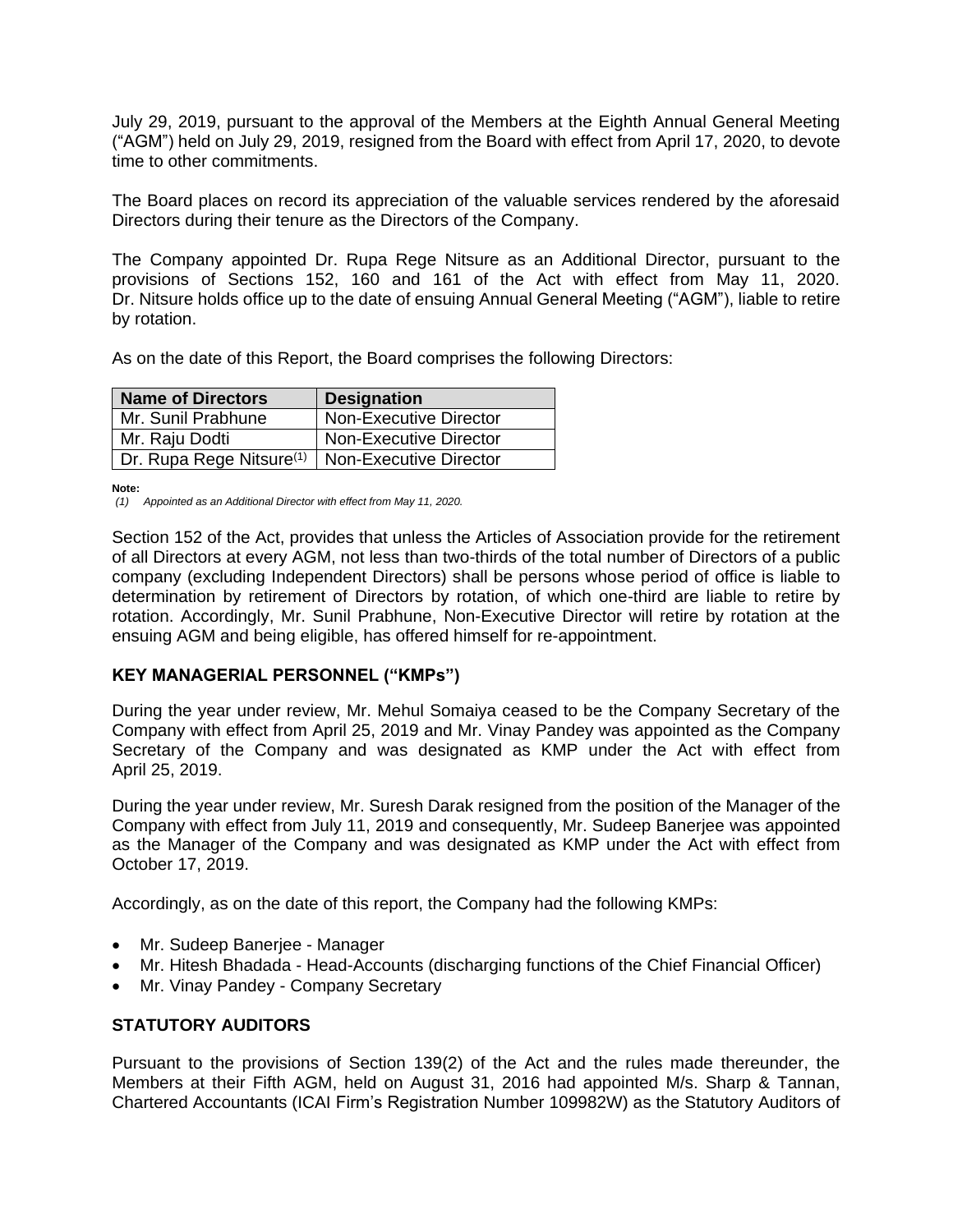the Company for a term of five years i.e. from the conclusion of the Fifth AGM till the conclusion of the Tenth AGM of the Company. They have confirmed that they are not disqualified from continuing as the Auditors of the Company.

### **AUDITORS' REPORT**

The Auditors' Report to the Members during the year under review, is unmodified and does not contain any qualification. The Notes to the Accounts referred to in the Auditors' Report are self-explanatory and therefore do not call for any further clarifications under Section 134(3)(f) of the Act.

#### **PARTICULARS OF EMPLOYEES**

The information required pursuant to the provisions of Section 197 of the Act read with Rule 5(2) and 5(3) of the Companies (Appointment and Remuneration of Managerial Personnel) Rules, 2014 in respect of employees of the Company, has been appended as **Annexure A** to this Report.

#### **CONSERVATION OF ENERGY & TECHNOLOGY ABSORPTION**

The particulars relating to conservation of energy and technology absorption in terms of Section 134(3)(m) of the Act and Rule 8 (3) of the Companies (Accounts) Rules, 2014 are given as under:

#### **(A) Conservation of Energy**

The steps taken or impact on conservation of energy:

The operations of your Company are not energy intensive. However, following measures have been initiated to reduce energy consumption:

- Efficient building envelope achieved by use of flash blocks and double glazed glass units
- Ample day light and views for all office spaces ensured
- Use of treated wastewater for landscape and cooling tower make up water there by reducing portable water use
- Use of materials with low content of volatile organic compounds
- Electric car charging facilities in basement parking area

The steps taken by the Company for utilizing alternate sources of energy:

The Company has incorporated solar panels for external lighting in owned office premises.

### **(B) TECHNOLOGY ABSORPTION: Not Applicable**

### **FOREIGN EXCHANGE EARNINGS AND OUTGO**

There were no foreign exchange earnings and expenditure during the year under review.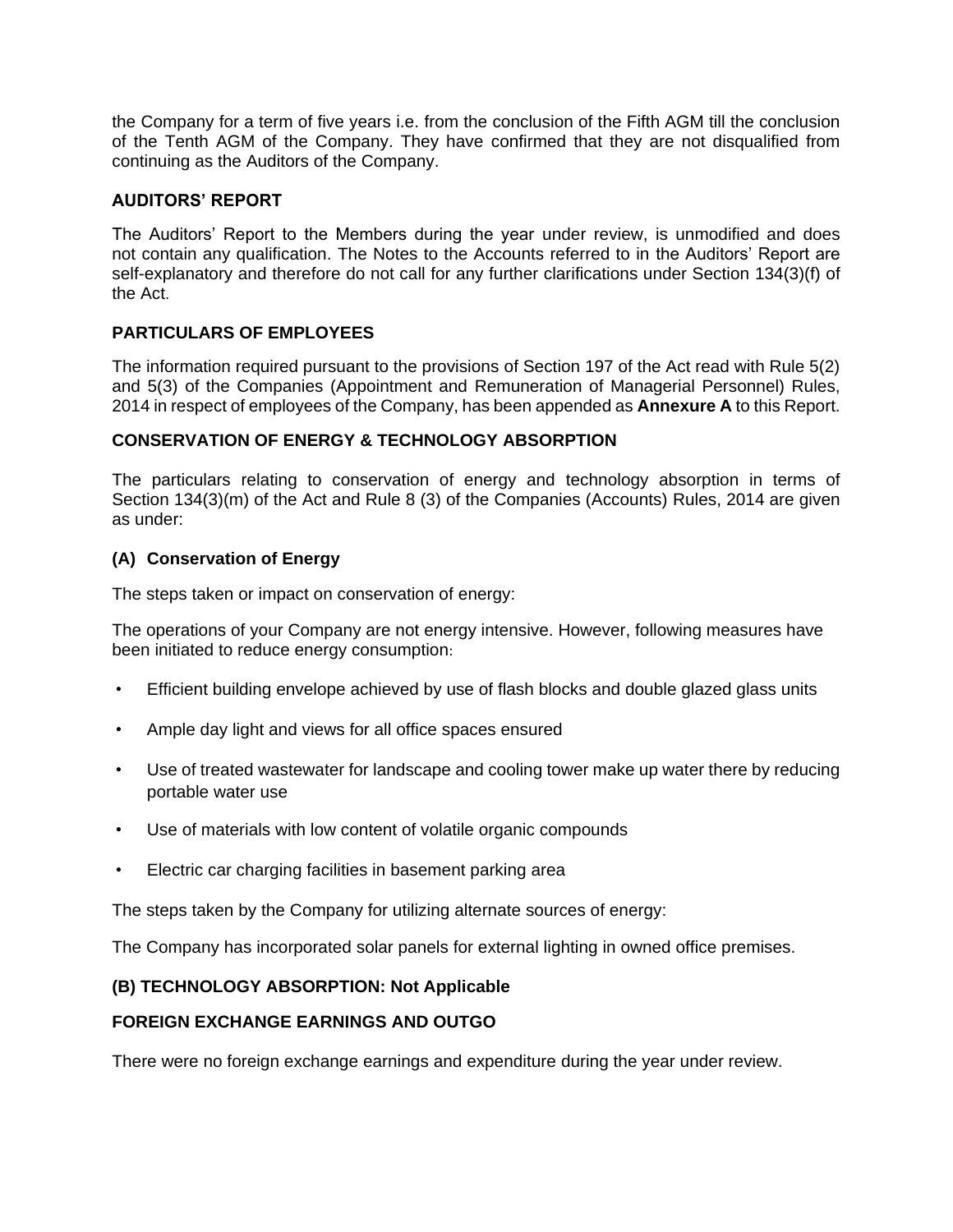#### **DISCLOSURE RELATING TO HOLDING, SUBSIDIARY, JOINT VENTURE AND ASSOCIATE COMPANIES**

The Company is a wholly owned subsidiary of L&T Finance Holdings Limited.

Mudit Cement Private Limited is the wholly owned subsidiary of the Company. The Company has no joint venture or associate company.

As required under Rule 5 and Rule 8(1) of the Companies (Accounts) Rules, 2014, a report on the performance, financial position and contribution of the subsidiary of the Company has been appended as **Annexure B** to this Report.

### **DIRECTORS' RESPONSIBILITY STATEMENT**

The Directors, based on the representations received from the operational management, confirm in pursuance to provisions of Section 134(5) of the Act, that:

- 1) in the preparation of the annual accounts, the applicable accounting standards have been followed along with proper explanation relating to material departures, if any;
- 2) the Directors have selected such accounting policies and applied them consistently and made judgments and estimates that are reasonable and prudent so as to give a true and fair view of the state of affairs of the Company at March 31, 2020 and of the profit of the Company for that period;
- 3) the Directors have taken proper and sufficient care for the maintenance of adequate accounting records in accordance with the provisions of the Act for safeguarding the assets of the Company and for preventing and detecting fraud and other irregularities;
- 4) the Directors have prepared the annual accounts on a going concern basis; and
- 5) the Directors have devised proper systems to ensure compliance with the provisions of all laws, including applicable Secretarial Standards and that such systems were adequate and operating effectively.

### **INTERNAL CONTROL SYSTEMS AND THEIR ADEQUACY**

The Company has an internal control system, commensurate with the size, scale and complexity of its operations. Testing of such systems forms a part of review by the Internal Audit ("IA") function. The scope and authority of the IA function is defined in the IA Charter.

The IA function of L&T Financial Services ("LTFS") monitors and evaluates the efficacy and adequacy of internal control system in the Company to ensure that financial reports are reliable, operations are effective and efficient and activities comply with applicable laws and regulations. Based on the report of IA function, process owners undertake corrective action, if any, in their respective areas and thereby strengthen the controls. Significant audit observations and corrective actions thereon are presented to the Board of Directors from time to time.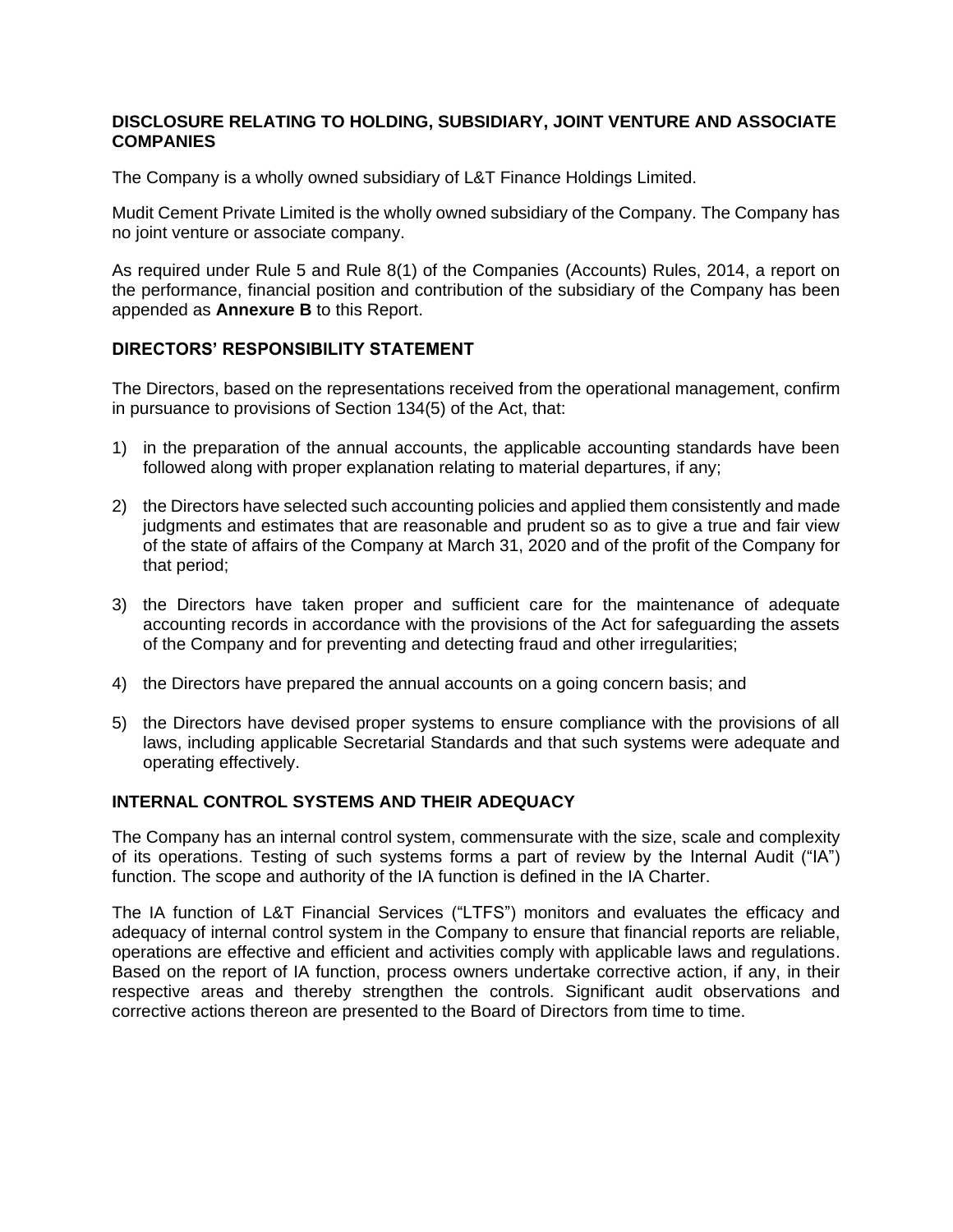#### **BOARD MEETINGS**

During the year under review, the Board of Directors of the Company met 6 (six) times i.e. on April 25, 2019, June 11, 2019, July 17, 2019, July 29, 2019, October 17, 2019 and January 16, 2020.

The Agenda of the meetings were circulated to the Directors well in advance. The Minutes of the meetings of the Board of Directors were circulated amongst the members of the Board for their perusal.

The details of the attendance of the members of the Board at the meetings held during the year under review are as follows:

| <b>Name of the Director</b>        | <b>DIN</b> | <b>Nature of</b><br><b>Directorship</b> | No. of Board<br>Meetings held /<br>conducted during<br>the tenure of<br>Director / year | No. of Board<br><b>Meetings</b><br><b>Attended</b> |
|------------------------------------|------------|-----------------------------------------|-----------------------------------------------------------------------------------------|----------------------------------------------------|
| Mr. Sunil Prabhune                 | 07517824   | <b>NED</b>                              |                                                                                         |                                                    |
| Mr. Raju Dodti                     | 06550896   | <b>NED</b>                              | 6                                                                                       |                                                    |
| Mr. Virender Pankaj <sup>(1)</sup> | 07554897   | <b>NED</b>                              |                                                                                         |                                                    |
| Mr. S Anantharaman(2)(3)           | 08215410   | <b>NED</b>                              |                                                                                         |                                                    |
| Notes:                             |            |                                         |                                                                                         |                                                    |

*(1) Ceased to be a Director with effect from July 11, 2019*

*(2) Appointed as a Director with effect from July 29, 2019*

*(3) Ceased to be a Director with effect from April 17, 2020*

*NED - Non-Executive Director*

### **CORPORATE SOCIAL RESPONSIBILITY COMMITTEE**

In accordance with the requirements of the provisions of Section 135 of the Act, the Company has constituted a Corporate Social Responsibility ("CSR") Committee.

As on the date of this Report, the CSR Committee comprises Mr. Sunil Prabhune, Mr. Raju Dodti and Dr. Rupa Rege Nitsure. During the year under review, the Committee met once i.e. on April 25, 2019 and all the members of the Committee were present at the said meeting.

The Committee has formulated a CSR Policy ("Policy") in accordance with the requirements of the Act and containing details specified therein which is available on the website of the Company at [www.ltfs.com.](http://www.ltfs.com/)

The Policy of the Company is a clear alignment with the United Nations' global development agenda of Sustainable Development Goals (SDG) particularly 'No Poverty' (SDG -1), 'Gender equality' (SDG - 5), Sustainable cities and Communities (SDG 11), 'Climate Action' (SDG 13) and 'Partnership for the Goals' (SDG 17). The inclusion of all stakeholders based on a priority matrix is clearly articulated in the Policy and all the programmes are passed through this matrix before being implemented on the ground for creating maximum stakeholder value. Our key initiatives are woven around Sustainable Livelihoods of Rural communities facilitated by two spaces of intervention – Integrated Water Resource Management and Digital Financial Inclusion.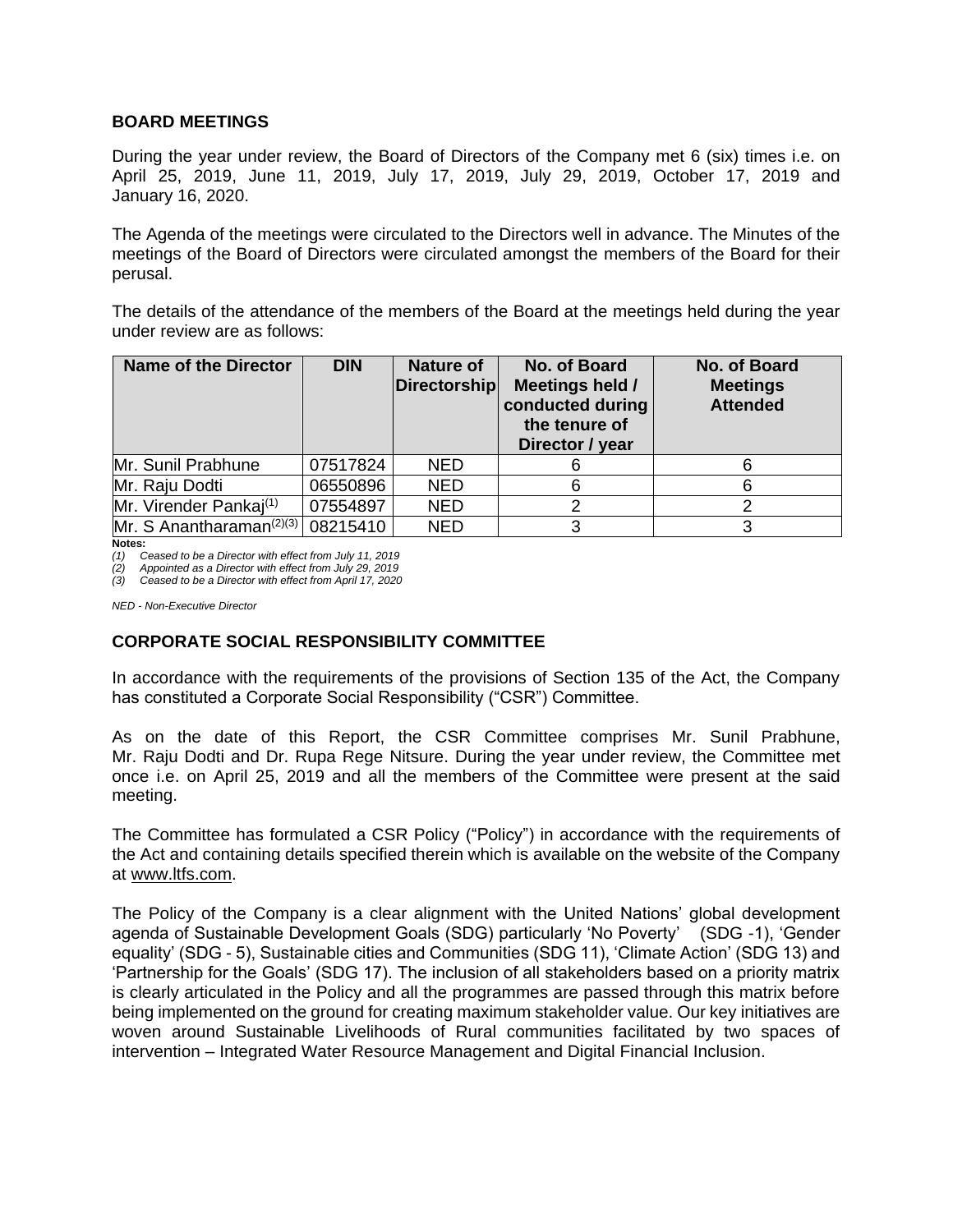During the year under review, the Policy has been updated as below:

- included the additional thrust areas i.e. disaster relief and road safety;
- linkage to SDGs added for thrust areas & added additional SDGs 'Sustainable Cities and Communities' (SDG 11) and 'Climate Action' (SDG 13); and
- updated the CSR projects within the already approved thrust areas.

An annual report on CSR activities as required under the Companies (Corporate Social Responsibility Policy) Rules, 2014 has been appended as **Annexure C** to this Report.

### **PARTICULARS OF LOANS GIVEN, INVESTMENTS MADE, GUARANTEES GIVEN OR SECURITY PROVIDED BY THE COMPANY**

Details of loans given, investments made, guarantees given and securities provided, if any, are covered under the provisions of Section 186 of the Act and are given in the Notes to the Financial Statements as applicable.

### **PARTICULARS OF CONTRACTS OR ARRANGEMENTS WITH RELATED PARTIES**

The Board of Directors has approved a policy on transactions with related parties ("RPT Policy").

The RPT Policy is also available on the website of the Company viz. www.ltfs.com. The RPT Policy intends to ensure that proper reporting, approval and disclosure processes are in place for all transactions between the Company and the related parties.

#### **Key features of the RPT Policy are as under:**

 All transactions with related parties ("RPTs") are referred to the Board of the Company for approval, irrespective of its materiality. The Board shall also approve any subsequent modification in the RPTs. The process of approval of RPTs by the Board and Shareholders is as under:

#### **a) Board:**

Generally all RPTs are in the ordinary course of business and at arm's length price.

RPTs which are not at arm's length price and which are not in the ordinary course of business are approved by the Board.

#### **b) Shareholders:**

All Material RPTs requires prior approval of the shareholders, based on recommendation of the Board, through ordinary resolution passed at the general meeting. Where any contract or arrangement is `entered into by a Director or any other employee without obtaining the consent of the Board or approval by an ordinary resolution in the general meeting, it is to be ratified by the Board or by the shareholders at a meeting, as the case may be, within three months from the date on which such contract or arrangement was entered into.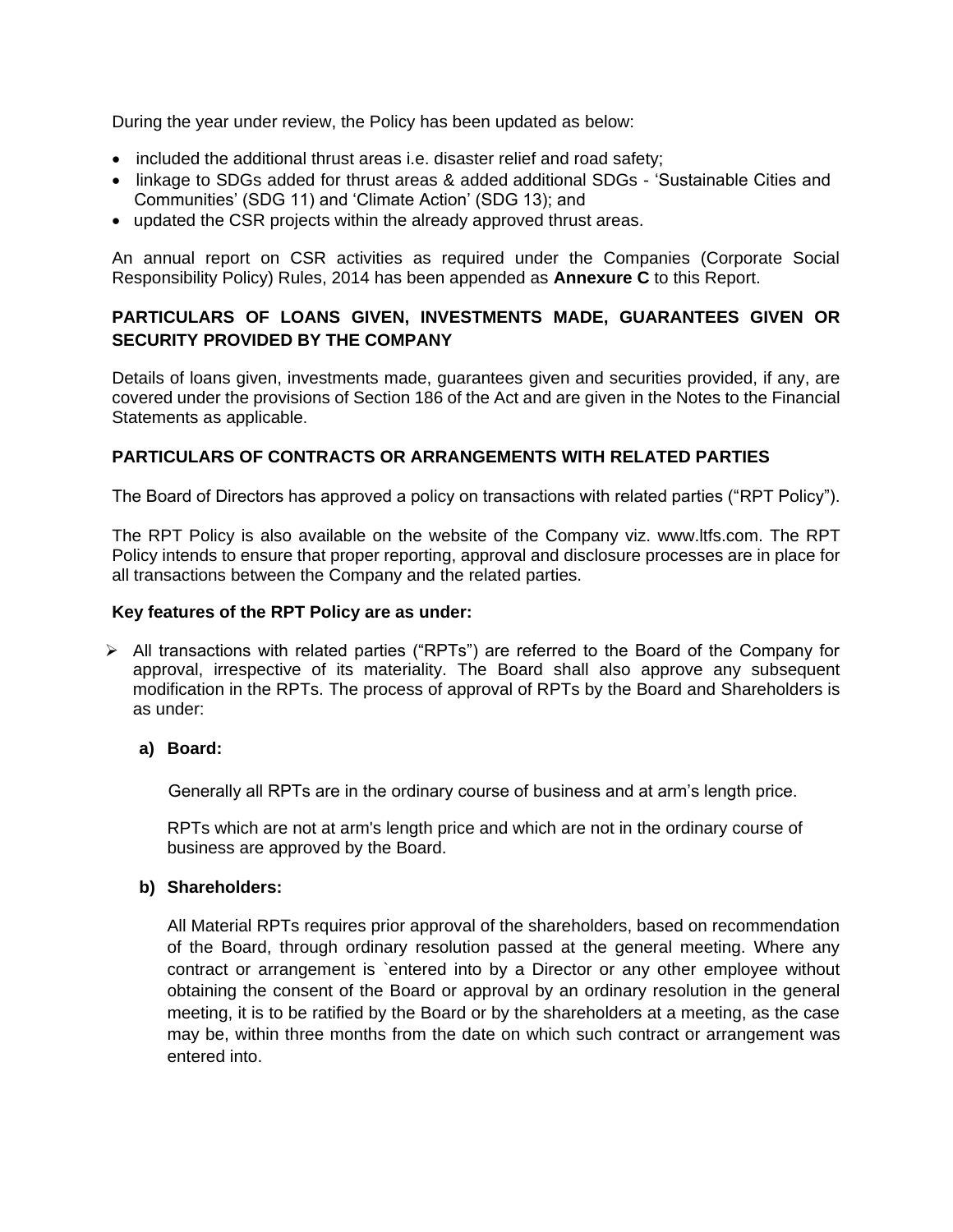$\triangleright$  All RPTs that were entered into during the FY 2019-20 were on an arm's length basis and were in the ordinary course of business and disclosed in the Financial Statement. There were no materially significant RPTs made by the Company with Promoters, Directors, Key Managerial Personnel or body corporate(s), which had a potential conflict with the interest of the Company at large. Accordingly, the disclosure of RPT as required under the provisions of Section 134(3)(h) of the Act in Form AOC-2 is not applicable. The Directors draw attention to Notes to the Financial Statements which sets out related party disclosures.

#### **RISK MANAGEMENT FRAMEWORK**

The Company has in place a mechanism to inform the Board about risk assessment and minimization procedures and periodical review to ensure that executive management controls risk by means of a properly designed framework.

### **POLICY FOR PREVENTION, PROHIBITION AND REDRESSAL OF SEXUAL HARASSMENT AT WORKPLACE**

The Company has in place a policy for prevention, prohibition and redressal of sexual harassment at workplace. Further, the Company has constituted an Internal Complaints Committee under the Sexual Harassment of Women at Workplace (Prevention, Prohibition and Redressal) Act, 2013, where employees can register their complaints against sexual harassment. Appropriate reporting mechanisms are in place for ensuring protection against sexual harassment and the right to work with dignity.

During the year under review, the Company had not received any complaints in this regard.

### **ANNUAL RETURN AS PRESCRIBED UNDER THE ACT AND RULES MADE THEREUNDER**

The extract of Annual Return in Form MGT-9 as required under Section 92(3) of the Act and prescribed in Rule12 of Companies (Management and Administration) Rules,2014 is appended as **Annexure D** to this Report.

The Annual Return in Form MGT-7 as required under Section 92(3) of the Act shall be hosted on the website of the Company viz. [www.ltfs.com.](http://www.ltfs.com/)

### **SIGNIFICANT AND MATERIAL ORDERS PASSED BY THE REGULATORS OR COURTS**

There are no significant and material orders passed by the Regulators / Courts which would impact the going concern status of the Company and its future operations.

Further, no penalties have been levied by any Regulators or Courts during the year ended review.

#### **ACKNOWLEDGEMENTS**

The Directors express their sincere gratitude to the Ministry of Corporate Affairs, Registrar of Companies, other government and regulatory authorities, lenders, financial institutions and the Company's bankers for the ongoing support extended by them. The Directors also place on record their sincere appreciation for the continued support extended by the Company's stakeholders and trust reposed by them in the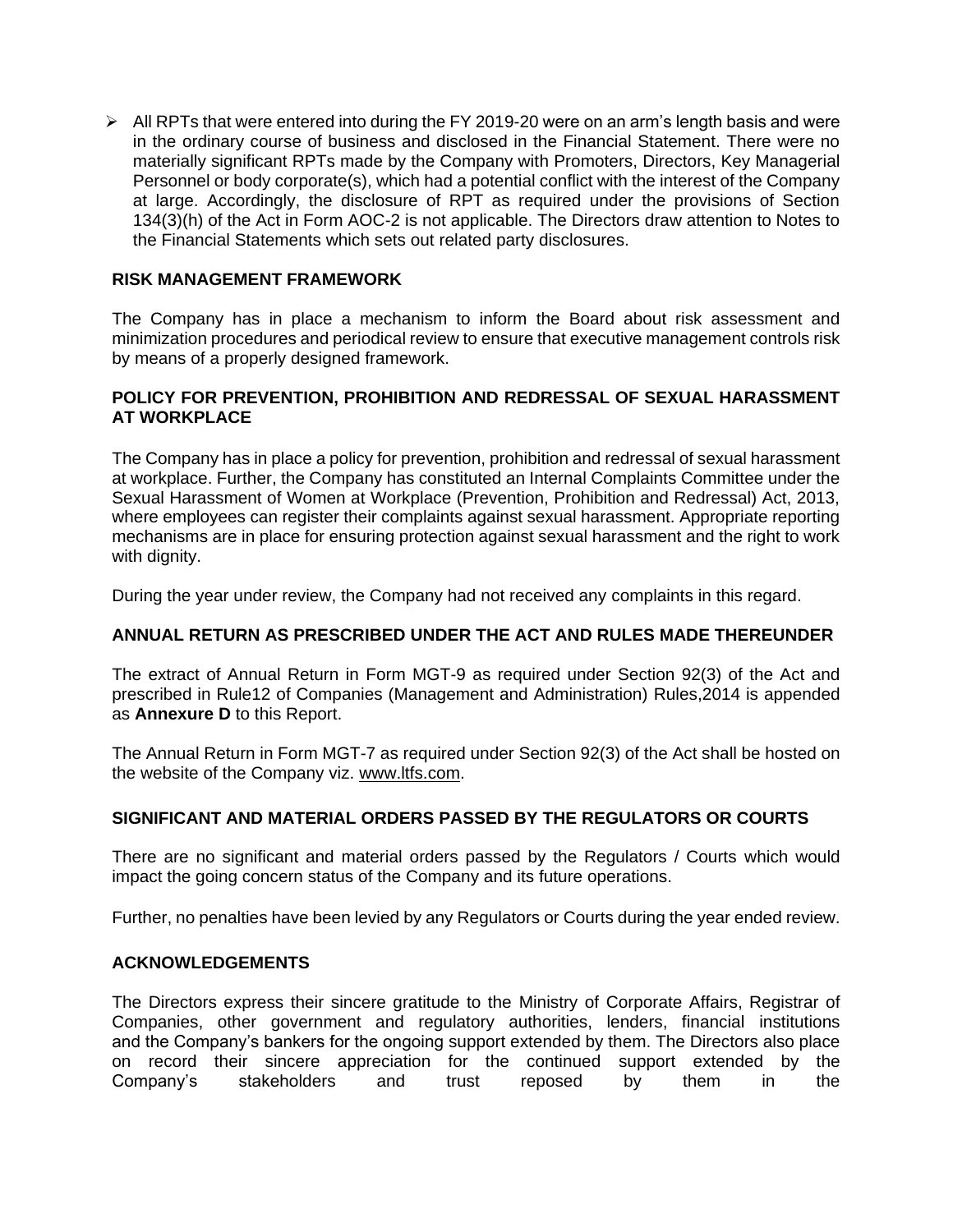Company. The Directors sincerely appreciate the commitment displayed by the employees of the Company resulting in successful performance during the year.

#### **For and on behalf of the Board of Directors**

**Sunil Prabhune Raju Dodti**<br>Director **Director** DIN: 07517824

Director<br>7517824 DIN: 06550896

**Place**: Mumbai **Date**: May 12, 2020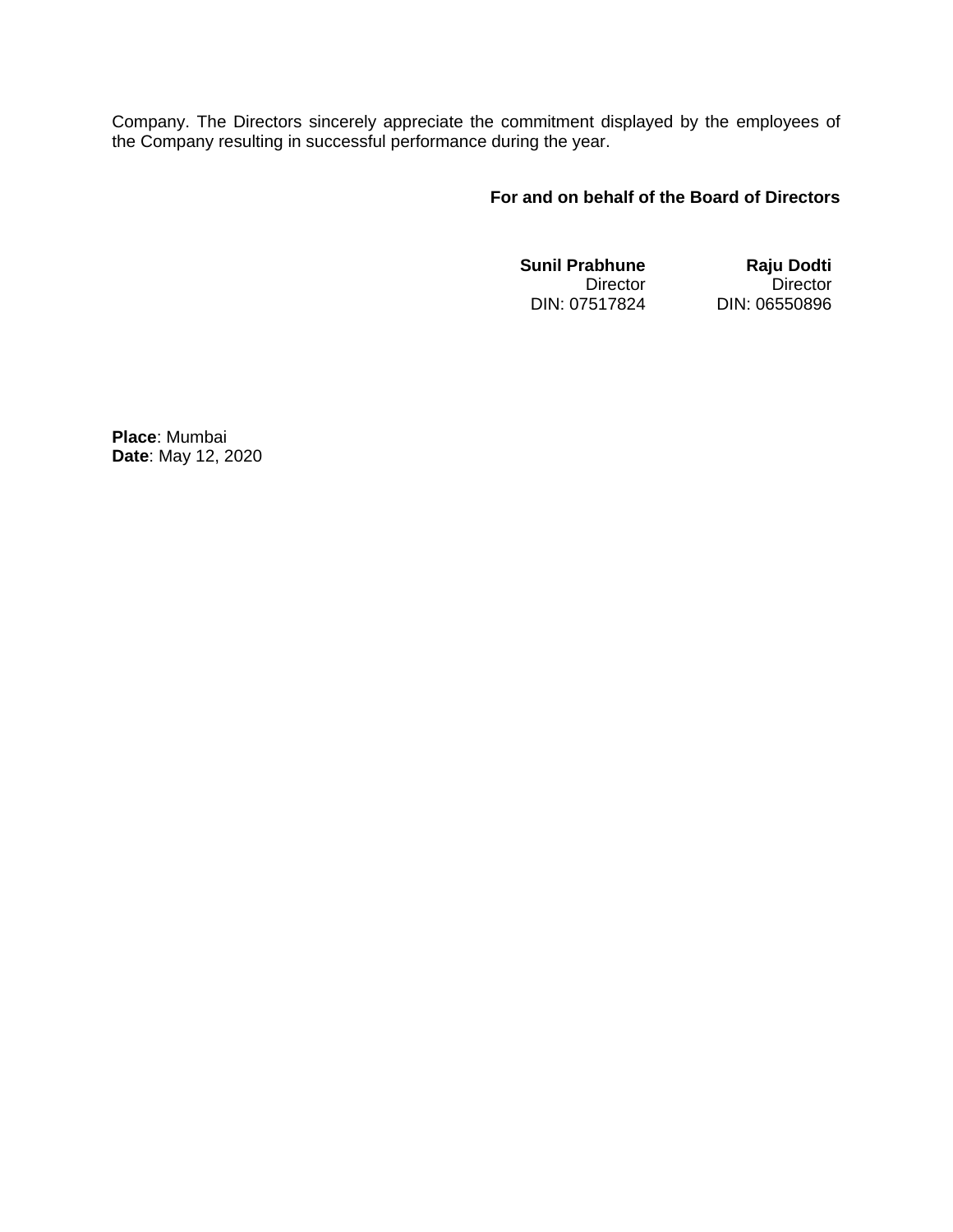### **ANNUAL REPORT 2019-20 - ANNEXURE 'B' TO BOARD'S REPORT**

### **FORM AOC-1**

(Statement pursuant to first proviso to sub-section (3) of section 129 read with Rule 5 of Companies (Accounts) Rules, 2014)

Statement containing salient features of the financial statement of subsidiaries, associate companies and joint ventures

#### **Part ― A: Subsidiaries**

|                                             | (₹ in Lakhs)                        |
|---------------------------------------------|-------------------------------------|
| Sr. No.                                     | 1                                   |
| Name of the subsidiaries                    | <b>Mudit Cement Private Limited</b> |
| Date of acquisition                         | December 27, 2013                   |
| Share capital                               | 210.48                              |
| Reserves & surplus                          | (4,426.09)                          |
| <b>Total assets</b>                         | 2,580.73                            |
| <b>Total Liabilities</b>                    | 6,796.34                            |
| Investments                                 | <b>NIL</b>                          |
| Turnover                                    | <b>NIL</b>                          |
| Profit / (loss) before taxation             | (1,874.33)                          |
| Provision for taxation                      | (278.50)                            |
| Profit/ (loss) after taxation               | (1,595.83)                          |
| Proposed Dividend (Including dividend paid) | <b>NIL</b>                          |
| % of shareholding                           | 100%                                |

**Name of Subsidiaries which are yet to commence operations:** Mudit Cement Private Limited.

#### **Part - B: Associates and Joint Ventures**

**Statement pursuant to the provisions of Section 129 (3) of the Companies Act, 2013 related to Associate Companies and Joint Ventures:** Nil

**Names of associates or joint ventures which have been liquidated or sold during the year:** Nil

> **For and on behalf of the Board of Directors of L&T Financial Consultants Limited**

**Sunil Prabhune Raju Dodti** DIN: 07517824 DIN: 06550896

Director Director

**Hitesh Bhadada Vinay Pandey** Head Accounts **Company Secretary**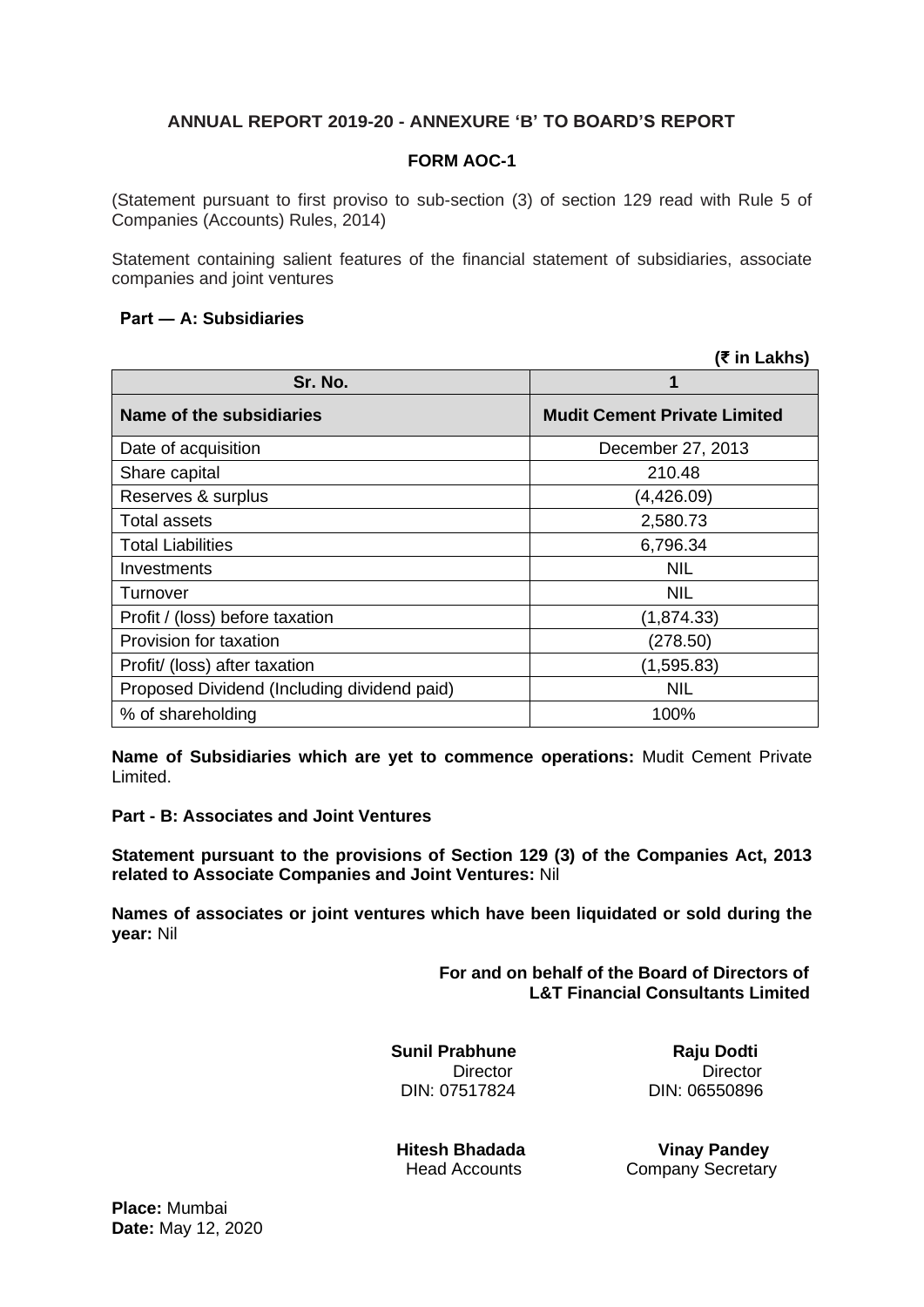### **ANNUAL REPORT 2019-20 - ANNEXURE 'C' TO BOARDS' REPORT**

#### **Annual Report on Corporate Social Responsibility ("CSR") [Pursuant to Companies (Corporate Social Responsibility Policy) Rules, 2014]**

As required under Section 135(4) of the Companies Act, 2013 and Rule 9 of Companies (Accounts) Rules, 2014, the details with respect to CSR are as follows:

#### **1) A brief outline of the Company's CSR policy, including overview of projects or programs proposed to be undertaken and a reference to the web-link to the CSR policy and projects or programs:**

L&T Financial Services aspires to bring in inclusive social transformation of the rural communities by nurturing and creating opportunities for sustainable livelihoods. The policy clearly states the organization's core CSR thrust areas as Digital Financial Inclusion, Disaster Relief, Integrated Water Resource Management and Road Safety. The policy defines the Company's CSR vision with a clear implementation methodology. The CSR Policy has been formulated in accordance with the provisions of Section 135 of the Companies Act, 2013 and is available on the website of the Company at www.ltfs.com.

#### **2) Composition of the CSR Committee:**

The composition of CSR Committee is disclosed in the Board's Report.

**3) Average Net Profit of the Company for the last three financial years is ₹ 1,080.25 Lakh.**

#### **4) Prescribed CSR expenditure and details of CSR spend during the financial year:**

| <b>Particulars</b>                | Amount (₹ in Lakh) |
|-----------------------------------|--------------------|
| <b>Prescribed CSR Expenditure</b> | 21.61              |
| Amount spent as CSR               | 21.61              |
| Amount unspent                    |                    |

#### **5) Manner in which amount spent during the financial year:**

| Sr. No. | <b>CSR Project</b><br>or Activity<br><b>Identified</b>                                                                                                          | Sector in<br>which Project<br>is covered                                                                                                                   | Projects or<br>Programme<br>coverage                                                         | <b>Amount Outlay</b><br>(budget) project<br>or Programmes<br>wise | <b>Amount</b><br>Spent on the<br><b>Projects or</b><br>Programmes.<br><b>Sub Heads-</b><br>(a) Direct<br><b>Expenditure</b><br>& (b)<br><b>Overheads</b> | <b>Cumulative</b><br><b>Expenditure</b><br>up to the<br>reporting<br>period | Amount (₹ in Lakh)<br><b>Amount</b><br>spent: Direct<br>or through<br>implementing<br><b>Agency</b> |
|---------|-----------------------------------------------------------------------------------------------------------------------------------------------------------------|------------------------------------------------------------------------------------------------------------------------------------------------------------|----------------------------------------------------------------------------------------------|-------------------------------------------------------------------|----------------------------------------------------------------------------------------------------------------------------------------------------------|-----------------------------------------------------------------------------|-----------------------------------------------------------------------------------------------------|
|         | Integrated<br>Water<br><b>Resource</b><br><b>Management</b><br>(IWRM)<br>the<br>Improve<br>crop yield for<br>the<br>marginalized<br>farmers in the<br>semi-arid | eradicating<br>(i)<br>extreme<br>hunger<br>and<br>poverty;<br>(iv)<br>ensuring<br>environmental<br>sustainability<br>Rural<br>X)<br>Development<br>project | State:<br>Maharashtra<br><b>Districts:</b><br>Aurangabad,<br>Jalna<br>and<br><b>Buldhana</b> | 21.61                                                             | $(a)$ 21.29<br>(b) $0.32$                                                                                                                                | 21.61                                                                       | Indirect**                                                                                          |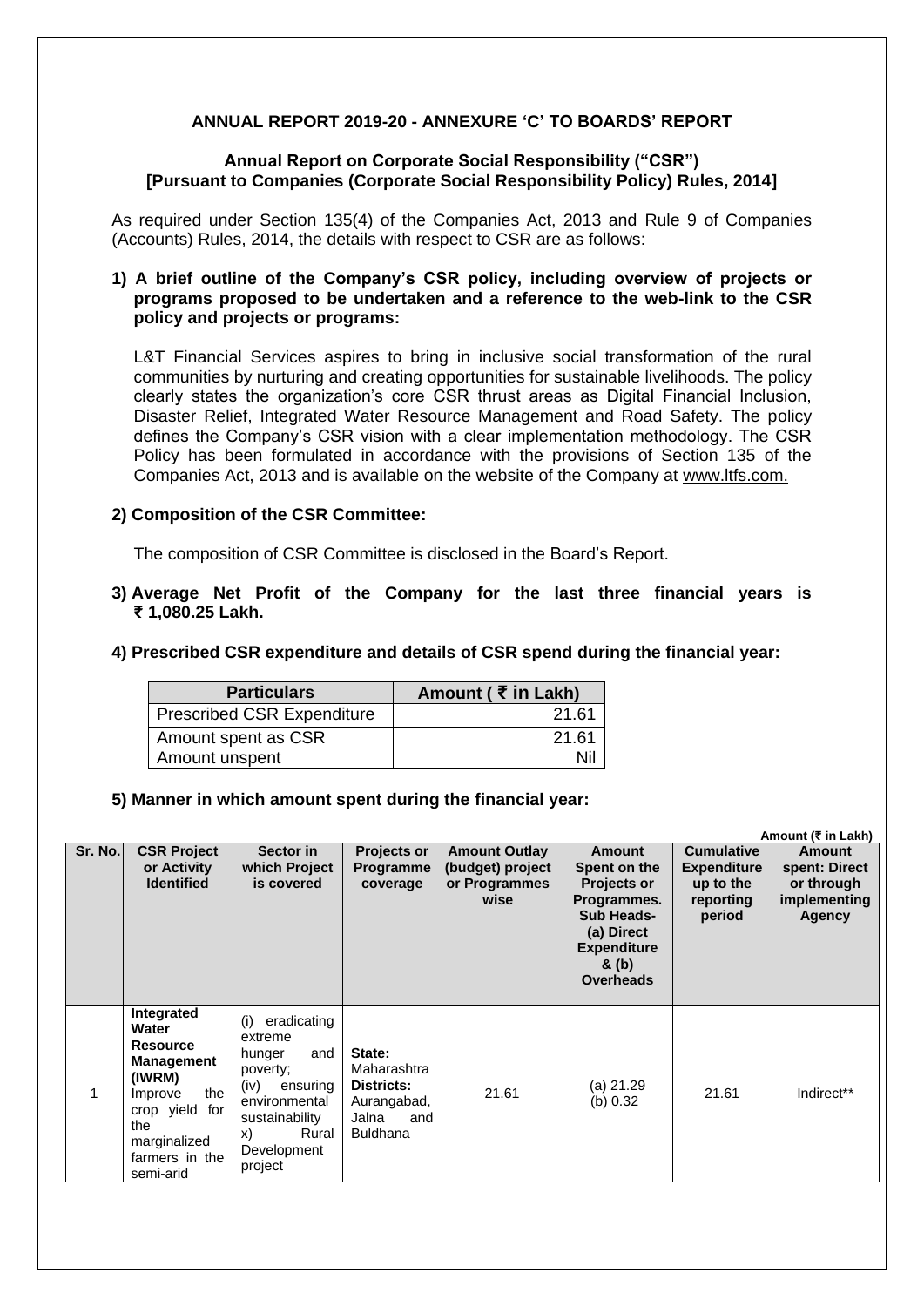| Sr. No. | <b>CSR Project</b><br>or Activity<br><b>Identified</b>                                                                                                                                     | Sector in<br>which Project<br>is covered | Projects or<br>Programme<br>coverage | <b>Amount Outlay</b><br>(budget) project<br>or Programmes<br>wise | Amount<br>Spent on the<br>Projects or<br>Programmes.<br><b>Sub Heads-</b><br>(a) Direct<br><b>Expenditure</b><br>& (b)<br><b>Overheads</b> | <b>Cumulative</b><br><b>Expenditure</b><br>up to the<br>reporting<br>period | Amount<br>spent: Direct<br>or through<br>implementing<br>Agency |
|---------|--------------------------------------------------------------------------------------------------------------------------------------------------------------------------------------------|------------------------------------------|--------------------------------------|-------------------------------------------------------------------|--------------------------------------------------------------------------------------------------------------------------------------------|-----------------------------------------------------------------------------|-----------------------------------------------------------------|
|         | regions<br>through<br>Integrated<br>Water<br>Resource<br>Management,<br>reaching<br>to<br>30,000 farmers<br>60<br>from<br>of<br>villages<br>Aurangabad,<br>Jalna<br>and<br><b>Buldhana</b> |                                          |                                      |                                                                   |                                                                                                                                            |                                                                             |                                                                 |
|         | Total CSR Spend in FY 19-20                                                                                                                                                                |                                          |                                      | 21.61                                                             | 21.61                                                                                                                                      | 21.61                                                                       |                                                                 |

*Note:*

*Direct\* = CSR projects/ initiatives directly implemented by the Company.*

*Indirect\*\* = CSR activities/ projects have been carried out by partnering with several Non-Governmental Organizations/ Charitable Institutions.*

#### **6) Responsibility Statement:**

The CSR Committee confirms that the implementation and monitoring of CSR Policy, is in compliance with CSR objectives and policy of the Company.

| <b>Sunil Prabhune</b> | Raju Dodti    |
|-----------------------|---------------|
| Director              | Director      |
| DIN: 07517824         | DIN: 06550896 |

**Place:** Mumbai **Date:** May 12, 2020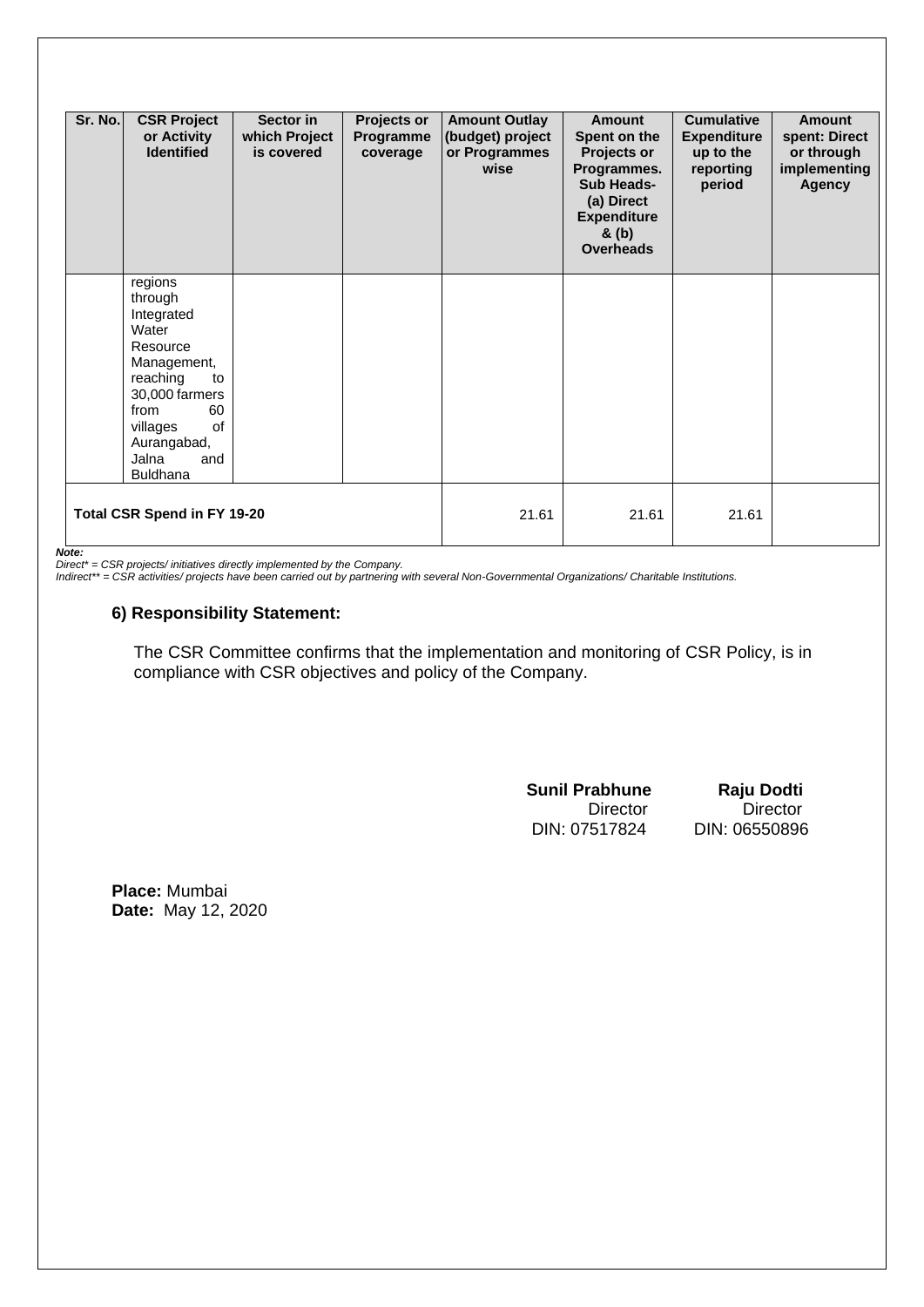### **ANNUAL REPORT 2019-20 - ANNEXURE 'D' TO BOARD'S REPORT**

### **FORM NO. MGT 9**

### **EXTRACT OF ANNUAL RETURN**

as on financial year ended on March 31, 2020

[Pursuant to Section 92 (3) of the Companies Act, 2013 and Rule 12(1) of the Company (Management & Administration) Rules, 2014]

### **I. REGISTRATION AND OTHER DETAILS**

| i)   | <b>CIN</b>                                  | U65100MH2011PLC299024                       |  |  |
|------|---------------------------------------------|---------------------------------------------|--|--|
| ii)  | <b>Registration Date</b>                    | June 16, 2011                               |  |  |
| iii) | <b>Name of the Company</b>                  | L&T Financial Consultants Limited           |  |  |
| iv)  | <b>Category/Sub-category of the Company</b> | Company limited by Shares/ Indian Non-      |  |  |
|      |                                             | <b>Government Company</b>                   |  |  |
| V)   | Address of the Registered office &          | Brindavan, Plot No. 177, C.S.T. Road,       |  |  |
|      | contact details                             | Kalina, Santacruz (East), Mumbai - 400 098, |  |  |
|      |                                             | Maharashtra, India.                         |  |  |
|      |                                             | Phone: +91 22 6212 5000                     |  |  |
|      |                                             | Fax: +91 22 6212 5553                       |  |  |
|      |                                             | Website: www.ltfs.com                       |  |  |
| vi)  | <b>Whether listed company</b>               | No.                                         |  |  |
|      | vii) Name, address & contact details of the | Link Intime India Private Limited           |  |  |
|      | Registrar & Transfer Agent, if any.         | C 101, 247 Park, L.B.S. Marg,               |  |  |
|      |                                             | Vikhroli (West), Mumbai - 400083,           |  |  |
|      |                                             | Maharashtra, India.                         |  |  |
|      |                                             | Tel: +91 22 4918 6262                       |  |  |
|      |                                             | Fax: +91 22 4918 6060                       |  |  |
|      |                                             | E-mail: rnt.helpdesk@linkintime.co.in       |  |  |

#### **II. PRINCIPAL BUSINESS ACTIVITY OF THE COMPANY**

| Sr. No. Name & Description of        | <b>NIC Code of the Product</b> | % to total turnover of the |
|--------------------------------------|--------------------------------|----------------------------|
| main products/ services              | /service                       | company                    |
| Dealing in Real Estate<br>properties | 68100                          |                            |

### **III. PARTICULARS OF HOLDING, SUBSIDIARY AND ASSOCIATE COMPANIES**

| No. | Sr. Name & address of<br>the Company                                                                                                                  | <b>CIN/GLN</b>        | Holding/<br>Subsidiary/<br><b>Associate</b> | % of shares Applicable<br>held | <b>Section</b> |
|-----|-------------------------------------------------------------------------------------------------------------------------------------------------------|-----------------------|---------------------------------------------|--------------------------------|----------------|
|     | <b>L&amp;T Finance</b><br><b>Holdings Limited</b><br>Brindavan, Plot No.<br>177, C.S.T<br>Road,<br>Santacruz<br>Kalina,<br>(East), Mumbai- 400<br>098 | L67120MH2008PLC181833 | Holding<br>Company                          | 100.00                         | 2(46)          |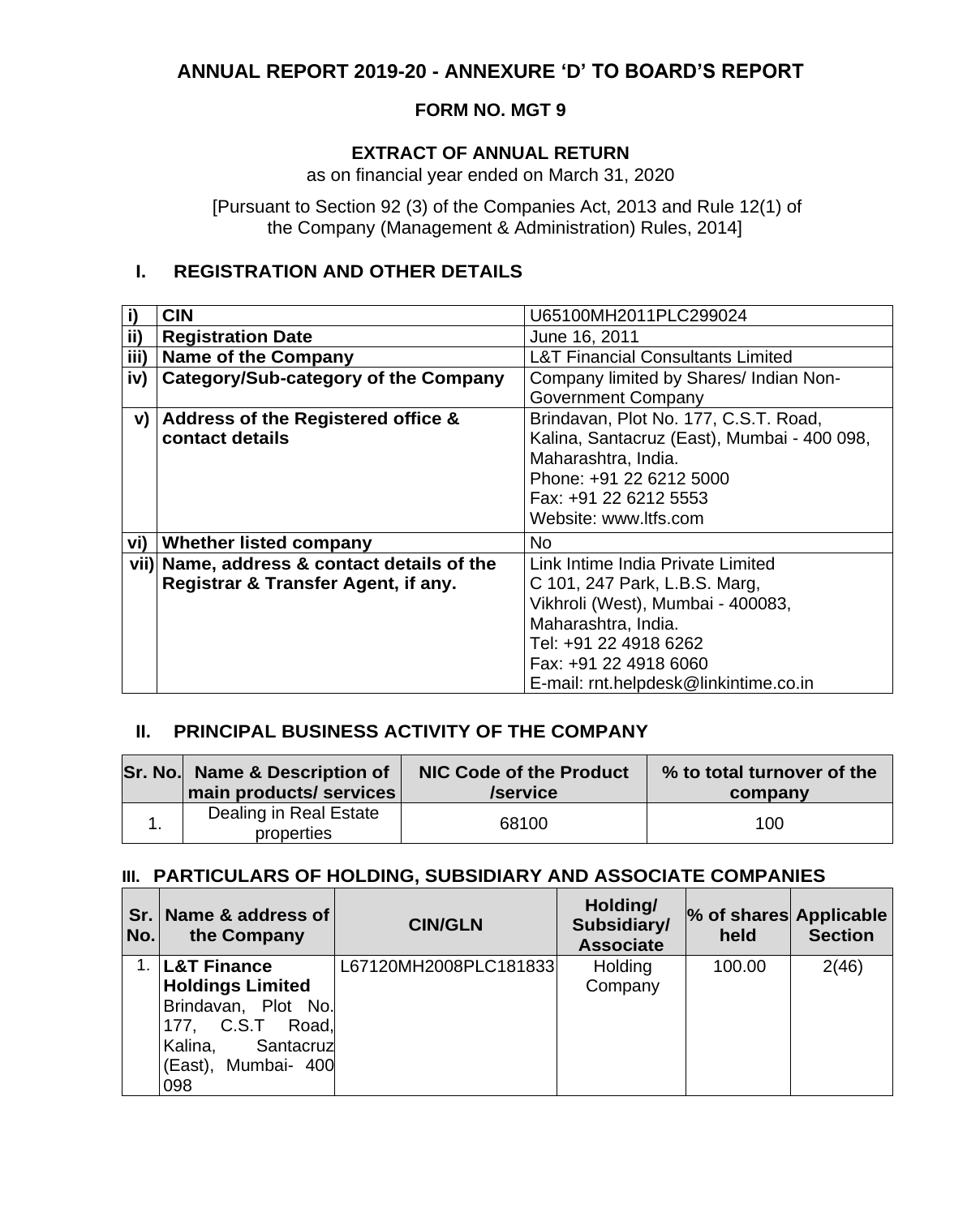| 2. Mudit Cement        | U26942DL1990PTC041941 | Subsidiary | 100.00 | 2(87) |
|------------------------|-----------------------|------------|--------|-------|
| <b>Private Limited</b> |                       | Company    |        |       |
| 5th Floor, DCM         |                       |            |        |       |
| Building, 16,          |                       |            |        |       |
| Barakhamba             |                       |            |        |       |
| Road, Connaught        |                       |            |        |       |
| Place, New Delhi-110   |                       |            |        |       |
| 001                    |                       |            |        |       |

### **IV. SHAREHOLDING PATTERN (EQUITY SHARE CAPITAL BREAKUP AS % OF TOTAL EQUITY)**

### **(i) Category – wise Shareholding :-**

| <b>Category of</b><br><b>Shareholders</b> |              | No. of Shares held at the beginning of<br>the year<br>(As on April 1, 2019) |                |                                         |                | year     | No. of Shares held at the end of the<br>(As on March 31, 2020) |                                         | %<br>change<br>during<br>the year |
|-------------------------------------------|--------------|-----------------------------------------------------------------------------|----------------|-----------------------------------------|----------------|----------|----------------------------------------------------------------|-----------------------------------------|-----------------------------------|
|                                           | <b>Demat</b> | Physical                                                                    | <b>Total</b>   | $%$ of<br><b>Total</b><br><b>Shares</b> | <b>Demat</b>   | Physical | <b>Total</b>                                                   | $%$ of<br><b>Total</b><br><b>Shares</b> |                                   |
| A. Promoters                              |              |                                                                             |                |                                         |                |          |                                                                |                                         |                                   |
| $(1)$ Indian                              |              |                                                                             |                |                                         |                |          |                                                                |                                         |                                   |
| a) Individual/<br><b>HUF</b>              |              | $6*$                                                                        | $6*$           | 0                                       |                | $6*$     | $6*$                                                           | 0                                       |                                   |
| b) Central Govt.                          |              |                                                                             |                |                                         |                |          |                                                                |                                         |                                   |
| c) State Govt(s).                         |              |                                                                             |                |                                         |                |          |                                                                |                                         |                                   |
| d) Bodies                                 |              |                                                                             |                |                                         |                |          |                                                                |                                         |                                   |
| Corporate                                 | 1,87,49,994  |                                                                             | 1,87,49,994    |                                         | 100 1,87,49,94 |          | 1,87,49,994                                                    |                                         |                                   |
| e) Bank/Fl                                |              |                                                                             |                |                                         |                |          |                                                                |                                         |                                   |
| f) Any other                              |              |                                                                             |                |                                         |                |          |                                                                |                                         |                                   |
| Sub-total:                                |              |                                                                             |                |                                         |                |          |                                                                |                                         |                                   |
| (A)(1)                                    | 1,87,49,994  |                                                                             | 6* 1,87,50,000 |                                         | 100 1,87,49,94 |          | 6* 1,87,50,000                                                 | 100                                     |                                   |
| (2) Foreign                               |              |                                                                             |                |                                         |                |          |                                                                |                                         |                                   |
| a) NRIs-                                  |              |                                                                             |                |                                         |                |          |                                                                |                                         |                                   |
| Individuals                               |              |                                                                             |                |                                         |                |          |                                                                |                                         |                                   |
| b) Other-                                 |              |                                                                             |                |                                         |                |          |                                                                |                                         |                                   |
| Individuals                               |              |                                                                             |                |                                         |                |          |                                                                |                                         |                                   |
| c) Bodies                                 |              |                                                                             |                |                                         |                |          |                                                                |                                         |                                   |
| Corporate                                 |              |                                                                             |                |                                         |                |          |                                                                |                                         |                                   |
| d) Banks/FI                               |              |                                                                             |                |                                         |                |          |                                                                |                                         |                                   |
| e) Any other                              |              |                                                                             |                |                                         |                |          |                                                                |                                         |                                   |
| Sub-total (A)(2)                          |              |                                                                             |                |                                         |                |          |                                                                |                                         |                                   |
| <b>Total</b>                              | 1,87,49,994  |                                                                             | 6* 1,87,50,000 |                                         | 100 1,87,49,94 |          | 6* 1,87,50,000                                                 | 100                                     |                                   |
| Shareholding                              |              |                                                                             |                |                                         |                |          |                                                                |                                         |                                   |
| of                                        |              |                                                                             |                |                                         |                |          |                                                                |                                         |                                   |
| Promoter (A)=                             |              |                                                                             |                |                                         |                |          |                                                                |                                         |                                   |
| (A)(1)                                    |              |                                                                             |                |                                         |                |          |                                                                |                                         |                                   |
| $+(A)(2)$                                 |              |                                                                             |                |                                         |                |          |                                                                |                                         |                                   |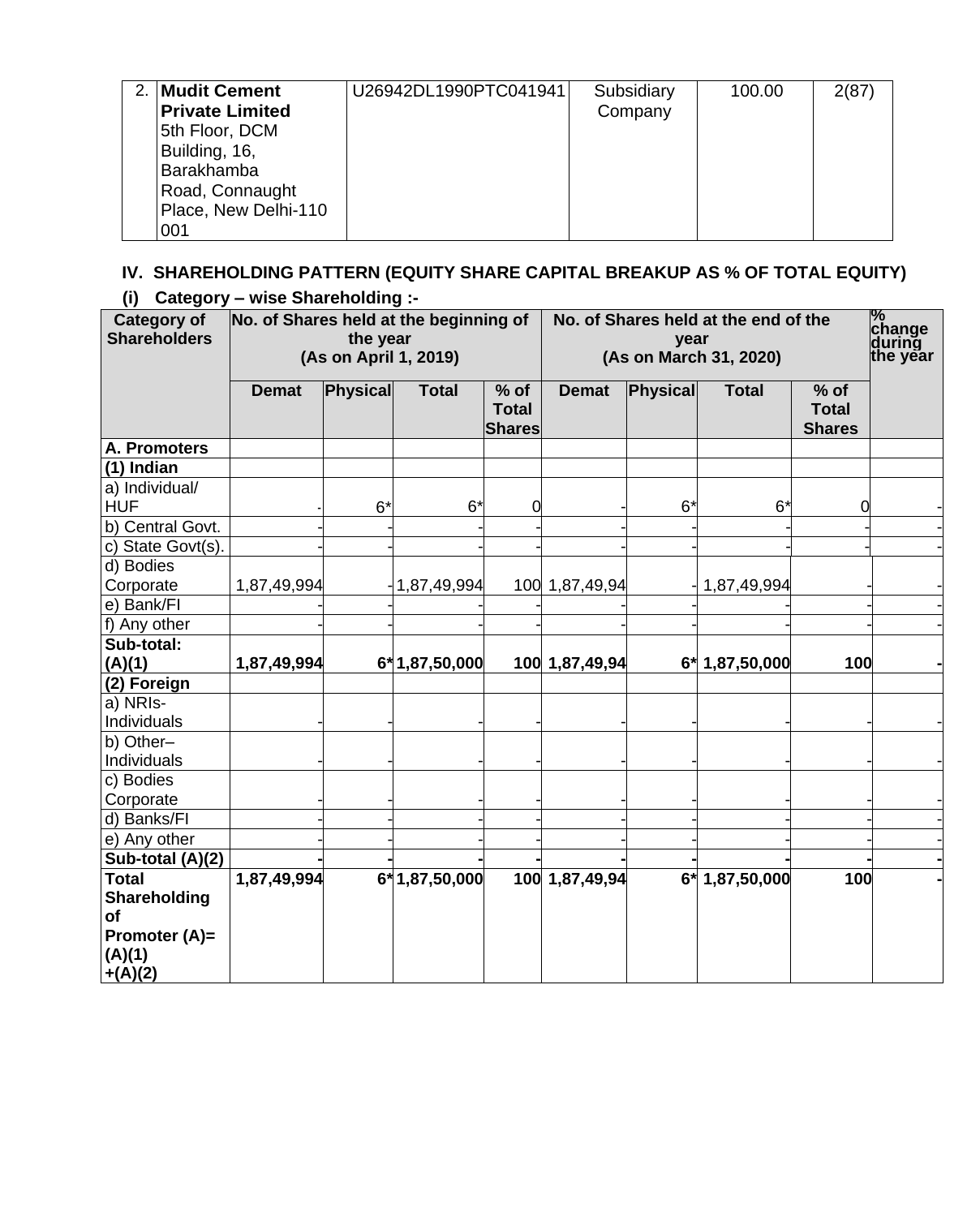| <b>Category of</b><br><b>Shareholders</b> | No. of Shares held at the beginning of<br>the year<br>(As on April 1, 2019) |          |              |                                         |              | year            | No. of Shares held at the end of the<br>(As on March 31, 2020) |                                         | %<br>change<br>during<br>the year |
|-------------------------------------------|-----------------------------------------------------------------------------|----------|--------------|-----------------------------------------|--------------|-----------------|----------------------------------------------------------------|-----------------------------------------|-----------------------------------|
|                                           | <b>Demat</b>                                                                | Physical | <b>Total</b> | $%$ of<br><b>Total</b><br><b>Shares</b> | <b>Demat</b> | <b>Physical</b> | <b>Total</b>                                                   | $%$ of<br><b>Total</b><br><b>Shares</b> |                                   |
| <b>B. Public</b>                          |                                                                             |          |              |                                         |              |                 |                                                                |                                         |                                   |
| Shareholding                              |                                                                             |          |              |                                         |              |                 |                                                                |                                         |                                   |
| (1) Institutions                          |                                                                             |          |              |                                         |              |                 |                                                                |                                         |                                   |
| a) Mutual Funds                           |                                                                             |          |              |                                         |              |                 |                                                                |                                         |                                   |
| b) Banks/FI                               |                                                                             |          |              |                                         |              |                 |                                                                |                                         |                                   |
| c) Central Govt.                          |                                                                             |          |              |                                         |              |                 |                                                                |                                         |                                   |
| d) State Govt(s).                         |                                                                             |          |              |                                         |              |                 |                                                                |                                         |                                   |
| e) Venture                                |                                                                             |          |              |                                         |              |                 |                                                                |                                         |                                   |
| Capital Fund                              |                                                                             |          |              |                                         |              |                 |                                                                |                                         |                                   |
| f) Insurance                              |                                                                             |          |              |                                         |              |                 |                                                                |                                         |                                   |
| Companies                                 |                                                                             |          |              |                                         |              |                 |                                                                |                                         |                                   |
| $g)$ Fils                                 |                                                                             |          |              |                                         |              |                 |                                                                |                                         |                                   |
| h) Foreign                                |                                                                             |          |              |                                         |              |                 |                                                                |                                         |                                   |
| Venture Capital                           |                                                                             |          |              |                                         |              |                 |                                                                |                                         |                                   |
| Funds                                     |                                                                             |          |              |                                         |              |                 |                                                                |                                         |                                   |
| i) Others                                 |                                                                             |          |              |                                         |              |                 |                                                                |                                         |                                   |
| (specify)                                 |                                                                             |          |              |                                         |              |                 |                                                                |                                         |                                   |
| Sub-total                                 |                                                                             |          |              |                                         |              |                 |                                                                |                                         |                                   |
| $(B)(1)$ :                                |                                                                             |          |              |                                         |              |                 |                                                                |                                         |                                   |
| (2) Non -                                 |                                                                             |          |              |                                         |              |                 |                                                                |                                         |                                   |
| <b>Institutions</b><br>(a) Bodies         |                                                                             |          |              |                                         |              |                 |                                                                |                                         |                                   |
| corporate                                 |                                                                             |          |              |                                         |              |                 |                                                                |                                         |                                   |
| i) Indian                                 |                                                                             |          |              |                                         |              |                 |                                                                |                                         |                                   |
| ii) Overseas                              |                                                                             |          |              |                                         |              |                 |                                                                |                                         |                                   |
| (b) Individuals                           |                                                                             |          |              |                                         |              |                 |                                                                |                                         |                                   |
| i) Individual                             |                                                                             |          |              |                                         |              |                 |                                                                |                                         |                                   |
| shareholders                              |                                                                             |          |              |                                         |              |                 |                                                                |                                         |                                   |
| holding nominal                           |                                                                             |          |              |                                         |              |                 |                                                                |                                         |                                   |
| share                                     |                                                                             |          |              |                                         |              |                 |                                                                |                                         |                                   |
| capital upto ₹1                           |                                                                             |          |              |                                         |              |                 |                                                                |                                         |                                   |
| lakh<br>ii) Individuals                   |                                                                             |          |              |                                         |              |                 |                                                                |                                         |                                   |
| shareholders                              |                                                                             |          |              |                                         |              |                 |                                                                |                                         |                                   |
| holding nominal                           |                                                                             |          |              |                                         |              |                 |                                                                |                                         |                                   |
| share                                     |                                                                             |          |              |                                         |              |                 |                                                                |                                         |                                   |
| capital in excess                         |                                                                             |          |              |                                         |              |                 |                                                                |                                         |                                   |
| of ₹ 1 lakh                               |                                                                             |          |              |                                         |              |                 |                                                                |                                         |                                   |
| (c) Others                                |                                                                             |          |              |                                         |              |                 |                                                                |                                         |                                   |
| (specify)                                 |                                                                             |          |              |                                         |              |                 |                                                                |                                         |                                   |
| Sub-total<br>$(B)(2)$ :                   |                                                                             |          |              |                                         |              |                 |                                                                |                                         |                                   |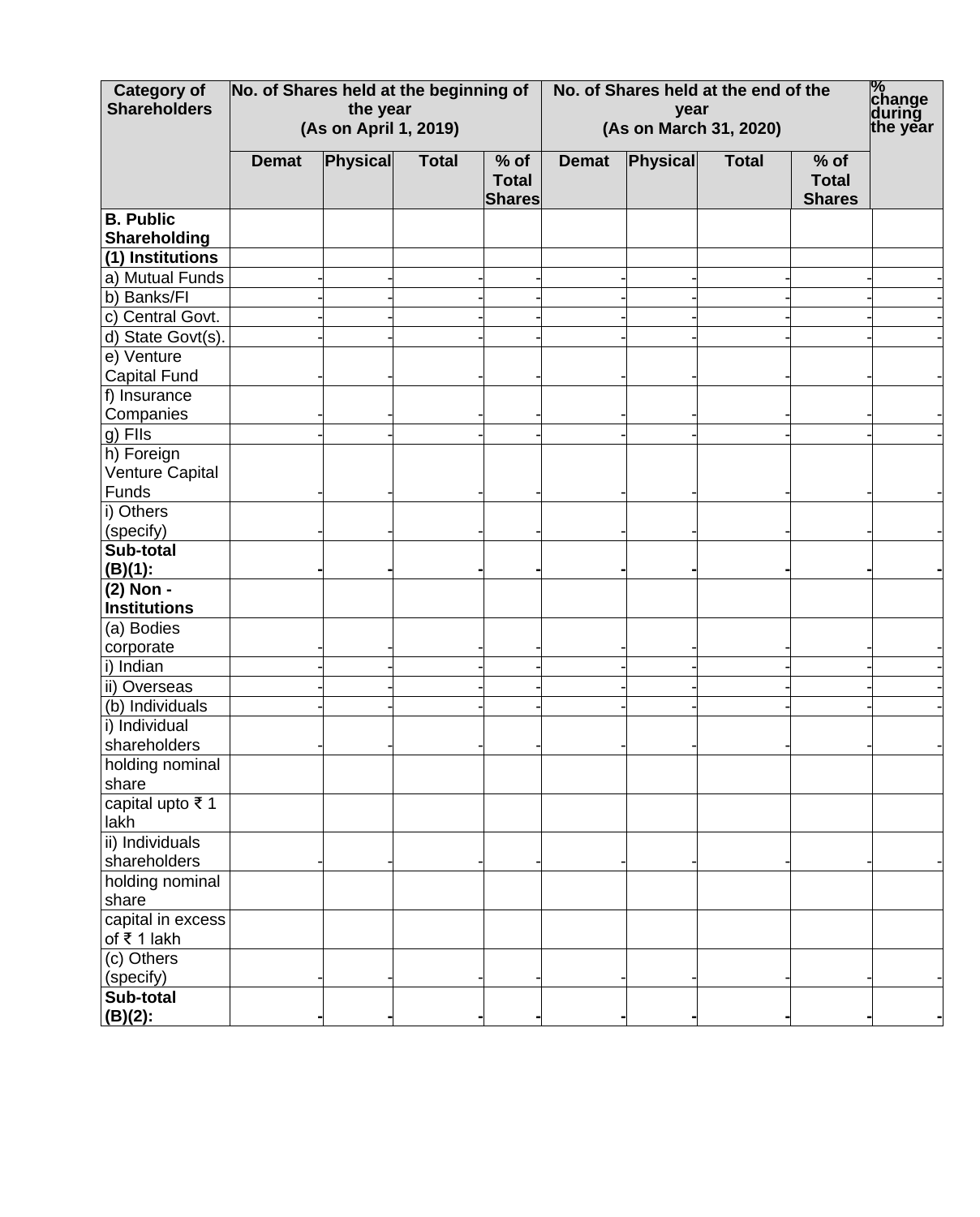| <b>Category of</b><br><b>Shareholders</b> | No. of Shares held at the beginning of<br>the year<br>(As on April 1, 2019) |          |                | No. of Shares held at the end of the<br>year<br>(As on March 31, 2020) |                |          |              | %<br>change<br>during<br>the year       |  |
|-------------------------------------------|-----------------------------------------------------------------------------|----------|----------------|------------------------------------------------------------------------|----------------|----------|--------------|-----------------------------------------|--|
|                                           | <b>Demat</b>                                                                | Physical | Total          | $%$ of<br>Total<br><b>Shares</b>                                       | <b>Demat</b>   | Physical | <b>Total</b> | $%$ of<br><b>Total</b><br><b>Shares</b> |  |
| <b>Total Public</b><br>Shareholding       |                                                                             |          |                |                                                                        |                |          |              |                                         |  |
| $(B) =$<br>$(B)(1)+(B)(2)$                |                                                                             |          |                |                                                                        |                |          |              |                                         |  |
| C. Shares held<br>by                      |                                                                             |          |                |                                                                        |                |          |              |                                         |  |
| <b>Custodian for</b><br><b>GDRs &amp;</b> |                                                                             |          |                |                                                                        |                |          |              |                                         |  |
| <b>ADRs</b>                               |                                                                             |          |                |                                                                        |                |          |              |                                         |  |
| <b>Grand Total</b><br>$(A+B+C)$           | 1,87,49,994                                                                 |          | 6* 1,87,50,000 |                                                                        | 100 1,87,49,94 | 6*       | 1,87,50,000  | 100                                     |  |

*\*The Company is a wholly-owned subsidiary of L&T Finance Holdings Limited. For the purpose of complying with the provisions regarding minimum number of Members, 6 shares are held by 6 Members jointly with L&T Finance Holdings Limited.*

#### **ii) Shareholding of Promoters**

| No. | <b>Name</b>                                          | Sr. Shareholder's Shareholding at the beginning of<br>the year<br>(As on April 1, 2019) |                             |                                                                     | Shareholding at the end of the year<br>(As on March 31, 2020) |                             | % change in<br>share holding<br>during the                                      |      |
|-----|------------------------------------------------------|-----------------------------------------------------------------------------------------|-----------------------------|---------------------------------------------------------------------|---------------------------------------------------------------|-----------------------------|---------------------------------------------------------------------------------|------|
|     |                                                      | No. of shares % of total                                                                | shares of<br>the<br>company | $%$ of<br>shares<br>pledged<br>encumber<br>ed to<br>total<br>shares | No. of<br>shares                                              | shares of<br>the<br>company | % of total   % of shares<br>pledged<br><b>lencumbered</b><br>to<br>total shares | year |
|     | <b>L&amp;T Finance</b><br><b>Holdings</b><br>Limited | 1,87,50,000*                                                                            | 100.00                      |                                                                     | $-1,87,50,000*$                                               | 100.00                      |                                                                                 |      |
|     | Total                                                | 1,87,50,000*                                                                            | 100.00                      |                                                                     | 1,87,50,000*                                                  | 100.00                      |                                                                                 |      |

*\*The Company is a wholly-owned subsidiary of L&T Finance Holdings Limited. For the purpose of complying with the provisions regarding minimum number of members, 6 shares are held by 6 members jointly with L&T Finance Holdings Limited.*

#### **(ii) Change in Promoters' Shareholding**

| Sr.<br>No. | Name of the Promoter                    | Date          | Shareholding at the<br>beginning of the year<br>(As on April 1, 2019) |                  |        | <b>Cumulative</b><br>Shareholding during the<br>year<br>(April 1, 2019 to<br>March 31, 2020) |  |  |
|------------|-----------------------------------------|---------------|-----------------------------------------------------------------------|------------------|--------|----------------------------------------------------------------------------------------------|--|--|
|            |                                         |               | No. of                                                                | % of total       | No. of | % of total                                                                                   |  |  |
|            |                                         |               | <b>Shares</b>                                                         | shares of<br>the | shares | shares of<br>the                                                                             |  |  |
|            |                                         |               |                                                                       | company          |        | company                                                                                      |  |  |
| 1.         | <b>L&amp;T Finance Holdings Limited</b> |               |                                                                       |                  |        |                                                                                              |  |  |
|            | At the beginning of the                 |               |                                                                       |                  |        |                                                                                              |  |  |
|            | year                                    | April 1, 2019 | 1,87,50,000                                                           | 100              |        |                                                                                              |  |  |
|            | Date<br>wise<br>increase/l-             |               |                                                                       |                  |        |                                                                                              |  |  |
|            | ldecrease in Promotersl                 |               |                                                                       |                  |        |                                                                                              |  |  |
|            | Shareholding during the                 |               |                                                                       |                  |        |                                                                                              |  |  |
|            | specifying<br>the<br>vear               |               |                                                                       |                  |        |                                                                                              |  |  |
|            | increase/<br>for<br>reasons             |               |                                                                       |                  |        |                                                                                              |  |  |
|            | decrease (e.g. allotment /              |               |                                                                       |                  |        |                                                                                              |  |  |
|            | transfer/<br>bonus/<br>sweat            |               |                                                                       |                  |        |                                                                                              |  |  |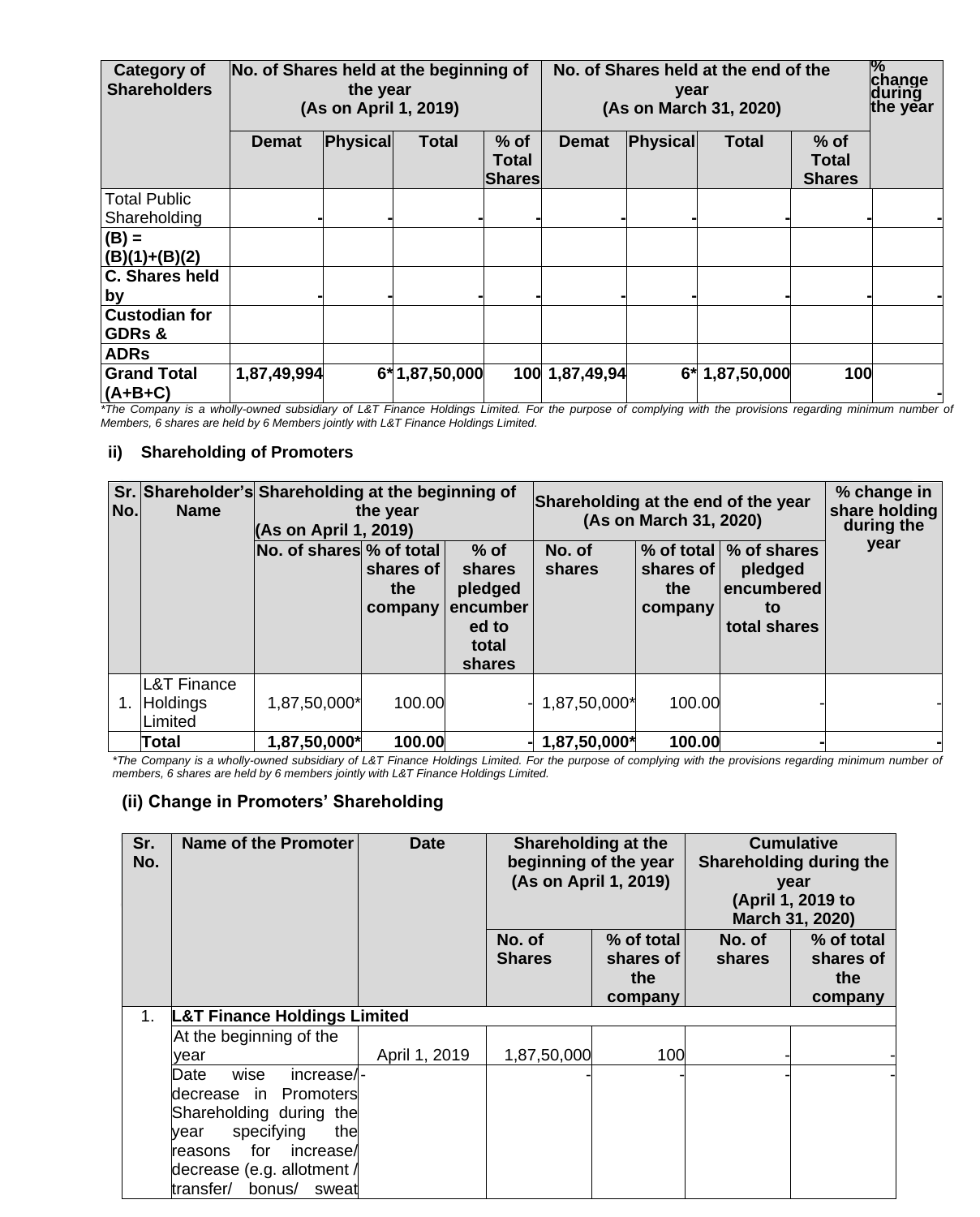| Sr.<br>No. | Name of the Promoter   | Date           | Shareholding at the<br>beginning of the year<br>(As on April 1, 2019) |                                           | <b>Cumulative</b><br>Shareholding during the<br>year<br>(April 1, 2019 to<br>March 31, 2020) |                                           |  |
|------------|------------------------|----------------|-----------------------------------------------------------------------|-------------------------------------------|----------------------------------------------------------------------------------------------|-------------------------------------------|--|
|            |                        |                | No. of<br><b>Shares</b>                                               | % of total<br>shares of<br>the<br>company | No. of<br>shares                                                                             | % of total<br>shares of<br>the<br>company |  |
|            | equity, etc)           |                |                                                                       |                                           |                                                                                              |                                           |  |
|            | At the end of the year | March 31, 2020 |                                                                       |                                           | 1,87,50,000*                                                                                 | 100                                       |  |

*\*The Company is a wholly-owned subsidiary of L&T Finance Holdings Limited. For the purpose of complying with the provisions regarding minimum number of members, 6 shares are held by 6 members jointly with L&T Finance Holdings Limited.*

#### **(iv) Shareholding Pattern of top ten Shareholders (other than Directors, Promoters & Holders of GDRs & ADRs)**

| Sr.<br>No.    | Name of the Shareholder                                                                                                                                                                                                                                                                                             | Shareholding at the<br>beginning of the year<br>(As on April 1, 2019) |                                        | <b>Cumulative Shareholding</b><br>during the year<br>(April 1, 2019 to<br>March 31, 2020) |                                        |
|---------------|---------------------------------------------------------------------------------------------------------------------------------------------------------------------------------------------------------------------------------------------------------------------------------------------------------------------|-----------------------------------------------------------------------|----------------------------------------|-------------------------------------------------------------------------------------------|----------------------------------------|
|               |                                                                                                                                                                                                                                                                                                                     | No. of shares                                                         | % of total<br>shares of<br>the company | No. of shares                                                                             | % of total<br>shares of<br>the company |
| $\mathbf 1$ . | At the beginning of the year<br>Date wise increase/decrease in<br>Promoters Share holding during<br>the year specifying the reasons<br>for increase / decrease (e.g.<br>allotment/transfer/bonus/ sweat<br>equity etc)<br>At the end of the year (or on the<br>date of separation, if separated<br>during the year) |                                                                       |                                        |                                                                                           |                                        |

#### **(v) Shareholding of Directors & Key Managerial Personnel**

| Sr. No.        | Name of Director /<br><b>KMP</b>      | Date           | Shareholding at the<br>beginning of the year<br>(As on April 1, 2019) |                                           | <b>Cumulative Shareholding</b><br>during the year<br>(April 1, 2019 to<br>March 31, 2020) |                                        |  |  |
|----------------|---------------------------------------|----------------|-----------------------------------------------------------------------|-------------------------------------------|-------------------------------------------------------------------------------------------|----------------------------------------|--|--|
|                |                                       |                | No. of<br>shares                                                      | % of total<br>shares of<br>the<br>company | No. of<br>shares                                                                          | % of total<br>shares of<br>the company |  |  |
|                | <b>Mr. Sunil Prabhune</b>             |                |                                                                       |                                           |                                                                                           |                                        |  |  |
|                | At the beginning of<br>the year       | April 1, 2019  | 1*                                                                    |                                           |                                                                                           |                                        |  |  |
|                | At the end of the year                | March 31, 2020 |                                                                       |                                           | $1*$                                                                                      |                                        |  |  |
| $\overline{2}$ | Mr. Raju Dodti                        |                |                                                                       |                                           |                                                                                           |                                        |  |  |
|                | At the beginning of<br>the year       | April 1, 2019  | $4*$                                                                  |                                           |                                                                                           |                                        |  |  |
| $-1$           | At the end of the year March 31, 2020 |                |                                                                       |                                           | $1*$<br>1.1.1.1                                                                           | $\cdots$<br>$\cdot$ $\cdot$            |  |  |

*\*The Company is a wholly-owned subsidiary of L&T Finance Holdings Limited. For the purpose of complying with the provisions regarding minimum number of Members, shares held jointly with L&T Finance Holdings Limited.*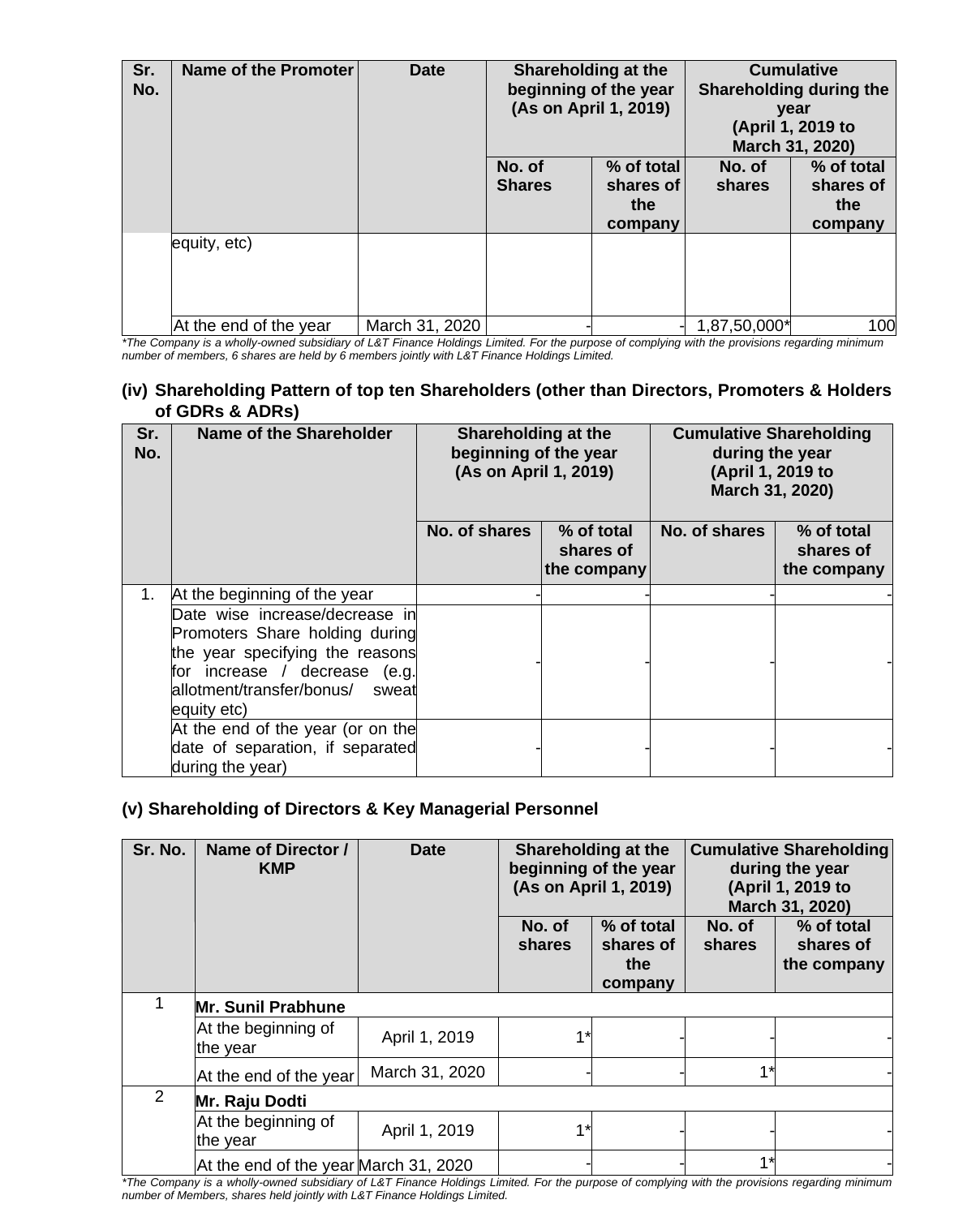#### **V. INDEBTEDNESS**

**Indebtedness of the Company including interest outstanding/accrued but not due for payment (₹ in Lakh)**

|                                                     | <b>Secured Loans</b>  | <b>Unsecured</b> | <b>Deposits</b> | ן גווי ∟ממון<br><b>Total</b> |
|-----------------------------------------------------|-----------------------|------------------|-----------------|------------------------------|
| <b>Particulars</b>                                  | excluding<br>deposits | Loans            |                 | Indebtedness                 |
| Indebtedness at the beginning of the financial year |                       |                  |                 |                              |
| i) Principal Amount                                 |                       |                  |                 |                              |
|                                                     |                       | 36,373.68        |                 | 36,373.68                    |
| ii) Interest due but not paid                       |                       |                  |                 |                              |
| iii) Interest accrued but not due                   |                       |                  |                 |                              |
|                                                     |                       | 1,841.75         |                 | 1,841.75                     |
| Total (i+ii+iii)                                    |                       |                  |                 |                              |
|                                                     |                       | 38,215.43        |                 | 38,215.43                    |
| Change in Indebtedness during the                   |                       |                  |                 |                              |
| financial year                                      |                       |                  |                 |                              |
| • Additions                                         |                       | 2,66,231.23      |                 | 2,66,231.23                  |
|                                                     |                       |                  |                 |                              |
| • Reduction                                         |                       | 2,68,069.91      |                 | 2,68,069.91                  |
| <b>Net Change</b>                                   |                       | (1,823.68)       |                 | 36,376.75                    |
| Indebtedness at the end of the                      |                       |                  |                 |                              |
| financial year                                      |                       |                  |                 |                              |
| i) Principal Amount                                 |                       | 34,535.00        |                 | 34,535.00                    |
| ii) Interest due but not paid                       |                       |                  |                 |                              |
| iii) Interest accrued but not due                   |                       | 25.75            |                 | 25.75                        |
| Total (i+ii+iii)                                    |                       | 34,560.75        |                 | 34,560.75                    |

#### **VI. REMUNERATION OF DIRECTORS AND KEY MANAGERIAL PERSONNEL**

#### **A. Remuneration to Managing Director (MD), Whole time director (WTD) and/or Manager**

**(Amount in ₹)**

| Sr.            | <b>Particulars of Remuneration</b>                         |                                             | Name of the MD/WTD/Manager                              |
|----------------|------------------------------------------------------------|---------------------------------------------|---------------------------------------------------------|
| No.            |                                                            | Mr. Suresh<br>Darak $(1)$<br><b>Manager</b> | Mr. Sudeep<br>Banerjee <sup>(1)</sup><br><b>Manager</b> |
| $\mathbf{1}$   | Gross salary:                                              | Not Applicable                              | Not Applicable                                          |
|                | (a) Salary as per provisions contained in Section 17(1) of |                                             |                                                         |
|                | the Income Tax, 1961.                                      |                                             |                                                         |
|                | (b) Value of perquisites under section 17(2) of the Income |                                             |                                                         |
|                | Tax Act, 1961                                              |                                             |                                                         |
|                | (c) Profits in lieu of salary under section 17(3) of the   |                                             |                                                         |
|                | Income Tax Act, 1961                                       |                                             |                                                         |
| $\frac{2}{3}$  | Stock option (Number of options)                           |                                             |                                                         |
|                | <b>Sweat Equity</b>                                        |                                             |                                                         |
| $\overline{4}$ | Commission                                                 |                                             |                                                         |
|                | - as % of profit                                           |                                             |                                                         |
|                | - others (specify)                                         |                                             |                                                         |
| 5              | Others, please specify                                     |                                             |                                                         |
|                |                                                            |                                             |                                                         |
|                | Total (A)                                                  |                                             |                                                         |
|                | Ceiling as per the Act                                     |                                             |                                                         |

 *(1) Mr. Suresh Darak ceased to be the Manager with effect from July 11, 2019 and drew remuneration from another company within the L&T Financial Services.*

*(2) Mr. Sudeep Banerjee was appointed as the Manager with effect from October 17, 2019 and draws remuneration from another company within the L&T Financial Services.*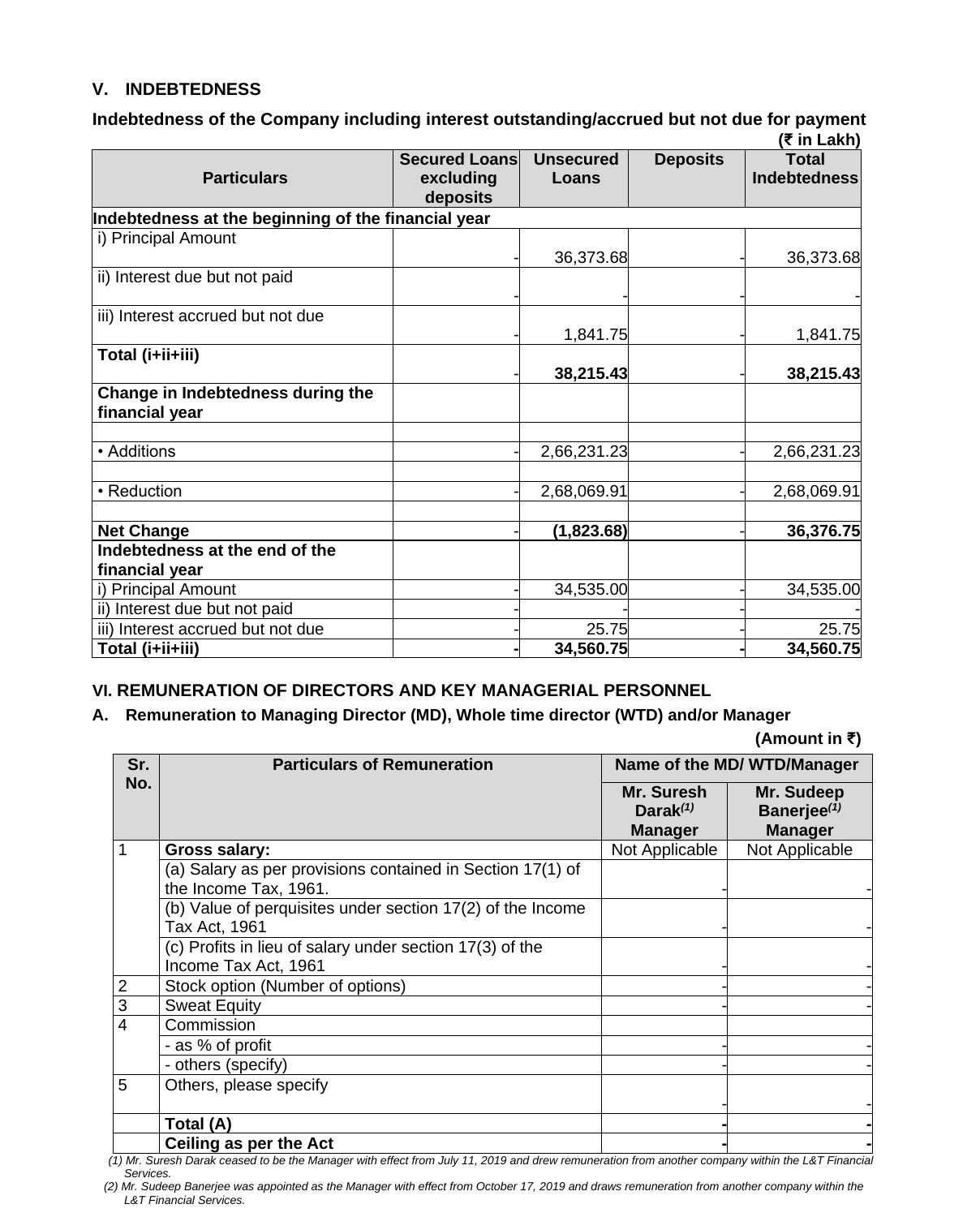#### **B. Remuneration to other Directors**

#### **(Amount in ₹)**

| <b>Particulars of Remuneration</b>    | <b>Non Executive Directors</b>       |  |                                                        |               |  |
|---------------------------------------|--------------------------------------|--|--------------------------------------------------------|---------------|--|
|                                       | Mr. Sunil<br>Prabhune <sup>(1)</sup> |  | Mr. Raju Dodti $(1)$ Mr. S Anantharaman <sup>(2)</sup> | <b>Amount</b> |  |
|                                       |                                      |  |                                                        |               |  |
| (a) Fee for attending Board           |                                      |  |                                                        |               |  |
| and                                   |                                      |  |                                                        |               |  |
| Committee meetings                    |                                      |  |                                                        |               |  |
| (b) Commission                        |                                      |  |                                                        |               |  |
| (c) Others, please specify            |                                      |  |                                                        |               |  |
| Total (B)                             |                                      |  |                                                        |               |  |
| Total Managerial                      |                                      |  |                                                        |               |  |
| Remuneration                          |                                      |  |                                                        |               |  |
| <b>Overall Ceiling as per the Act</b> |                                      |  |                                                        |               |  |

*(1) Mr. Sunil Prabhune and Mr. Raju Dodti drew their remuneration from another company within the L&T Financial Services.* 

*(2) Mr. S. Anantharaman ceased to be a Director with effect from April 17, 2020 and drew remuneration from another company within the L&T Financial Services.* 

#### **C. Remuneration to Key Managerial Personnel other than MD/MANAGER/WTD**

|                |                                                 |                                                |                                         | (Amount in ₹)                 |
|----------------|-------------------------------------------------|------------------------------------------------|-----------------------------------------|-------------------------------|
| Sr. No.        | <b>Particulars of Remuneration</b>              | Name of the Key Managerial<br><b>Personnel</b> |                                         | <b>Total</b><br><b>Amount</b> |
|                |                                                 | Mr. Hitesh<br>Bhadada (CFO) <sup>(1)</sup>     | Mr. Vinay<br>Pandey (CS) <sup>(2)</sup> |                               |
|                | <b>Gross Salary</b>                             |                                                |                                         |                               |
|                | a) Salary as per provisions contained in        |                                                |                                         |                               |
|                | Section 17(1) of the Income Tax                 |                                                |                                         |                               |
|                | Act, 1961                                       |                                                |                                         |                               |
|                | b) Value of perquisites under Section 17(2) of  |                                                |                                         |                               |
|                | the Income Tax Act, 1961                        |                                                |                                         |                               |
|                | c) Profits in lieu of salary under Section17(3) |                                                |                                         |                               |
|                | of the Income Tax Act, 1961                     |                                                |                                         |                               |
| $\overline{2}$ | <b>Stock Option</b>                             |                                                |                                         |                               |
| $\overline{3}$ | <b>Sweat Equity</b>                             |                                                |                                         |                               |
| 4              | Commission                                      |                                                |                                         |                               |
|                | - as % of profit                                |                                                |                                         |                               |
|                | - others, specify                               |                                                |                                         |                               |
| 5              | Others, please specify                          |                                                |                                         |                               |
|                | <b>Total</b>                                    |                                                |                                         |                               |

*(1) Mr. Hitesh Bhadada draws remuneration from another company within the L&T Financial Services.*

*(2) Appointed as a Company Secretary with effect from April 25, 2019 and draws remuneration from another company within the L&T Financial Services.*

#### **VII. PENALTIES / PUNISHMENT / COMPOUNDING OF OFFENCES:** NONE

#### **For and on behalf of the Board of Directors**

**Sunil Prabhune Raju Dodti** DIN: 07517824 DIN: 06550896

Director Director

**Place:** Mumbai **Date:** May 12, 2020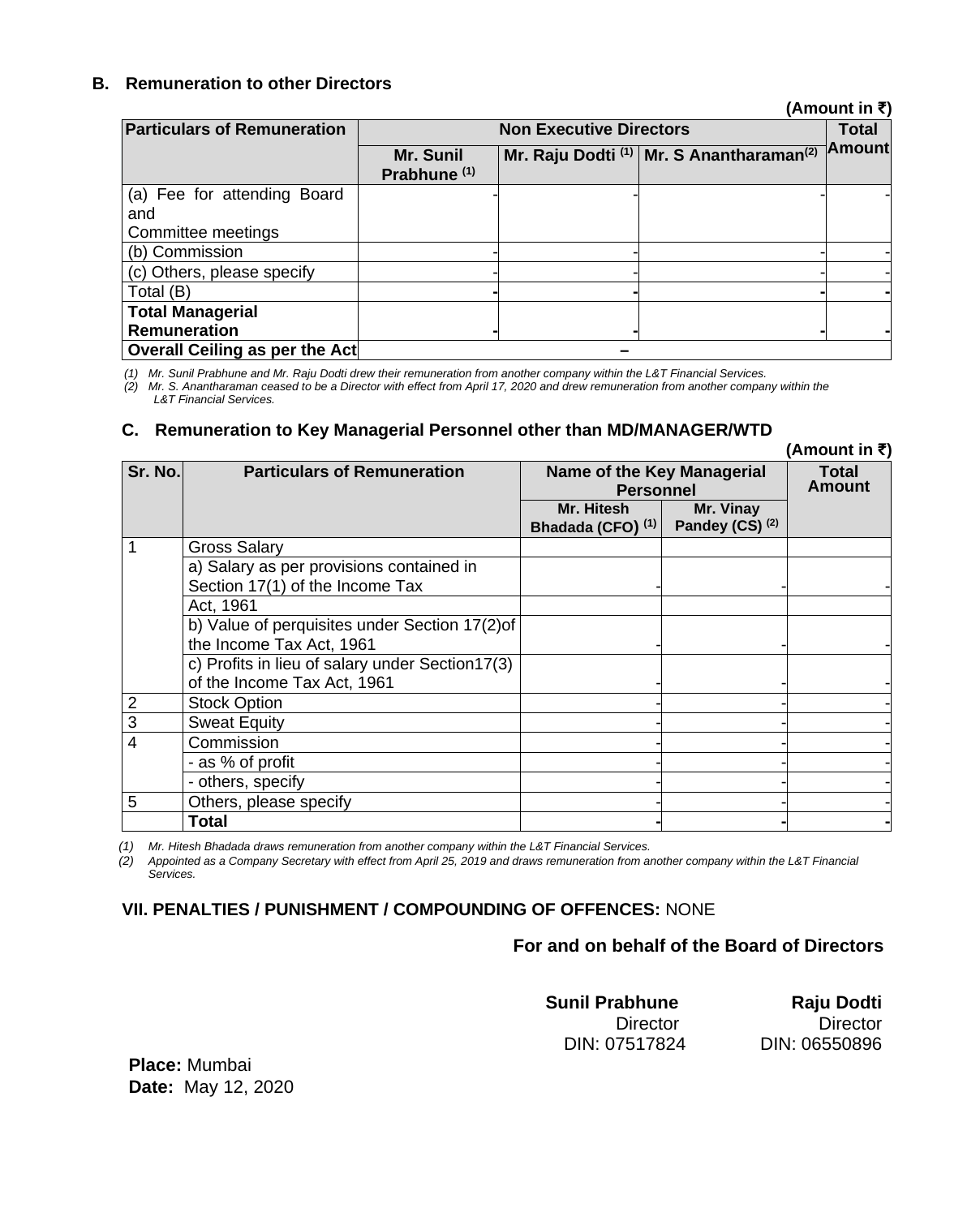

#### **INDEPENDENT AUDITOR'S REPORT**

To the Members of L&T Financial Consultants Limited

#### **Report on the audit of the financial statements**

#### **Opinion**

We have audited the financial statements of L&T Financial Consultants Limited ("the Company"), which comprise the balance sheet as at 31 March 2020, the statement of profit and loss (including other comprehensive income), statement of changes in equity and statement of cash flows for the year ended on that date, and notes to the financial statements, including a summary of significant accounting policies and other explanatory information ("the financial statements").

In our opinion and to the best of our information and according to the explanations given to us, the aforesaid standalone financial statements give the information required by the Companies Act, 2013 ("the Act") in the manner so required and give a true and fair view in conformity with the Indian Accounting Standards prescribed under section 133 of the Act read with the Companies (Indian Accounting Standards) Rules, 2015, as amended, ("Ind AS") and other accounting principles generally accepted in India, of the state of affairs of the Company as at 31 March 2020, the profit and total comprehensive income, changes in equity and its cash flows for the year ended on that date.

#### **Basis for opinion**

We conducted our audit of the financial statements in accordance with the Standards on Auditing (SAs) specified under section 143(10) of the Act. Our responsibilities under those Standards are further described in the *Auditor's Responsibilities for the Audit of the financial statements* section of our report. We are independent of the Company in accordance with the Code of Ethics issued by the Institute of Chartered Accountants of India together with the independence requirements that are relevant to our audit of the financial statements under the provisions of the Act and the rules made thereunder, and we have fulfilled our other ethical responsibilities in accordance with these requirements and the ICAI's Code of Ethics.

We believe that the audit evidence we have obtained is sufficient and appropriate to provide a basis for our opinion.

#### **Information other than the financial statements and auditor's report thereon**

The Company's Board of Directors is responsible for the preparation of the other information. The other information comprises the information included in the board's report including annexures thereto, but does not include the financial statements and our auditor's report thereon.

Our opinion on the financial statements does not cover the other information and we do not express any form of assurance conclusion thereon.

 Ravindra Annexe, 194, Churchgate Reclamation, Dinshaw Vachha Road, Mumbai - 400 020, India. Tel. (22) 2204 7722/23, 2286 9900 Fax (22) 2286 9949 E-mail: [admin.mumbai@stllp.in](mailto:admin.mumbai@stllp.in) Shreedhar T. Kunte Ramnath D. Kare Edwin P. Augustine Raghunath P. Acharya Firdosh D. Buchia Tirtharaj A. Khot Pavan K. Aggarwal Also at Pune. Associate Offices: New Delhi, Chennai, Bangalore, Baroda, Goa & Ahmedabad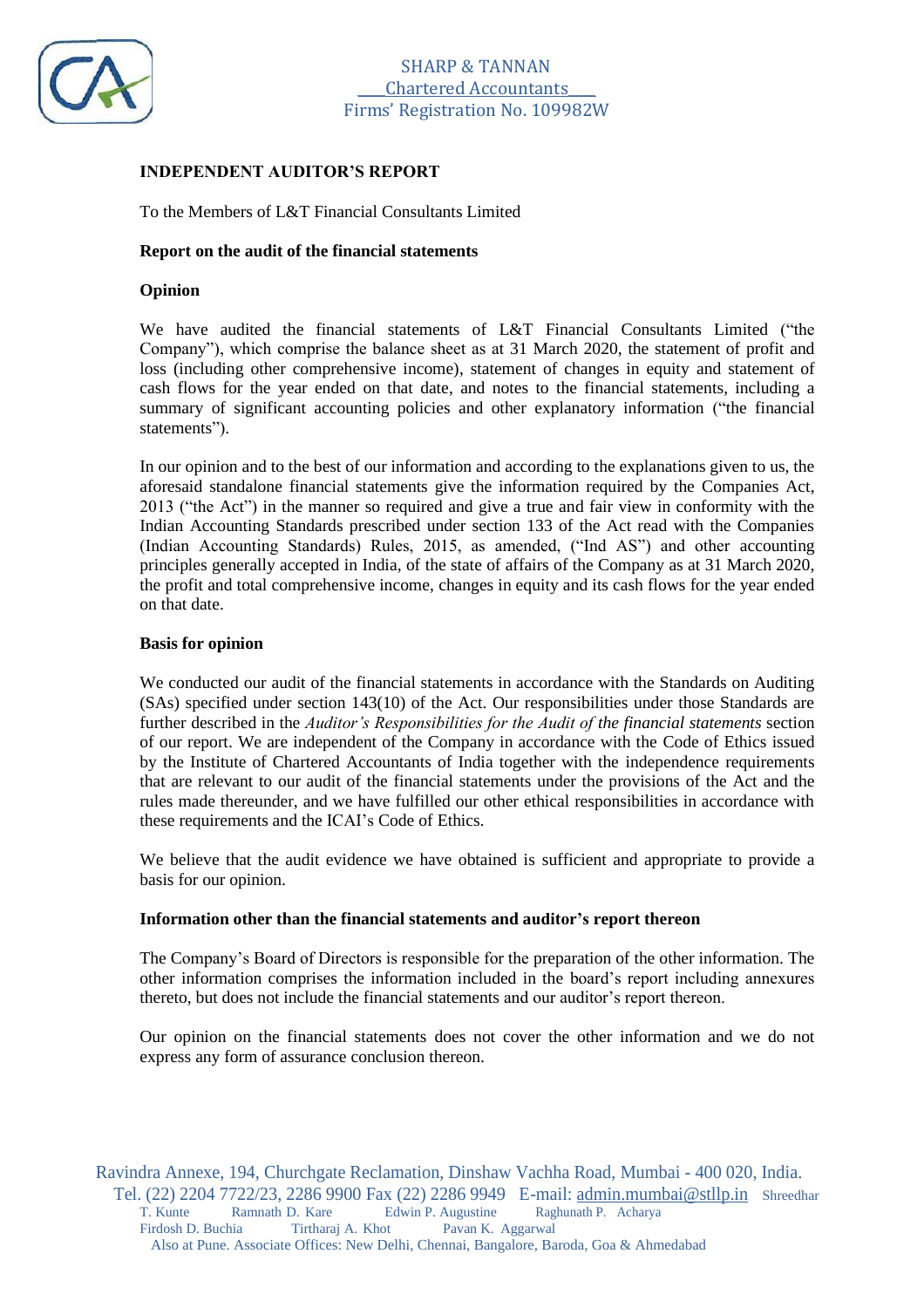### **SHARP & TANNAN**

In connection with our audit of the financial statements, our responsibility is to read the other information identified above and, in doing so, consider whether the other information is materially inconsistent with the financial statements or our knowledge obtained during the course of our audit, or otherwise appears to be materially misstated.

If, based on the work we have performed on the other information obtained prior to the date of this auditor's report, we conclude that there is a material misstatement of this other information, we are required to report that fact. We have nothing to report in this regard.

#### **Management's responsibility for the financial statements**

The Company's Board of Directors is responsible for the matters stated in section 134(5) of the Act with respect to the preparation of these standalone financial statements that give a true and fair view of the financial position, financial performance, total comprehensive income, changes in equity and cash flows of the Company in accordance with the accounting principles generally accepted in India. This responsibility also includes maintenance of adequate accounting records in accordance with the provisions of the Act for safeguarding of the assets of the Company and for preventing and detecting frauds and other irregularities; selection and application of appropriate accounting policies; making judgments and estimates that are reasonable and prudent; and design, implementation and maintenance of adequate internal financial controls, that were operating effectively for ensuring the accuracy and completeness of the accounting records, relevant to the preparation and presentation of the standalone financial statement that give a true and fair view and are free from material misstatement, whether due to fraud or error.

In preparing the financial statements, management is responsible for assessing the Company's ability to continue as a going concern, disclosing, as applicable, matters related to going concern and using the going concern basis of accounting unless management either intends to liquidate the Company or to cease operations, or has no realistic alternative but to do so.

The Board of Directors are responsible for overseeing the Company's financial reporting process.

#### **Auditor's responsibilities for the audit of the financial statements**

Our objectives are to obtain reasonable assurance about whether the financial statements as a whole are free from material misstatement, whether due to fraud or error, and to issue an auditor's report that includes our opinion. Reasonable assurance is a high level of assurance, but is not a guarantee that an audit conducted in accordance with SAs will always detect a material misstatement when it exists. Misstatements can arise from fraud or error and are considered material if, individually or in the aggregate, they could reasonably be expected to influence the economic decisions of users taken on the basis of these standalone financial statements.

As part of an audit in accordance with SAs, we exercise professional judgment and maintain professional skepticism throughout the audit. We also:

- Identify and assess the risks of material misstatement of the financial statements, whether due to fraud or error, design and perform audit procedures responsive to those risks, and obtain audit evidence that is sufficient and appropriate to provide a basis for our opinion. The risk of not detecting a material misstatement resulting from fraud is higher than for one resulting from error, as fraud may involve collusion, forgery, intentional omissions, misrepresentations, or the override of internal control.
- Obtain an understanding of internal financial controls relevant to the audit in order to design audit procedures that are appropriate in the circumstances. Under section 143(3)(i) of the Act, we are also responsible for expressing our opinion on whether the Company has adequate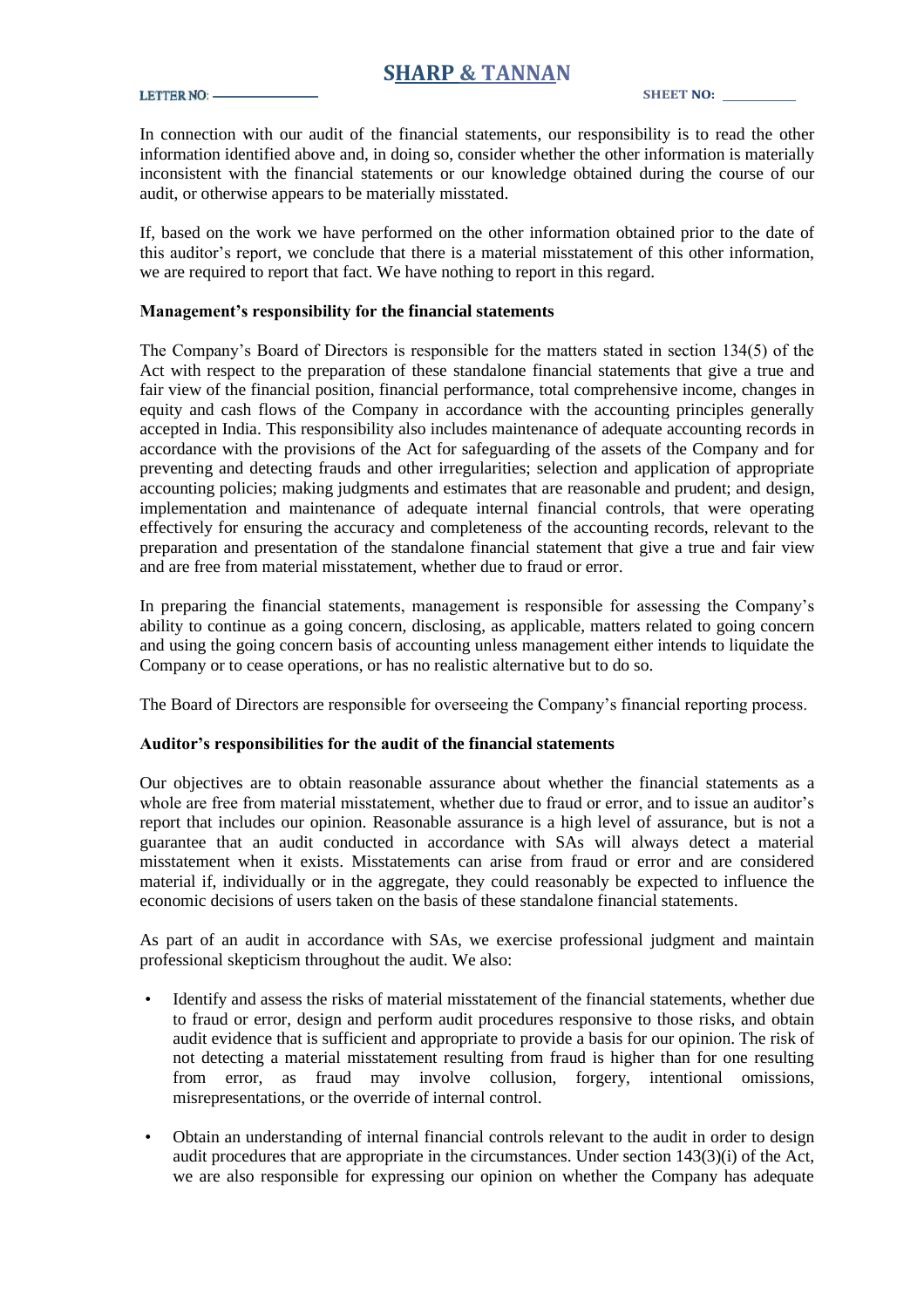**SHEET NO:: \_\_\_\_\_** 

internal financial controls system in place and the operating effectiveness of such controls.

- Evaluate the appropriateness of accounting policies used and the reasonableness of accounting estimates and related disclosures made by management.
- Conclude on the appropriateness of management's use of the going concern basis of accounting and, based on the audit evidence obtained, whether a material uncertainty exists related to events or conditions that may cast significant doubt on the Company's ability to continue as a going concern. If we conclude that a material uncertainty exists, we are required to draw attention in our auditor's report to the related disclosures in the financial statements or, if such disclosures are inadequate, to modify our opinion. Our conclusions are based on the audit evidence obtained up to the date of our auditor's report. However, future events or conditions may cause the Company to cease to continue as a going concern.
- Evaluate the overall presentation, structure and content of the financial statements, including the disclosures, and whether the financial statements represent the underlying transactions and events in a manner that achieves fair presentation.

Materiality is the magnitude of misstatements in the financial statements that, individually or in aggregate, make it probable that the economic decisions of a reasonably knowledgeable user of the financial statements may be influenced. We consider quantitative materiality and qualitative factors in (i) planning the scope of our audit work and in evaluating the results of our work; and (ii) to evaluate the effect of any identified misstatements in the financial statements.

We communicate with those charged with governance regarding, among other matters, the planned scope and timing of the audit and significant audit findings, including any significant deficiencies in internal control that we identify during our audit.

We also provide those charged with governance with a statement that we have complied with relevant ethical requirements regarding independence, and to communicate with them all relationships and other matters that may reasonably be thought to bear on our independence, and where applicable, related safeguards.

#### **Report on other legal and regulatory requirements**

- 1 As required by the Companies (Auditor's Report) Order, 2016 ("the Order"), issued by the central government of India in terms of sub-section (11) of section 143 of the Companies Act, 2013, we give in the Annexure A the statement on the matters specified in paragraphs 3 and 4 of the Order, to the extent applicable.
- 2 As required by section 143(3) of the Act, based on our audit, we report that:
	- (a) We have sought and obtained all the information and explanations which to the best of our knowledge and belief were necessary for the purposes of our audit;
	- (b) In our opinion, proper books of account as required by law have been kept by the Company so far as it appears from our examination of those books;
	- (c) The balance sheet, the statement of profit and loss (including other comprehensive income), statement of changes in equity and the statement of cash flows dealt with by this report are in agreement with the books of account;
	- (d) In our opinion, the aforesaid standalone financial statements comply with the Ind AS specified under section 133 of the Act, read with rule 7 of the Companies (Accounts) Rules, 2014;
	- (e) On the basis of the written representations received from the directors as on 31 March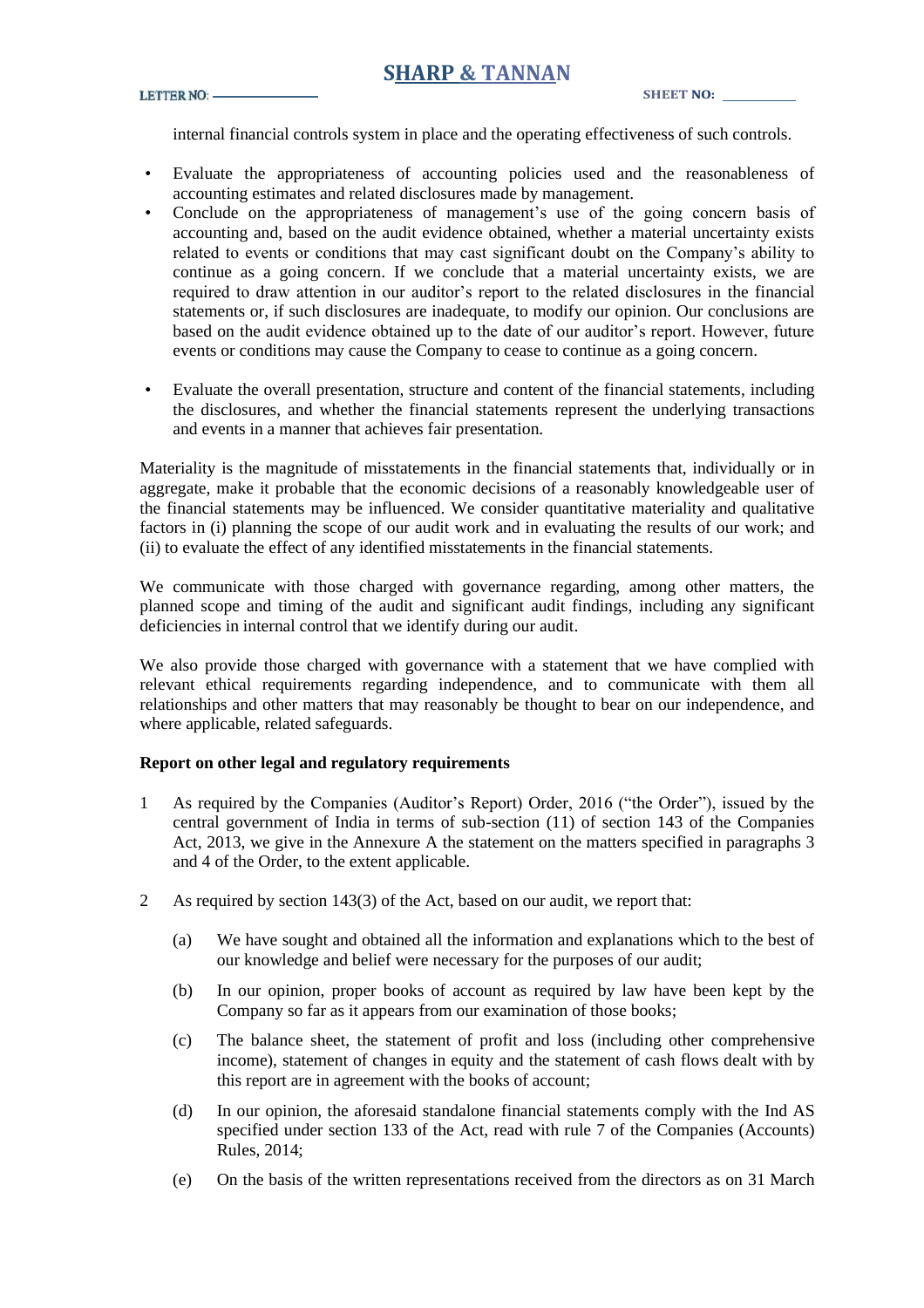**SHEET NO:: \_\_\_\_\_** 

2020 taken on record by the Board of Directors, none of the directors is disqualified as on 31 March 2020 from being appointed as a director in terms of section 164 (2) of the Act;

- (f) With respect to the adequacy of the internal financial controls over financial reporting of the Company and the operating effectiveness of such controls, refer to our separate report in Annexure B; our report expresses an unmodified opinion on the adequacy and operating effectiveness of the Company's internal financial controls over financial reporting;
- (g) With respect to the other matters to be included in the auditor's report in accordance with the requirements of section 197(16) of the Act, as amended, we report that in our opinion and to the best of our information and according to the explanations given to us, the Company has not paid any remuneration to its directors during the year; and
- (h) With respect to the other matters to be included in the auditor's report in accordance with rule 11 of the Companies (Audit and Auditors) Rules, 2014, as amended, in our opinion and to the best of our information and according to the explanations given to us:
	- i The Company has disclosed the impact of pending litigations on its financial position in its financial statements – refer note 31.15 to the financial statements;
	- ii The Company did not have any long-term contracts including derivative contracts for which there were any material foreseeable losses – refer note 31.16 to the financial statements; and
	- iii There were no amounts which were required to be transferred to the Investor Education and Protection Fund by the Company – refer note 31.17 to the financial statements.

For Sharp & Tannan Chartered Accountants Firm's registration No.109982W

R. P. Acharya Partner Mumbai, 12 May 2020 Membership no. 039920 UDIN: 20039920AAAABX3036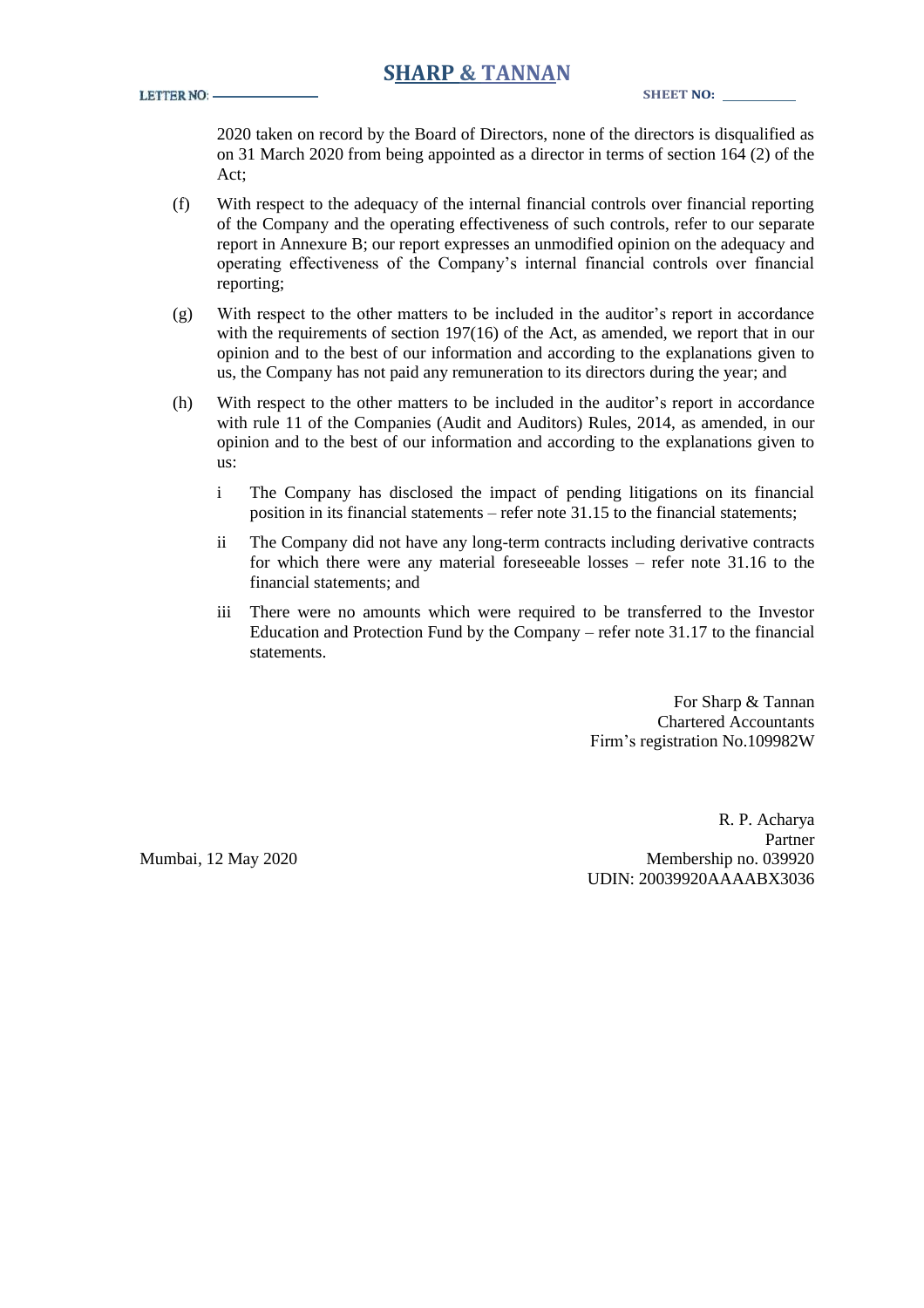#### **ANNEXURE A TO THE INDEPENDENT AUDITOR'S REPORT**

(Referred to in paragraph 1 under 'Report on other legal and regulatory requirements' section of our report of even date)

(i) (a) The Company has maintained proper records showing full particulars including quantitative details and situation of fixed assets.

(b) We are informed by the Company that, certain fixed assets have been physically verified by management, which in our opinion is reasonable having regard to the size of the Company and the nature of its assets. The frequency of physical verification is reasonable and no material discrepancies were noticed on such verification.

According to the information and explanations given to us and records of the Company examined by us, the title deeds of immovable properties are held in the name of the Company.

- (ii) According to the information and explanations given to us, the Company is engaged primarily in services related to merchant banking, leasing of properties and its activities do not require it to hold any inventories and hence reporting under paragraph 3(ii) of the Order is not applicable.
- (iii) According to the information and explanations given to us, the Company has not granted any loans, secured or unsecured, to companies, firms, limited liability partnerships or other parties covered in the register maintained under section 189 of the Act. Accordingly, paragraphs 3(iii) (a), (b) and (c) of the Order are not applicable to the Company.
- (iv) In our opinion, and according to the information and explanations given to us, there are no securities and guarantees granted in respect of which provisions of sections 185 and 186 of the Companies Act 2013 are applicable. The Company has complied with the provisions of section 186 of the Act in respect of investments made and loans granted.
- (v) In our opinion and according to information and explanation given to us, the Company has not accepted deposits as per the directives issued by the Reserve Bank of India under the provisions of sections 73 to 76 or any other relevant provisions of the Act and the rules framed there under. Accordingly, paragraph 3(v) of the Order is not applicable to the Company.
- (vi) According to the information and explanations given to us, the central government has not prescribed the maintenance of cost records under section 148(1) of the Act for any of the services rendered by the Company. Accordingly, reporting under paragraph 3(vi) of the Order is not applicable to the Company
- (vii) (a) According to the information and explanations given to us and on the basis of our examination of records of the Company, amounts deducted/ accrued in the books of account in respect of undisputed statutory dues including provident fund, employees' state insurance, income tax, goods and service tax, cess and other material statutory dues have been generally regular in depositing during the year by the Company with the appropriate authorities. As explained to us the Company did not have any dues on account of duty of customs and duty of excise.

According to the information and explanations given to us, no undisputed amounts payable in respect of provident fund, employees' state insurance, income tax, goods and service tax, cess and other material statutory and other material statutory dues were in arrears as at 31 March 2020 for a period of more than six months from the date they became payable.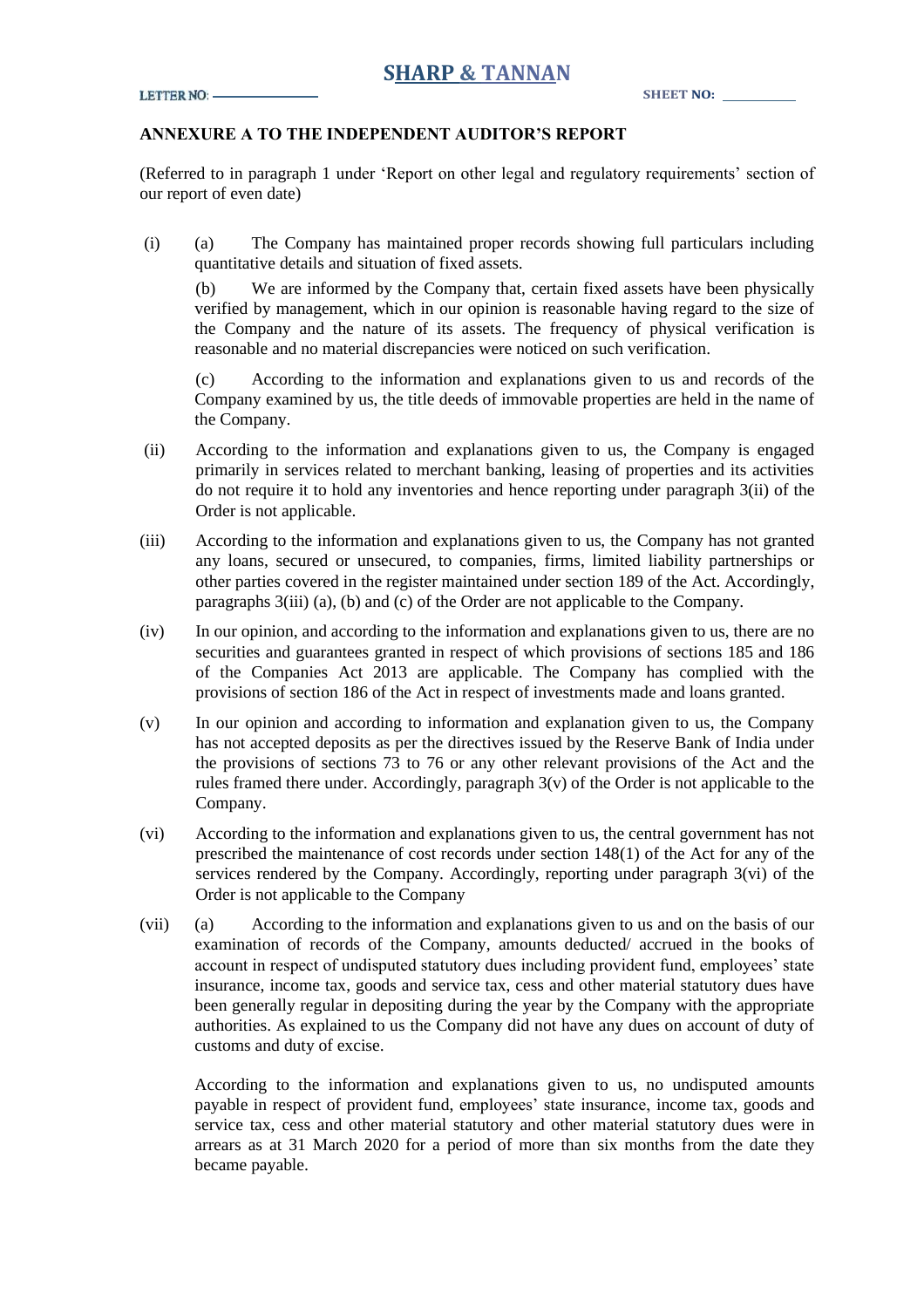(b) According to the information and explanations given to us and on the basis of our examination of records of the Company, there are no dues in respect of income tax, value added tax, goods and service tax, sales tax, service tax, duty of excise and duty of custom which have not been deposited with the appropriate authorities on account of any dispute as at 31 March 2020.

- (viii) According to the records of the Company examined by us and the information and explanation given to us, the Company does not have any loans or borrowings from any financial institution, banks, government or debenture holders during the year. Accordingly, paragraph 3(viii) of the Order is not applicable to the Company.
- (ix) The Company did not raise any money by way of initial public offer or further public offer (including debt instruments) and term loans during the year. Accordingly, paragraph 3(ix) of the Order is not applicable to the Company.
- (x) According to the information and explanations given to us, no material fraud by the Company or on the Company by its officers or employees has been noticed or reported during the year.
- (xi) According to the records of the Company examined by us and the information and explanation given to us, no managerial remuneration has been paid or provided during the year.
- (xii) In our opinion and according to the information and explanation given to us, the Company is not a nidhi company. Accordingly, paragraph  $3(xii)$  of the Order is not applicable to the Company.
- (xiii) According to the information and explanation given to us and based on our examination of the records of the Company, transactions with the related parties are in compliance with sections 177 and 188 of the Act where applicable and details of such transactions have been disclosed in the standalone financial statements as required by the applicable accounting standards.
- (xiv) According to the information and explanation given to us and based on our examination of the records of the Company, the Company has not made any preferential allotment or private placement of shares or partly convertible debentures during the year. Accordingly, paragraph 3(xiv) of the Order is not applicable to the Company.
- (xv) According to the information and explanation given to us and based on our examination of the records of the Company, the Company has not entered into non- cash transactions with directors or persons connected with him and hence provisions of section 192 of the Act are not applicable to the Company.
- (xvi) The Company is not required to be registered under section 45-IA of the Reserve Bank of India Act, 1934.

For Sharp & Tannan Chartered Accountants Firm's registration No.109982W

R. P. Acharya Partner Mumbai, 12 May 2020 Membership no. 039920 UDIN: 20039920AAAABX3036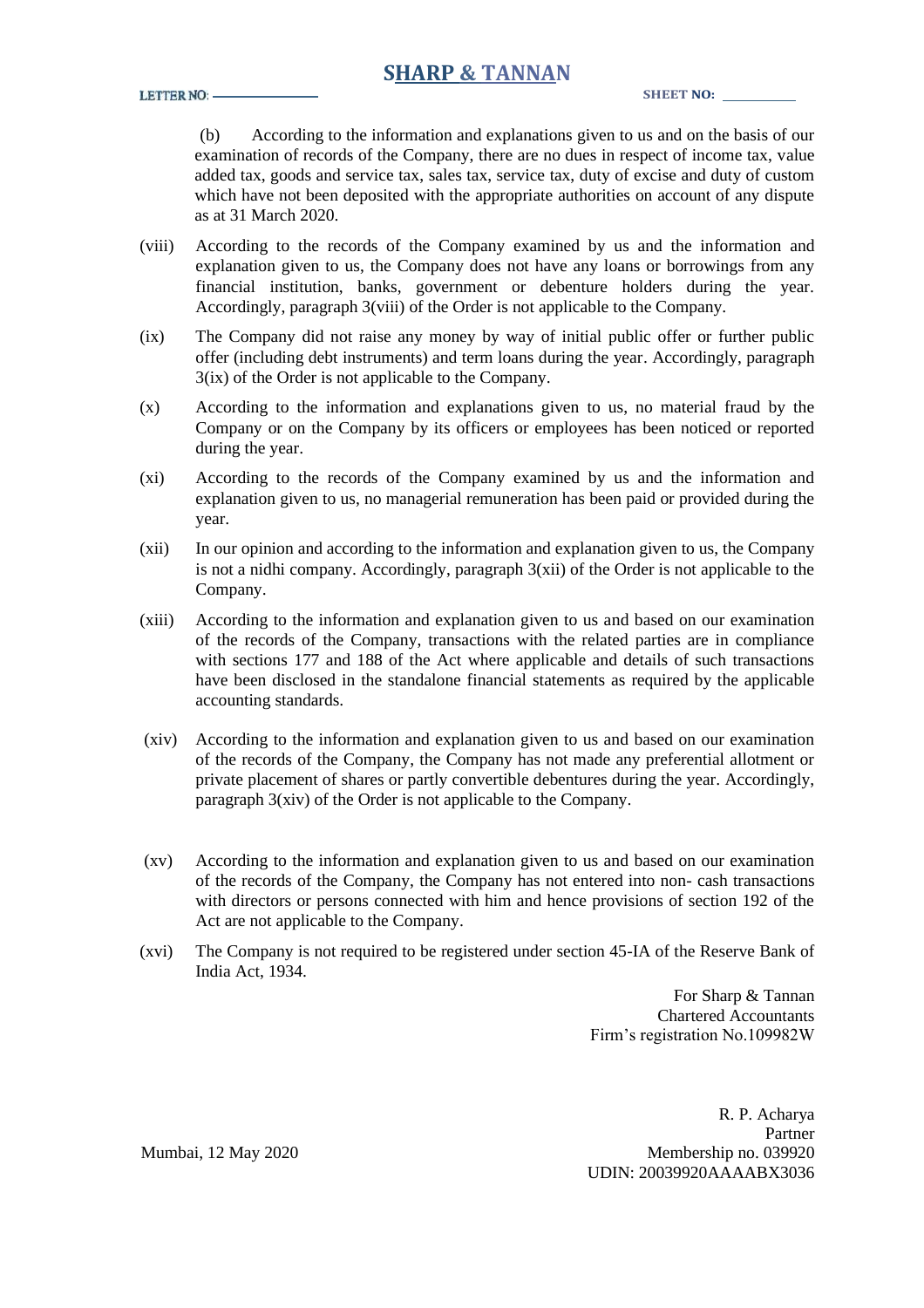#### **ANNEXURE 'B' TO THE INDEPENDENT AUDITOR'S REPORT** (Referred to in paragraph 2(f) of our report of even date)

#### **Report on the internal financial controls under clause (i) of sub-section 3 of section 143 of the Companies Act, 2013 ("the Act")**

We have audited the internal financial controls over financial reporting of L&T Financial Consultants Limited ("the Company") as of 31 March 2020 in conjunction with our audit of the financial statements of the Company for the year ended on that date.

#### **Management's responsibility for internal financial controls**

The Company's management is responsible for establishing and maintaining internal financial controls based on the internal control over financial reporting criteria established by the Company considering the essential components of internal control stated in the guidance note on audit of internal financial controls over financial reporting issued by the Institute of Chartered Accountants of India ("ICAI"). These responsibilities include the design, implementation and maintenance of adequate internal financial controls that were operating effectively for ensuring the orderly and efficient conduct of its business, including adherence to company's policies, the safeguarding of its assets, the prevention and detection of frauds and errors, the accuracy and completeness of the accounting records, and the timely preparation of reliable financial information, as required under the Companies Act, 2013.

#### **Auditors' responsibility**

Our responsibility is to express an opinion on the Company's internal financial controls over financial reporting based on our audit. We conducted our audit in accordance with the guidance note on audit of internal financial controls over financial reporting and the standards on Auditing, issued by ICAI and deemed to be prescribed under section 143(10) of the Act, to the extent applicable to an audit of internal financial controls, both applicable to an audit of internal financial controls and, both issued by the ICAI. Those standards and the guidance note require that we comply with ethical requirements and plan and perform the audit to obtain reasonable assurance about whether adequate internal financial controls over financial reporting was established and maintained and if such controls operated effectively in all material respects.

Our audit involves performing procedures to obtain audit evidence about the adequacy of the internal financial controls system over financial reporting and their operating effectiveness. Our audit of internal financial controls over financial reporting included obtaining an understanding of internal financial controls over financial reporting, assessing the risk that a material weakness exists, and testing and evaluating the design and operating effectiveness of internal control based on the assessed risk. The procedures selected depend on the auditor's judgement, including the assessment of the risks of material misstatement of the financial statements, whether due to fraud or error.

We believe that the audit evidence we have obtained is sufficient and appropriate to provide a basis for our audit opinion on the Company's internal financial controls system over financial reporting.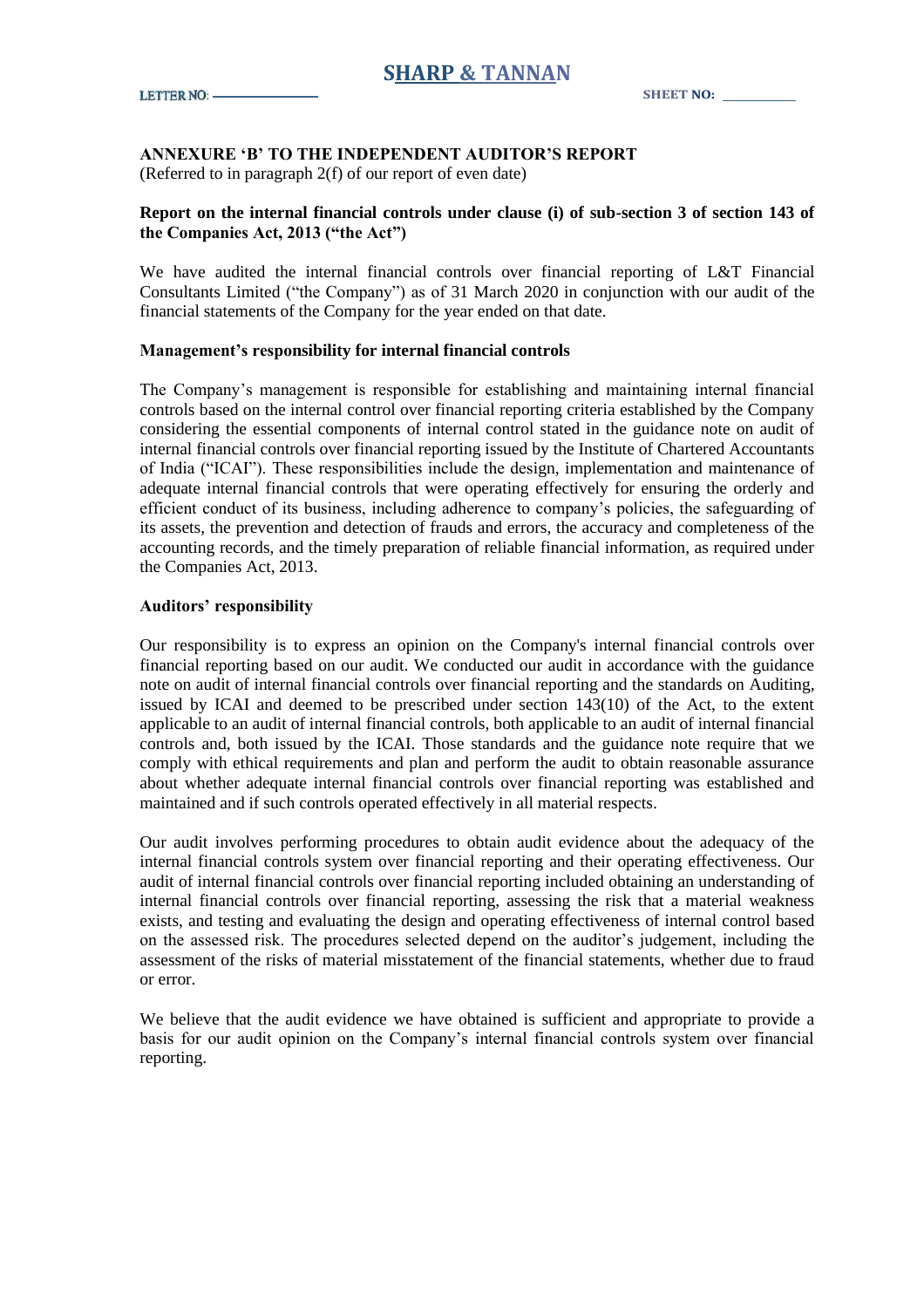#### **Meaning of internal financial controls over financial reporting**

A company's internal financial control over financial reporting is a process designed to provide reasonable assurance regarding the reliability of financial reporting and the preparation of financial statements for external purposes in accordance with generally accepted accounting principles. A company's internal financial control over financial reporting includes those policies and procedures that (1) pertain to the maintenance of records that, in reasonable detail, accurately and fairly reflect the transactions and dispositions of the assets of the company; (2) provide reasonable assurance that transactions are recorded as necessary to permit preparation of financial statements in accordance with generally accepted accounting principles, and that receipts and expenditures of the company are being made only in accordance with authorisations of management and directors of the company; and (3) provide reasonable assurance regarding prevention or timely detection of unauthorised acquisition, use, or disposition of the company's assets that could have a material effect on the financial statements.

#### **Inherent limitations of internal financial controls over financial reporting**

Because of the inherent limitations of internal financial controls over financial reporting, including the possibility of collusion or improper management override of controls, material misstatements due to error or fraud may occur and not be detected. Also, projections of any evaluation of the internal financial controls over financial reporting to future periods are subject to the risk that the internal financial control over financial reporting may become inadequate because of changes in conditions, or that the degree of compliance with the policies or procedures may deteriorate.

#### **Opinion**

In our opinion, the Company has, in all material respects, an adequate internal financial controls system over financial reporting and such internal financial controls over financial reporting were operating effectively as at 31 March 2020, based on the internal control over financial reporting criteria established by the Company considering the essential components of internal control stated in the guidance note on audit of internal financial controls over financial reporting issued by the ICAI.

> For Sharp & Tannan Chartered Accountants Firm's registration No.109982W

R. P. Acharya Partner Mumbai, 12 May 2020 Membership no. 039920 UDIN: 20039920AAAABX3036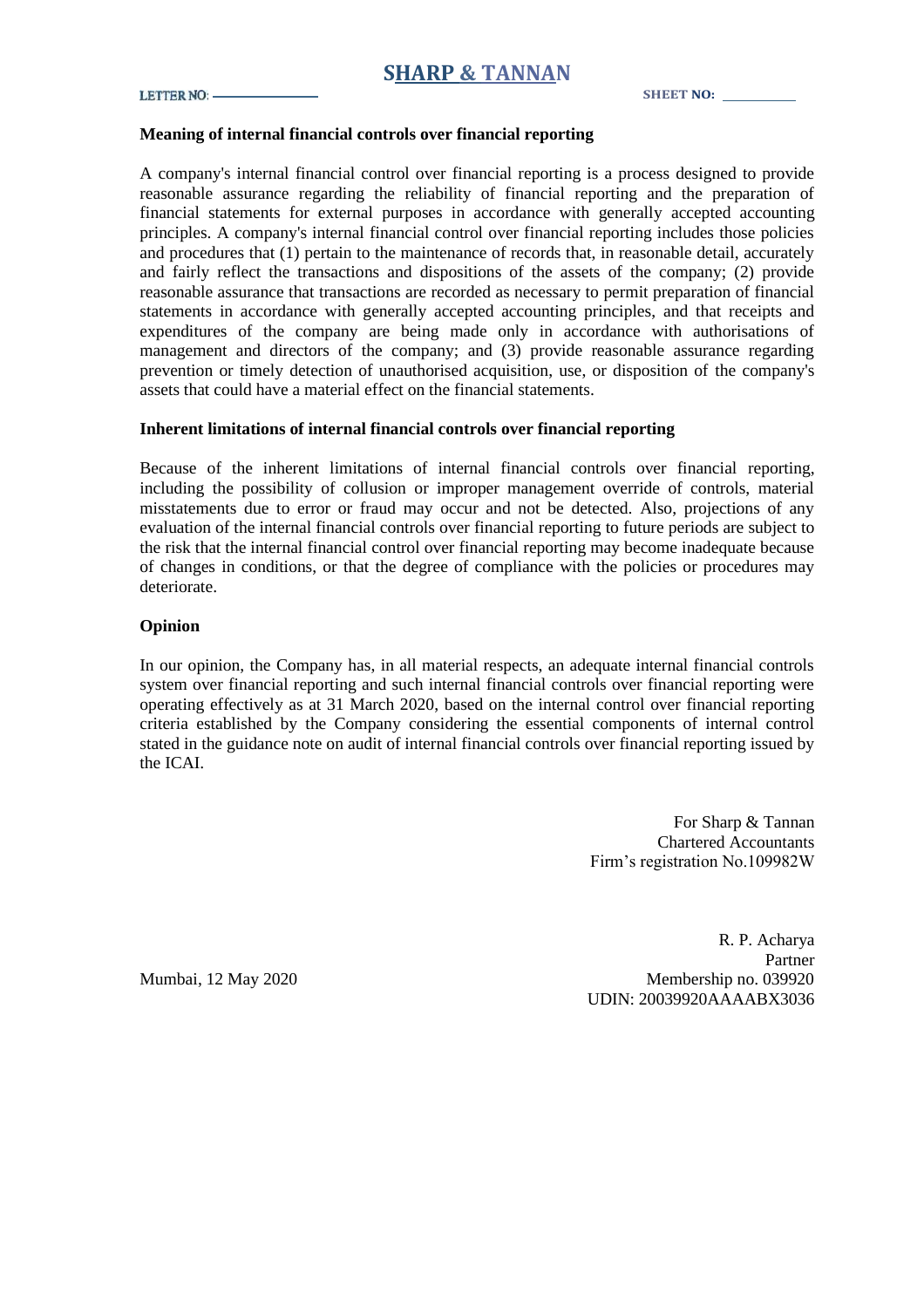

 SHARP & TANNAN \_\_\_\_Chartered Accountants\_\_\_\_ Firms' Registration No. 109982W

To, The Board of Directors L&T Financial Consultants Limited

#### Subject: Independent Auditor's Report on special purpose financial information prepared for consolidation purpose for the year ended 31 March 2020

#### Introduction

Special purpose financial information of L&T Financial Consultants Limited ('the Company'), which comprise the balance sheet as at 31 March 2020, the statement of profit and loss (including other comprehensive income), statement of cash flows and the statement of changes in equity for the year then ended, and notes to the financial information, including a summary of significant accounting policies and other explanatory information (herein after referred to as 'special purpose financial information'), has been prepared for the purposes of consolidated financial statements of the L&T Finance Holdings Limited ('LTFH'). This report is solely issued in accordance with your instructions, to enable you to submit it for consolidation purposes.

#### Management's responsibility for the special purpose financial information

Management is responsible for the preparation and presentation of these special purpose financial information in accordance with the instructions issued by LTFH's management, the policies contained in the LTFH's accounting policies and in accordance with the format prescribed for financial statements for a Non-Banking Finance Company (NBFC) whose financial statements are drawn up in compliance with the Division III of Schedule III of the Companies Act, 2013 ('the Act') as per Notification No. GSR 1022 (E) dated 11 October 2018, issued by Ministry of Corporate Affairs, Government of India. This responsibility includes designing, implementing and maintaining internal control relevant to the preparation and presentation of the special purpose financial information that is free from material misstatement, whether due to fraud or error. This special purpose financial information has been prepared solely to enable LTFH to prepare its consolidated financial statements.

#### Auditor's responsibility

Our responsibility is to express an opinion on this special purpose financial information based on our audit. We conducted our audit in accordance with the auditing standards generally accepted in India. Those standards require that we comply with ethical requirements and plan and perform the audit to obtain reasonable assurance about whether the special purpose information is free from material misstatement.

An audit involves performing procedures to obtain audit evidence about the amounts and the disclosures in the special purpose financial information. The procedures selected depend on the auditor's judgment, including the assessment of the risks of material misstatement of the financial statements, whether due to fraud or error. In making those risk assessments, the auditor considers internal control relevant to the Company's preparation of the special purpose financial information that give a true and fair view in order to design audit procedures that are appropriate in the circumstances. An audit also includes evaluating the appropriateness of the accounting policies used and the reasonableness of the accounting estimates made by the Company's directors, as well as evaluating the overall presentation of the special purpose financial information.

 Ravindra Annexe, 194, Churchgate Reclamation, Dinshaw Vachha Road, Mumbai - 400 020, India. Tel. (22) 2204 7722/23, 2286 9900 Fax (22) 2286 9949 E-mail: admin.mumbai@stllp.in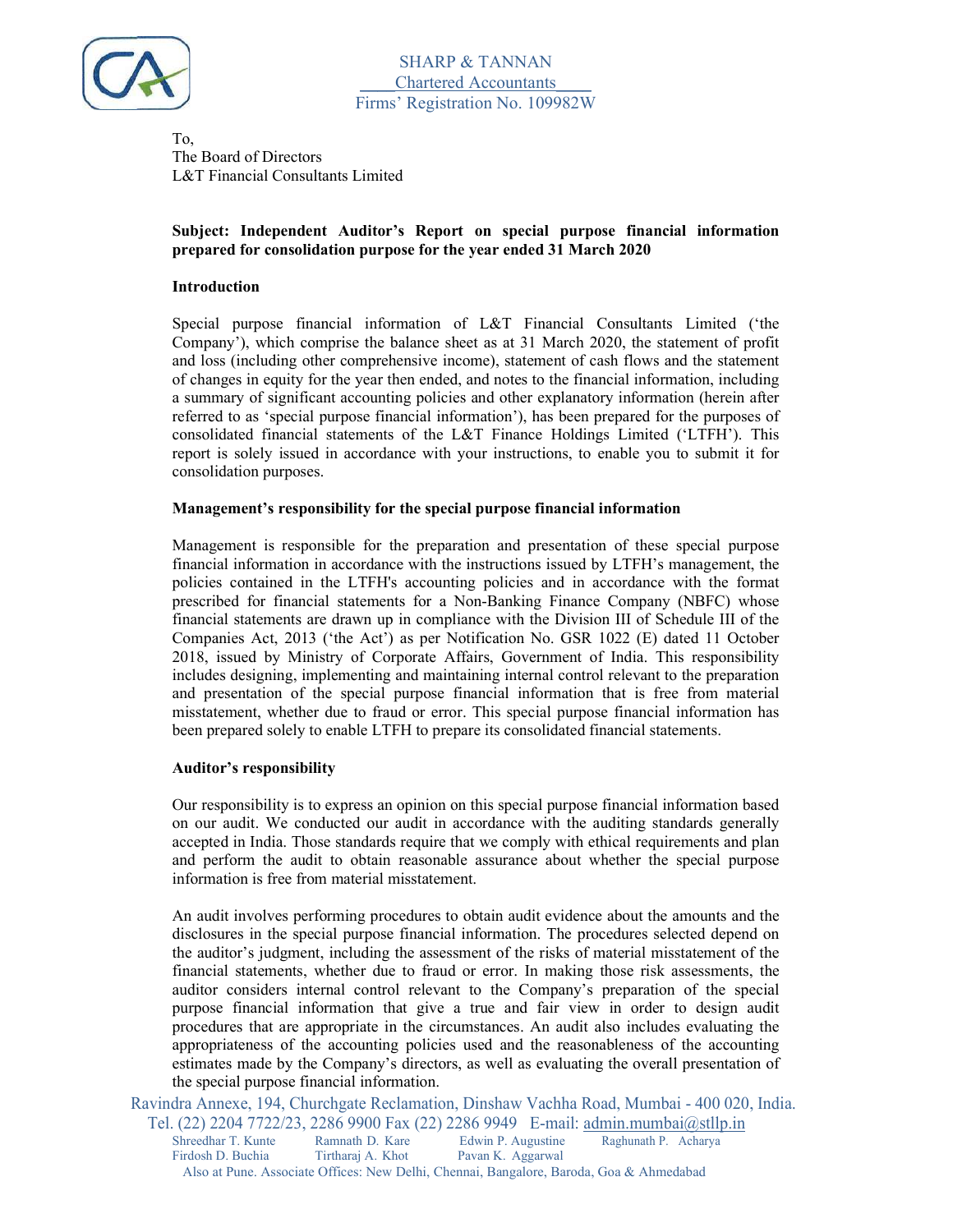SHEET NO: \_\_\_

We believe that the audit evidence we have obtained is sufficient and appropriate to provide a basis for our audit opinion on the special purpose financial information.

#### Opinion

In our opinion and to the best of our information and according to the explanations given to us, the aforesaid special purpose financial information of the Company as of 31 March 2020 has been prepared, in all material respects, give a true and fair view in conformity with Ind AS and the LTFH's accounting policies.

#### Restriction on distribution and use

This special purpose financial information has been prepared for purpose of providing information to LTFH to enable it to prepare the consolidated financial statements of the LTFH group. As a result, the special purpose financial information is not a complete set of financial statements of the Company in accordance with Ind AS and is not intended to present fairly, in all material respects, the financial position of the Company as of 31 March 2020 and of its financial performance, and its cash flow for the year then ended in accordance with Ind AS. This special purpose financial information should not be used by any other person or for any other purpose. Accordingly, we do not accept or assume any liability or any duty of care for any other purpose or to any other person to whom this is shown or into whose hands it may come without our prior consent in writing.

> For Sharp & Tannan Chartered Accountants Firm's registration No.109982W

R. P. Acharya Partner Mumbai, 12 May 2020 Membership no. 039920 UDIN: 20039920AAAABY9333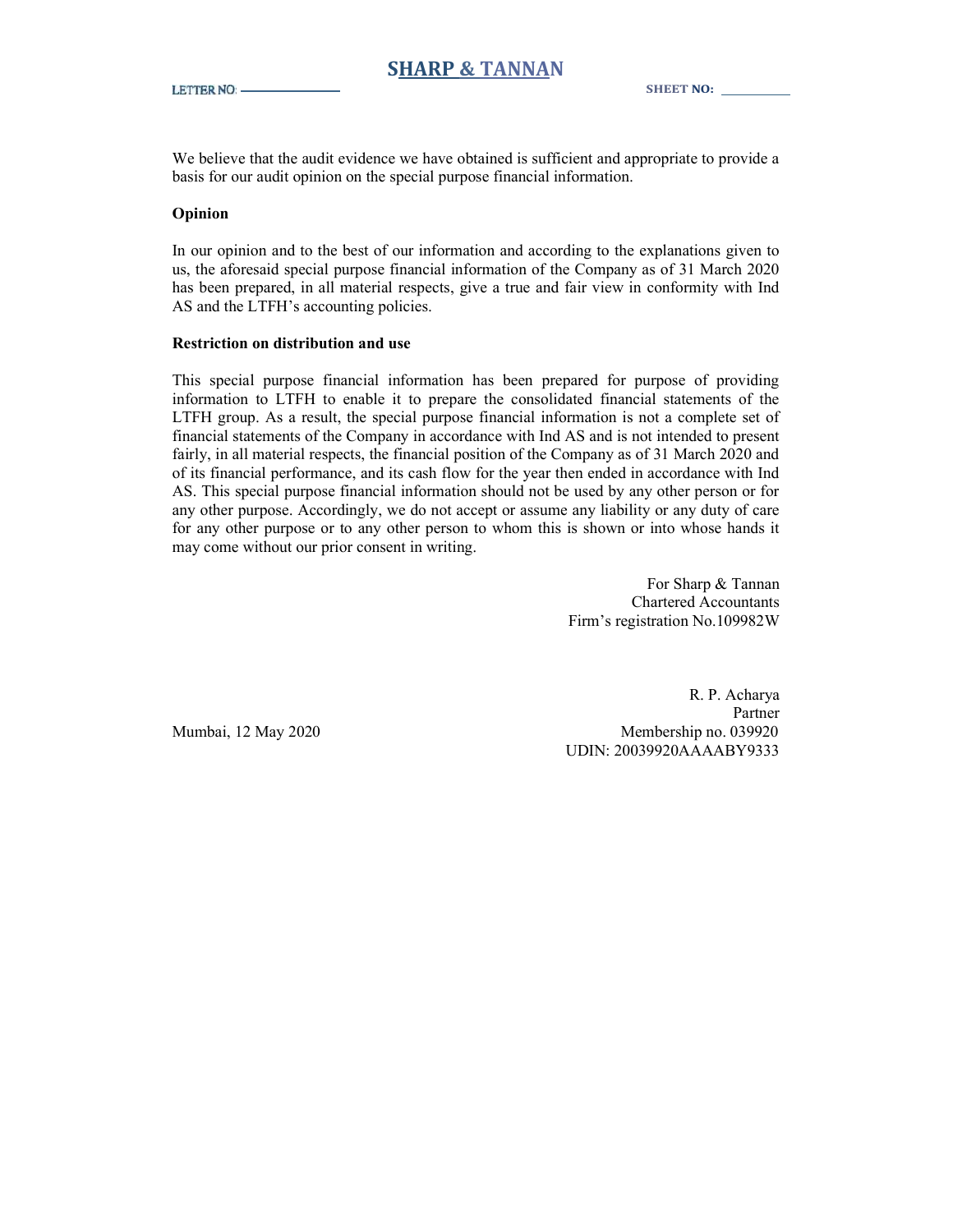**Balance Sheet as at March 31, 2020**

|   |                |                                                         |                                      |                | (₹ in Lakh)             |                         |  |
|---|----------------|---------------------------------------------------------|--------------------------------------|----------------|-------------------------|-------------------------|--|
|   |                | <b>Particulars</b>                                      |                                      | Note No.       | As at<br>March 31, 2020 | As at<br>March 31, 2019 |  |
| А |                | <b>ASSETS</b>                                           |                                      |                |                         |                         |  |
|   |                |                                                         |                                      |                |                         |                         |  |
|   | 1              | Non-current assets<br>(a) Property, plant and equipment |                                      | 3              | 2,052.80                | 2,459.38                |  |
|   |                | (b) Investment property                                 |                                      | 4              | 31,100.95               | 32,990.93               |  |
|   |                | (c) Other intangible assets                             |                                      | 5              | 0.43                    | 0.43                    |  |
|   |                | (d) Financial assets                                    |                                      |                |                         |                         |  |
|   |                | (i) Investments                                         |                                      | 6              | 426.10                  | 426.10                  |  |
|   |                | (ii) Others financial assets                            |                                      | 8              | 26.39                   | 25.45                   |  |
|   |                | (e) Deferred tax assets (net)                           |                                      | 9              | 3,493.98                | 4,250.48                |  |
|   |                | (f) Other non-current assets                            |                                      | 10             | 1,045.52                | 1,190.80                |  |
|   |                |                                                         | <b>Total non-current assets</b>      |                | 38,146.17               | 41,343.57               |  |
|   | $\overline{2}$ | <b>Current assets</b>                                   |                                      |                |                         |                         |  |
|   |                | (a) Financial assets                                    |                                      |                |                         |                         |  |
|   |                | (i) Trade Receivables                                   |                                      | 11             | 537.26                  | 106.25                  |  |
|   |                | (ii) Cash and cash equivalents                          |                                      | 12             | 132.52                  | 232.00                  |  |
|   |                | (iii) Bank Balances other than (ii) above               |                                      | 13             | 67.13                   | 63.66                   |  |
|   |                | (iv) Others financial assets                            |                                      | 8              | 2,371.20                | 2,354.02                |  |
|   |                | (v) Loans                                               |                                      | $\overline{7}$ | 3,899.27                | 3,951.17                |  |
|   |                | (b) Other current assets                                |                                      | 10             | 16.36                   | 51.44                   |  |
|   |                | (c) Assets classified as held for sale                  |                                      | 14             | 115.02                  | 116.98                  |  |
|   |                |                                                         |                                      |                |                         |                         |  |
|   |                |                                                         | <b>Total current assets</b>          |                | 7,138.76                | 6,875.52                |  |
|   |                |                                                         | <b>Total assets</b>                  |                | 45,284.93               | 48,219.09               |  |
| B |                | <b>EQUITY AND LIABILITIES</b>                           |                                      |                |                         |                         |  |
|   |                |                                                         |                                      |                |                         |                         |  |
|   | $\mathbf{1}$   | <b>Equity</b>                                           |                                      |                |                         |                         |  |
|   |                | (a) Equity share capital                                |                                      | 15             | 1,875.00                | 1,875.00                |  |
|   |                | (b) Other equity                                        |                                      | 16             | 6,340.84                | 4,854.93                |  |
|   |                |                                                         | <b>Total equity</b>                  |                | 8,215.84                | 6,729.93                |  |
|   | $\overline{2}$ | <b>Non-current liabilities</b>                          |                                      |                |                         |                         |  |
|   |                | (a) Financial liabilities                               |                                      |                |                         |                         |  |
|   |                | (i) Other financial liabilities                         |                                      | 17             | 2,048.75                | 1,919.95                |  |
|   |                | (b) Provisions                                          |                                      | 20             | 45.17                   | 30.26                   |  |
|   |                |                                                         | <b>Total non-current liabilities</b> |                | 2,093.92                | 1,950.21                |  |
|   | 3              | <b>Current liabilities</b>                              |                                      |                |                         |                         |  |
|   |                | (a) Financial liabilities                               |                                      |                |                         |                         |  |
|   |                | (i) Borrowings                                          |                                      | 18             | 34,560.75               | 38,215.43               |  |
|   |                | (ii) Trade payables                                     |                                      | 19             | 0.77                    | (0.10)                  |  |
|   |                | (iii) Other financial liabilities                       |                                      | 17             | 268.91                  | 275.18                  |  |
|   |                | (b) Provisions                                          |                                      | 20             | 18.51                   | 21.98                   |  |
|   |                | (c) Other current liabilities                           |                                      | 21             | 126.23                  | 1,026.46                |  |
|   |                |                                                         | <b>Total current liabilities</b>     |                | 34,975.17               | 39,538.94               |  |
|   |                |                                                         | <b>Total equity and liabilities</b>  |                | 45,284.93               | 48,219.09               |  |
|   |                | Significant accounting policies                         |                                      | $\overline{2}$ |                         |                         |  |
|   |                | See accompanying notes to the financial statements      |                                      | $3 - 31$       |                         |                         |  |

**As per our report attached SHARP & TANNAN** Chartered Accountants

Firm's registration no. 109982W by the hand of

**R. P. Acharya Raju Dodti Sunil Prabhune** Partner Director Director Membership no. 039920 (DIN-06550896) (DIN-07517824)

**For and on behalf of the Board of Directors of L&T Financial Consultants Limited**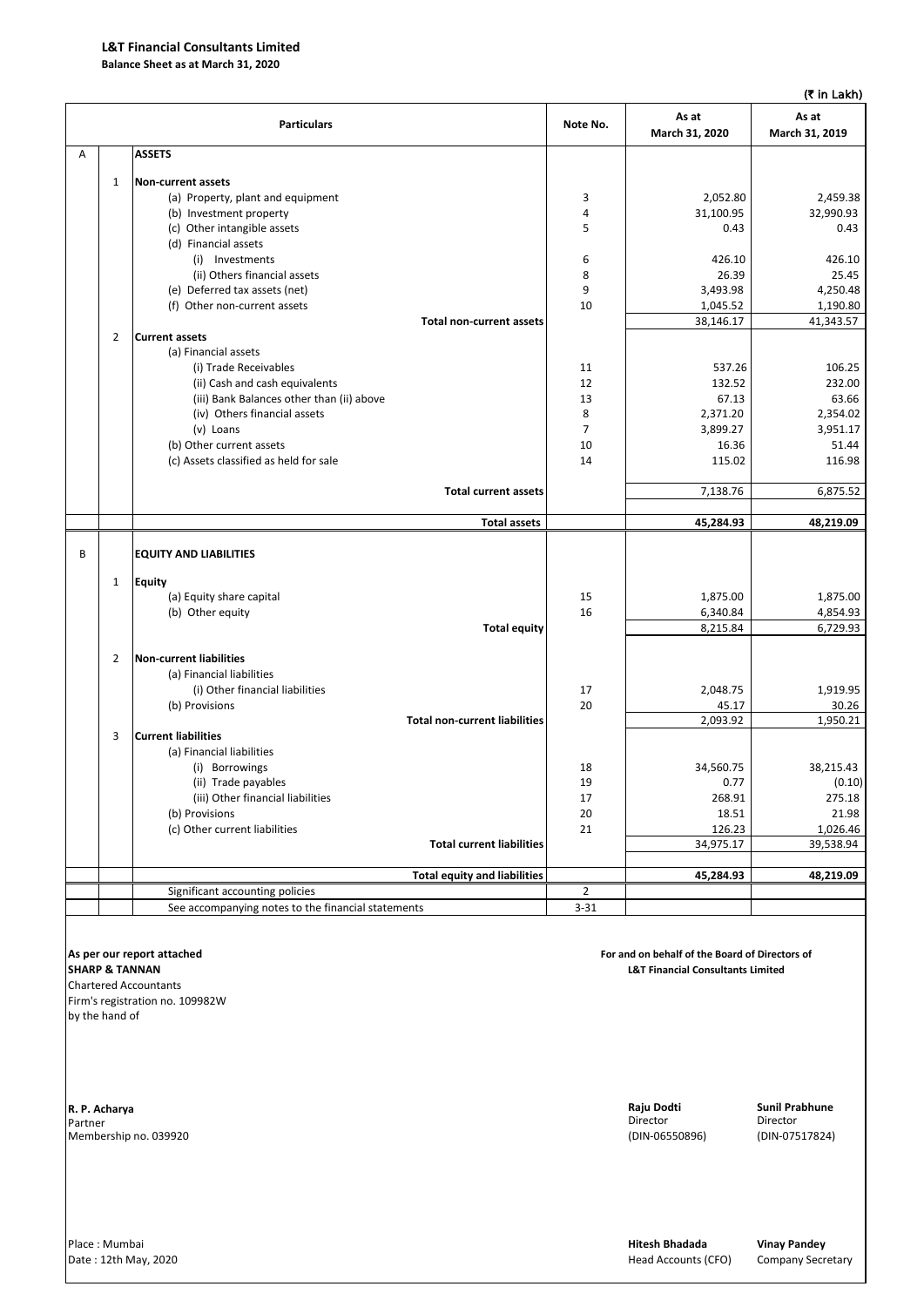### **L&T Financial Consultants Limited Statement of Profit and Loss for the year ended March 31, 2020**

|         |                                                                                        |                |                                                | (₹ in Lakh)           |
|---------|----------------------------------------------------------------------------------------|----------------|------------------------------------------------|-----------------------|
|         |                                                                                        |                | Year ended                                     | <b>Year ended</b>     |
|         | <b>Particulars</b>                                                                     | Note No.       | March 31, 2020                                 | March 31, 2019        |
|         | Revenue from operations                                                                | 22             | 8,930.81                                       | 7,591.44              |
| Ш       | Other income                                                                           | 23             | 5,049.86                                       | 554.74                |
| Ш       | Total revenue (I + II)                                                                 |                | 13,980.67                                      | 8,146.18              |
|         |                                                                                        |                |                                                |                       |
| IV      | <b>EXPENSES</b>                                                                        |                | 702.75                                         | 490.11                |
|         | (a) Employee benefit expense<br>Finance costs                                          | 24<br>25       |                                                |                       |
|         | (b)                                                                                    | 26             | 3,551.80<br>702.61                             | 3,610.12<br>704.45    |
|         | Depreciation and amortisation expense<br>(c)<br>(d) Provisions and contingencies       | 27             | 585.52                                         | 840.75                |
|         | (e) Other expenses                                                                     | 28             | 1,007.69                                       | 841.15                |
|         | <b>Total expenses (IV)</b>                                                             |                | 6,550.37                                       | 6,486.58              |
| V       | Profit before tax (III - IV)                                                           |                | 7,430.30                                       | 1,659.60              |
| VI      | <b>Tax Expense</b>                                                                     |                |                                                |                       |
|         | $(1)$ Current tax                                                                      | 29             | 1,397.60                                       | 511.30                |
|         | Deferred tax<br>(2)                                                                    | 29             | 2,124.00                                       | 466.22                |
|         | Mat Credit Entitlement<br>(3)                                                          | 29             | (1,366.31)                                     | (511.30)              |
|         | <b>Total tax expense (VI)</b>                                                          |                | 2,155.29                                       | 466.22                |
| VII     | Profit after tax                                                                       |                | 5,275.01                                       | 1,193.38              |
|         |                                                                                        |                |                                                |                       |
|         | VIII Other comprehensive income                                                        |                |                                                |                       |
|         | A (i) Items that will not be reclassified to profit or loss                            |                |                                                |                       |
|         | Changes in revaluation surplus<br>(a)                                                  |                |                                                |                       |
|         | Remeasurements of net defined benefit plans                                            | 30             | (4.11)                                         | (2.10)                |
|         | Income tax relating to items that will not be reclassified to<br>(ii)                  | 30             | 1.20                                           |                       |
|         | profit or loss                                                                         |                |                                                |                       |
|         | Other comprehensive income for the year [net of tax]                                   |                | (2.91)                                         | (2.10)                |
| IX      | Total comprehensive income for the period                                              |                | 5,272.10                                       | 1,191.28              |
|         |                                                                                        |                |                                                |                       |
| X.      | <b>Earnings per equity share</b>                                                       |                |                                                |                       |
|         | (1) Basic (₹)                                                                          | 31.5           | 28.13                                          | 6.36                  |
|         | (2) Diluted (₹)                                                                        | 31.5           | 28.13                                          | 6.36                  |
|         | See accompanying notes and significant accounting policies to the financial statements |                |                                                |                       |
|         | As per our report attached                                                             |                | For and on behalf of the Board of Directors of |                       |
|         | <b>SHARP &amp; TANNAN</b>                                                              |                | <b>L&amp;T Financial Consultants Limited</b>   |                       |
|         | <b>Chartered Accountants</b>                                                           |                |                                                |                       |
|         | Firm's registration no. 109982W                                                        |                |                                                |                       |
|         | by the hand of                                                                         |                |                                                |                       |
|         |                                                                                        |                |                                                |                       |
|         |                                                                                        |                |                                                |                       |
|         |                                                                                        |                |                                                |                       |
|         |                                                                                        |                |                                                |                       |
|         |                                                                                        |                |                                                |                       |
|         |                                                                                        |                |                                                |                       |
|         | R. P. Acharya                                                                          | Raju Dodti     |                                                | <b>Sunil Prabhune</b> |
| Partner |                                                                                        | Director       |                                                | Director              |
|         | Membership no. 039920                                                                  | (DIN-06550896) |                                                | (DIN-07517824)        |
|         |                                                                                        |                |                                                |                       |
|         |                                                                                        |                |                                                |                       |
|         |                                                                                        |                |                                                |                       |
|         |                                                                                        |                |                                                |                       |

| Place: Mumbai        | <b>Hitesh Bhadada</b> | <b>Vinay Pandey</b> |
|----------------------|-----------------------|---------------------|
| Date: 12th May, 2020 | Head Accounts (CFO)   | Company Secretary   |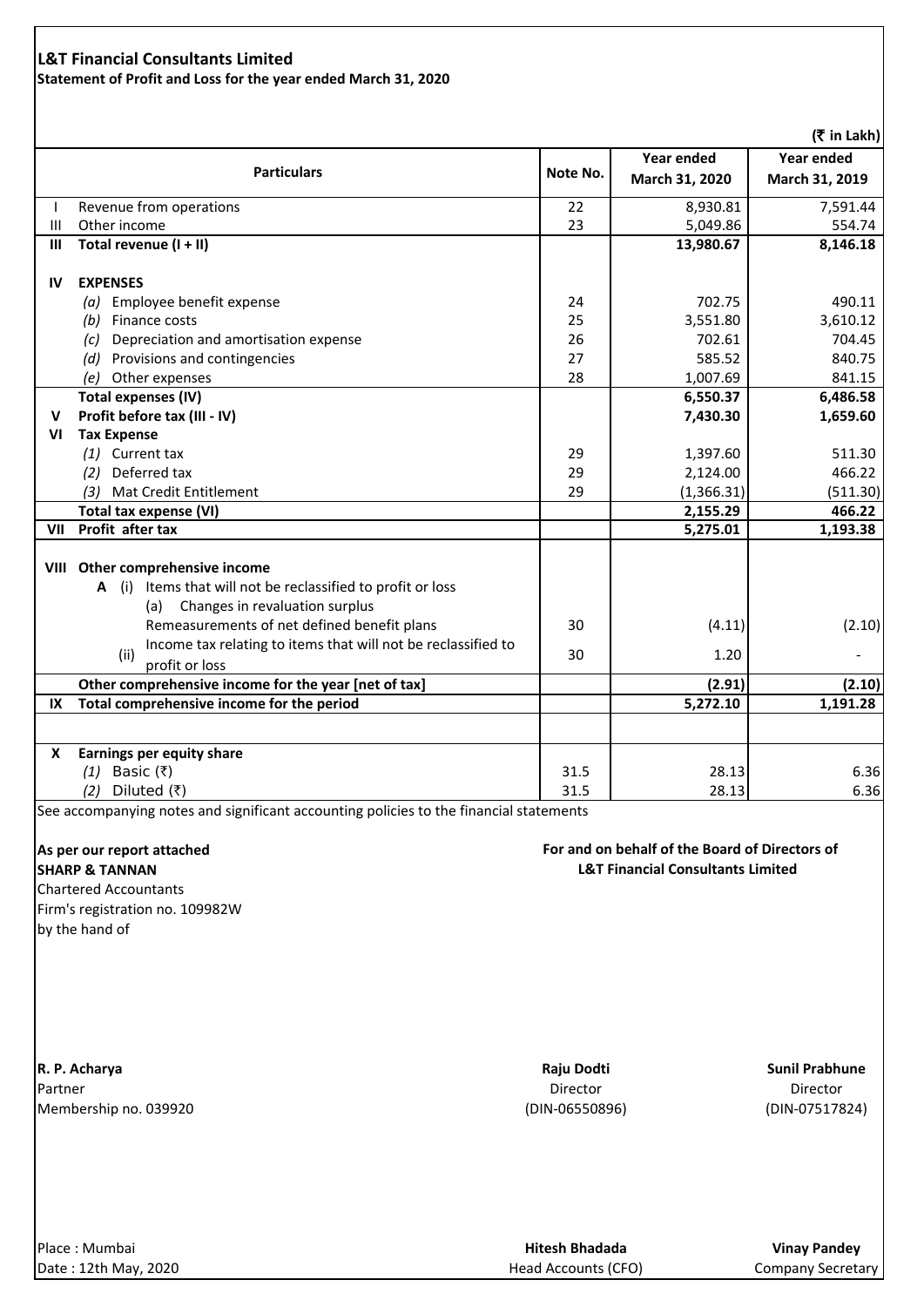**Statements of Cash Flows for the year ended March 31, 2020**

|                                                                                                                                   |                                     | $($ ₹ in lakh)                      |
|-----------------------------------------------------------------------------------------------------------------------------------|-------------------------------------|-------------------------------------|
| <b>Particulars</b>                                                                                                                | <b>Year Ended</b><br>March 31, 2020 | <b>Year Ended</b><br>March 31, 2019 |
| A. Cash flow from operating activities                                                                                            |                                     |                                     |
| Profit before tax                                                                                                                 | 7,430.30                            | 1,659.60                            |
| <b>Adjustment for:</b>                                                                                                            |                                     |                                     |
| Provision for employee benefits                                                                                                   | 8.30                                | 12.14                               |
| Depreciation                                                                                                                      | 702.61                              | 704.45                              |
| Profit on sale of Fixed Assets                                                                                                    | (388.01)                            |                                     |
| Lease rental income on amortisation of Security deposit                                                                           | (13.55)                             | (132.17)                            |
| Interest/Dividend income on ICD and FD                                                                                            | (587.39)                            | (513.92)                            |
| Write back of liability no longer payable                                                                                         |                                     | (40.10)                             |
| Interest expenses                                                                                                                 | 3,551.80                            | 3,610.12                            |
| Provisions and Contingencies                                                                                                      | 585.52                              | 840.75                              |
| Operating profit before working capital changes                                                                                   | 11,289.57                           | 6,140.87                            |
| Changes in working capital                                                                                                        |                                     |                                     |
| (Increase)/ Decrease in Other Financial Assets                                                                                    | (0.94)                              | (3.71)                              |
| (Increase)/ Decrease in Receivables                                                                                               | (431.01)                            | 316.35                              |
| (Increase)/ decrease in current and non financial assets                                                                          | 17.90                               | (26.72)                             |
| Increase/ (decrease) in current and non                                                                                           | (1,229.06)                          | 462.27                              |
| financial liabilities and provisions                                                                                              |                                     |                                     |
| Cash generated from operations                                                                                                    | 9,646.46                            | 6,889.06                            |
| Direct taxes paid                                                                                                                 | (1, 252.32)                         | (796.21)                            |
| Net cash generated from/(used in) operating activities (A)                                                                        | 8,394.14                            | 6,092.85                            |
| <b>B. Cash flows from investing activities</b><br><b>Add: Inflows from investing activities</b><br>Inter corporate Deposit repaid | 547.44                              |                                     |
| Sale of fixed assets                                                                                                              | 1,972.48                            | 3.11                                |
|                                                                                                                                   | 2,519.92                            | 3.11                                |
| <b>Less: Outflow for investing activities</b>                                                                                     |                                     |                                     |
| Inter corporate Deposit given                                                                                                     | 34.00                               | 45.35                               |
| Purchase of fixed assets (including capital work in progress)                                                                     | 4.82                                | 83.78                               |
| Purchase of current investments (net)                                                                                             |                                     | 63.36                               |
|                                                                                                                                   | 38.82                               | 192.49                              |
| Net cash generated from/(used in) investing activities (B)                                                                        | 2,481.10                            | (189.38)                            |
| C. Cash flows from financing activities                                                                                           |                                     |                                     |
| <b>Add: Inflows from financing activities</b>                                                                                     |                                     |                                     |
| Proceeds from inter corporate borrowing                                                                                           | 99,624.52                           | 10,085.68                           |
|                                                                                                                                   | 99,624.52                           | 10,085.68                           |
| Less: Outflows for financing activities                                                                                           |                                     |                                     |
| Dividend paid (including dividend distribution tax)                                                                               | 3,786.19                            | 1,059.23                            |
| Interest and ancillary borrowing cost paid                                                                                        | 5,349.84                            | 2,957.55                            |
| Repayment of inter corporate borrowing                                                                                            | 101,463.20                          | 11,846.27                           |
|                                                                                                                                   | 110,599.23                          | 15,863.05                           |
| Net cash generated from /(used in) financing activities (C)                                                                       | (10, 974.71)                        | (5,777.37)                          |
|                                                                                                                                   |                                     |                                     |
| Net increase/(decrease) in cash and cash equivalents (A+B+C)                                                                      | (99.48)                             | 126.10                              |
| Cash and cash equivalents as at beginning of the year                                                                             | 232.00                              | 105.90                              |
| Cash and cash equivalents as at end of the year                                                                                   | 132.52                              | 232.00                              |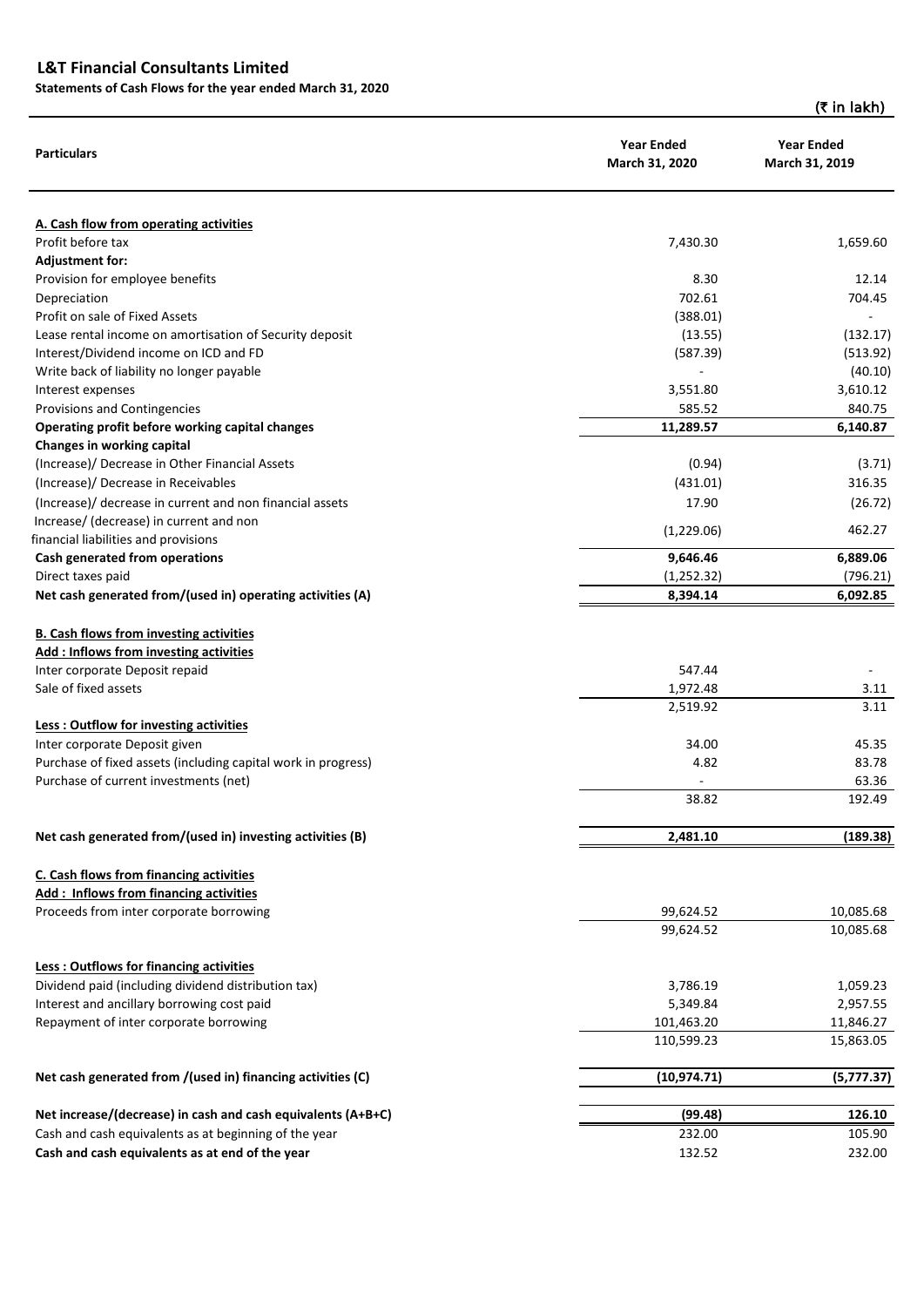#### **Notes:**

 1. Statement of Cash Flows has been prepared as per Indirect Method as set out in the Indian Accounting Standard (IND AS) 7 "Statement of Cash Flows".

2. Cash and cash equivalents represent cash and bank balances.

3. Purchase of fixed assets includes movements of capital work in progress during the year.

4. Previous year figures have been regrouped/reclassified wherever applicable

See accompanying notes and significant accounting policies to the financial statements

**As per our report attached SHARP & TANNAN** Chartered Accountants Firm's registration no. 109982W by the hand of

**L&T Financial Consultants Limited For and on behalf of the Board of Directors of**

**R. P. Acharya Raju Dodti Sunil Prabhune** Partner Director Director Membership no. 039920 (DIN-06550896) (DIN-07517824)

Date : 12th May, 2020 **Head Accounts(CFO)** Company Secretary

Place : Mumbai **Hitesh Bhadada Vinay Pandey**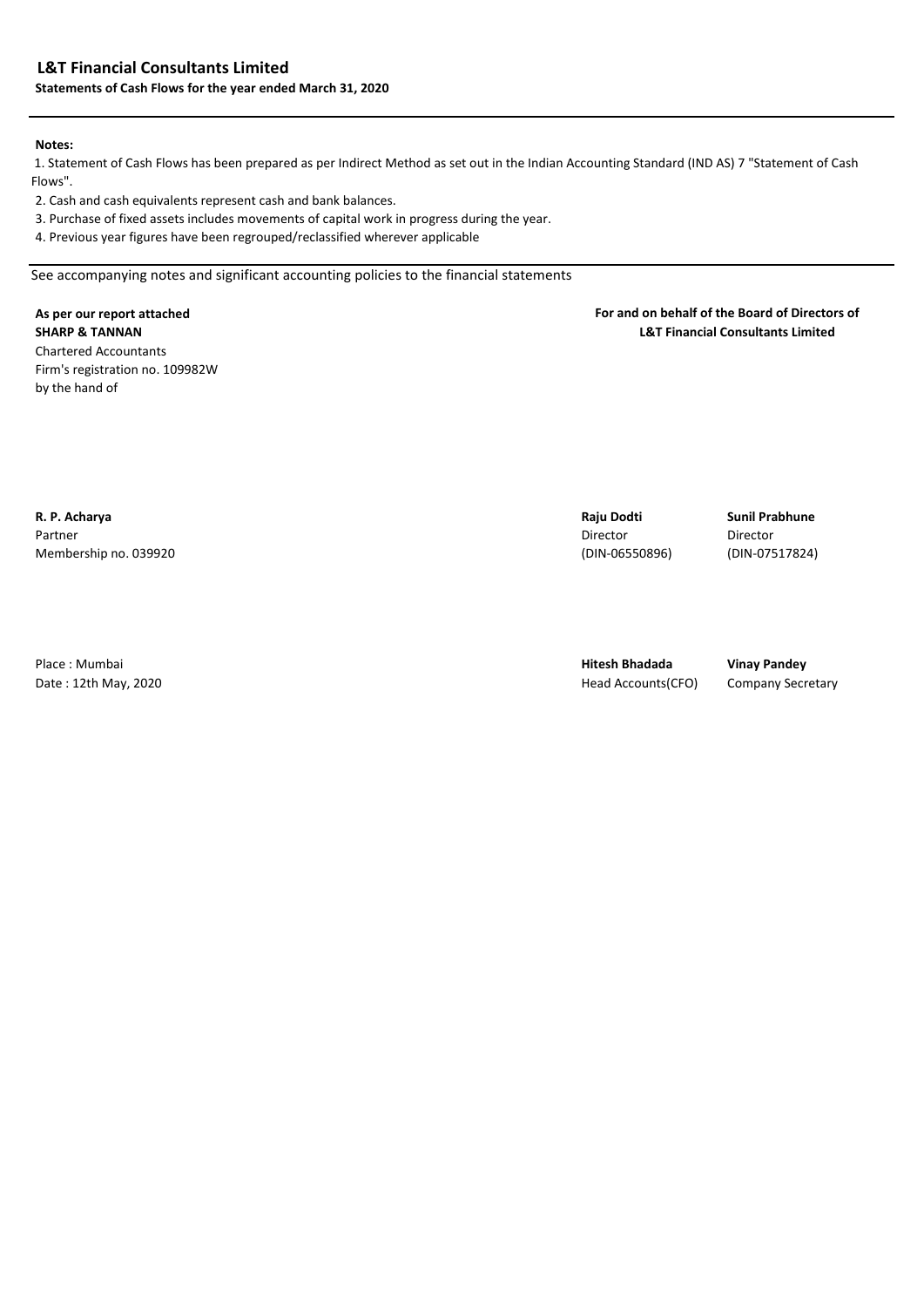**Statement of changes in equity for the year ended March 31, 2020**

**a. Equity Share Capital**

| a. Lydity briard capital               |                             | $($ ₹ in lakh)                      |
|----------------------------------------|-----------------------------|-------------------------------------|
| <b>Balance as at</b><br>April 01, 2018 | Change during<br>the period | <b>Balance at</b><br>March 31, 2019 |
| 1,875.00                               | -                           | 1,875.00                            |

| $($ ₹ in lakh)                  |          |                                    |                                     |  |  |  |  |  |
|---------------------------------|----------|------------------------------------|-------------------------------------|--|--|--|--|--|
| Balance as at<br>April 01, 2019 |          | <b>Change during</b><br>the period | <b>Balance at</b><br>March 31, 2020 |  |  |  |  |  |
|                                 | 1,875.00 |                                    | 1,875.00                            |  |  |  |  |  |

#### **b. Other Equity** (` in lakh)

|                                            | <b>Reserves and Surplus</b> |                                                            |                           |              |  |  |  |
|--------------------------------------------|-----------------------------|------------------------------------------------------------|---------------------------|--------------|--|--|--|
| <b>Particulars</b>                         | Retained<br><b>Earnings</b> | <b>Other Reserve</b><br>(arising on the<br>grant of ESOPs) | General<br><b>Reserve</b> | <b>Total</b> |  |  |  |
| Balance at April 01, 2018                  | 1,109.03                    | 12.97                                                      | 3,368.37                  | 4,490.37     |  |  |  |
| Total Comprehensive Income for<br>the year | 1,191.28                    |                                                            |                           | 1,191.28     |  |  |  |
| Interim dividend (including DDT)           | (813.75)                    |                                                            |                           | (813.75)     |  |  |  |
| Less: Transferred to liability             |                             | (12.97)                                                    |                           | (12.97)      |  |  |  |
| Balance at March 31, 2019                  | 1,486.56                    |                                                            | 3,368.37                  | 4,854.93     |  |  |  |

#### $($ ₹ in lakh)

|                                            | <b>Reserves and Surplus</b> |                                                            |                    |            |  |  |  |
|--------------------------------------------|-----------------------------|------------------------------------------------------------|--------------------|------------|--|--|--|
| <b>Particulars</b>                         | Retained<br><b>Earnings</b> | <b>Other Reserve</b><br>(arising on the<br>grant of ESOPs) | General<br>Reserve | Total      |  |  |  |
| Balance at April 01, 2019                  | 1,486.56                    |                                                            | 3,368.37           | 4,854.93   |  |  |  |
| Total Comprehensive Income for<br>the year | 5,272.10                    |                                                            |                    | 5,272.10   |  |  |  |
| Interim dividend (including DDT)           | (3,786.19)                  |                                                            |                    | (3,786.19) |  |  |  |
| Balance at March 31, 2020                  | 2,972.47                    |                                                            | 3,368.37           | 6,340.84   |  |  |  |

See accompanying notes and significant accounting policies to the financial statements

#### **As per our report attached SHARP & TANNAN** Chartered Accountants Firm's registration no. 109982W

by the hand of

#### **For and on behalf of the Board of Directors of L&T Financial Consultants Limited**

**R. P. Acharya Raju Dodti Sunil Prabhune** Partner Director Director Director Director Director Director Director Director Director  $\sim$ Membership no. 039920 (DIN-06550896) (DIN-07517824)

Place : Mumbai **Hitesh Bhadada Vinay Pandey**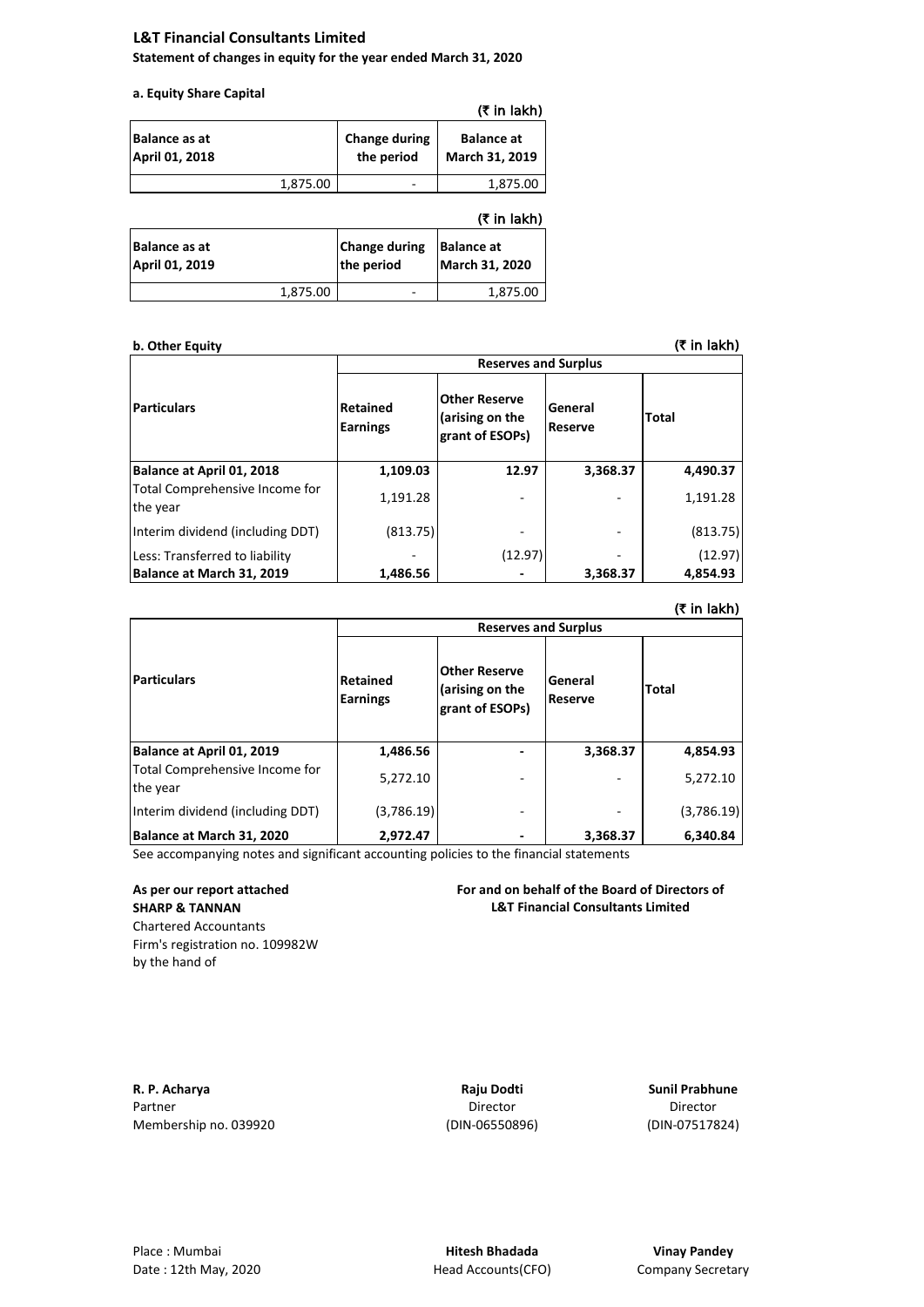Notes forming part of the financial statements for the year ended March 31, 2020

### 1. Background

L&T Financial Consultants Limited ('the Company') is a company limited by shares incorporated in India. As on 31 March 2020, L&T Finance Holdings Limited, the holding Company along with its nominees hold 100% of its share capital.

### 2. Significant Accounting Policies:

### a. Statement of compliance :

The company's financial statements have been prepared in accordance with the provisions of the Companies Act, 2013 and the Indian Accounting Standards (Ind AS) notified under the Companies (Indian Accounting Standards) Rules, 2015 issued by Ministry of Corporate Affairs in respect of section 133 read with section 469 of the Companies Act, 2013.In addition, the guidance notes/announcements issued by the Institute of Chartered Accountants of India (ICAI) are also applied except where compliance with other statutory promulgations require a different treatment.

### b. Basis of accounting :

The financial statements have been prepared on the historical cost basis except for certain financial instruments that are measured at fair values at the end of each reporting period.

Fair value measurements under Ind AS are categorised into Level 1, 2, or 3 based on the degree to which the inputs to the fair value measurements are observable and the significance of the inputs to the fair value measurement in its entirety, which are described as follows:

- Level 1 inputs are quoted prices (unadjusted) in active markets for identical assets or liabilities that the Company's can access at measurement date
- Level 2 inputs are inputs, other than quoted prices included within level 1, that are observable for the asset or liability, either directly or indirectly; and
- Level 3 inputs are unobservable inputs for the valuation of assets or liabilities

### c. Presentation of financial statements :

The Balance Sheet and the Statement of Profit and Loss are prepared and presented in the format prescribed in the Division III of Schedule III to the Companies Act, 2013 ("the Act"). The Statement of Cash Flows has been prepared and presented as per the requirements of Ind AS 7 "Statement of Cash Flows". The disclosure requirements with respect to items in the balance sheet and statement of profit and loss, as prescribed in the Division III of Schedule III to the Act, are presented by way of notes forming part of the financial statements along with the other notes required to be disclosed under the notified Accounting Standards.

Amounts in the financial statements are presented in Indian Rupees in lakhs rounded off to two decimal places as permitted by Schedule III to the Companies Act, 2013. Per share data are presented in Indian Rupee to two decimal places.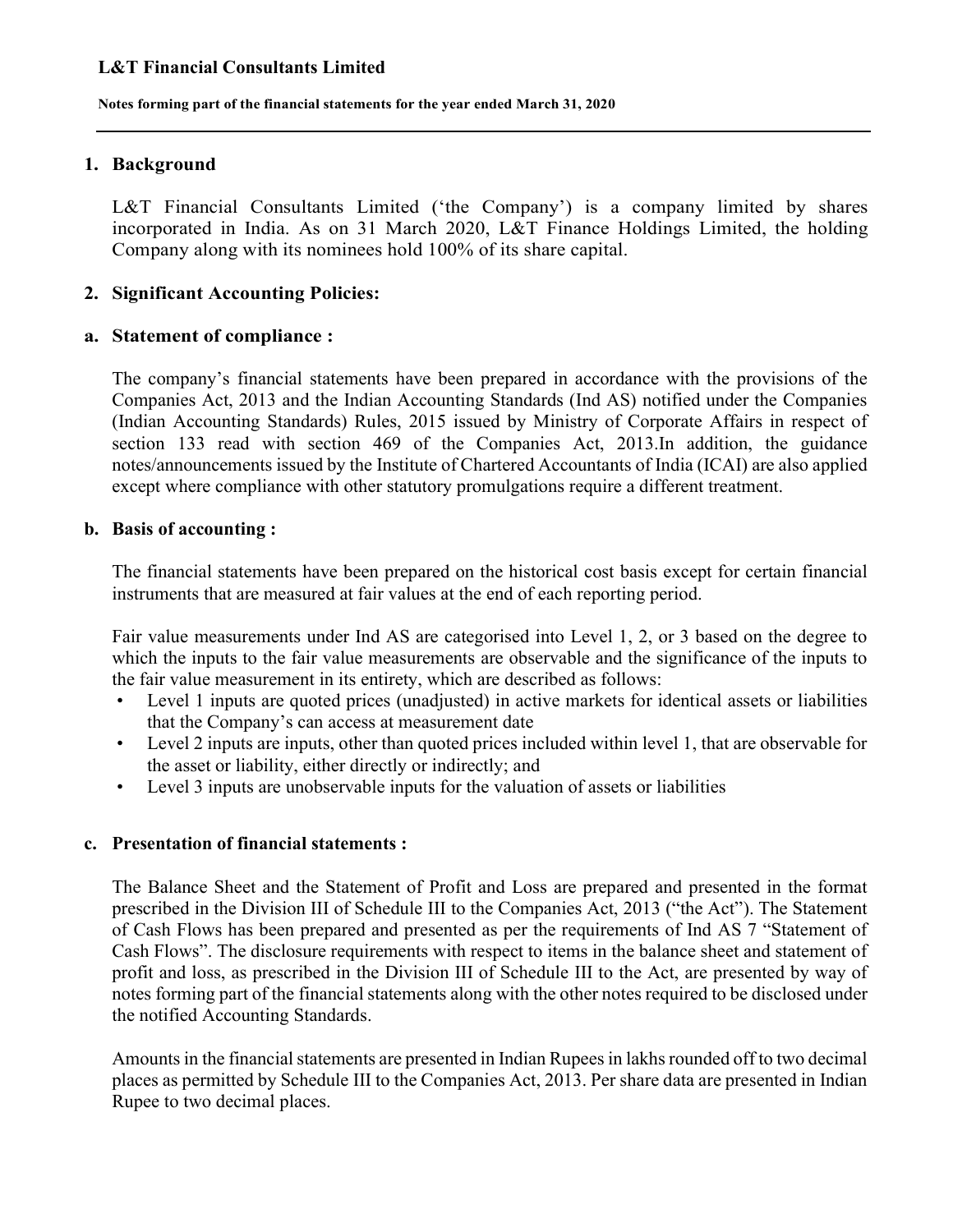Notes forming part of the financial statements for the year ended March 31, 2020

#### d. Operating cycle for current and non-current classification:

Based on the nature of activities of the Company and the normal time between acquisition of assets and their realisation in cash or cash equivalents, the Company has determined its operating cycle as 12 months for the purpose of classification of its assets and liabilities as current and non-current.

#### e. Revenue recognition :

Revenue is recognised to the extent that it is probable that the economic benefits will flow to the Company's and the revenue can be reliably measured and there exists reasonable certainty of its recovery. Revenue is measured at the fair value of the consideration received or receivable as reduced for estimated customer credits and other similar allowances.

#### Other operational revenue :

Other operational revenue represents income earned from the activities incidental to the business and is recognised when the right to receive the income is established as per the terms of the contract.

### f. Property, plant and equipment (PPE) :

PPE is recognised when it is probable that future economic benefits associated with the item will flow to the Company and the cost of the item can be measured reliably. PPE is stated at original cost net of tax/duty credits availed, if any, less accumulated depreciation. Cost includes all direct cost related to the acquisition of PPE and, for qualifying assets, borrowing costs capitalised in accordance with the Company's accounting policy.

Depreciation is recognised using straight line method so as to write off the cost of the assets (other than freehold land) less their residual values over their useful lives specified in Schedule II to the Companies Act, 2013, or in case of assets where the useful life was determined by technical evaluation, over the useful life so determined. Depreciation method is reviewed at each financial year end to reflect expected pattern of consumption of the future economic benefits embodied in the asset. The estimated useful life and residual values are also reviewed at each financial year end with the effect of any change in the estimates of useful life/residual value is accounted on prospective basis.

Property, plant and equipment costing up to Rs.5,000 individually are depreciated fully in the year of purchase.

Where cost of a part of the asset ("asset component") is significant to total cost of the asset and useful life of that part is different from the useful life of the remaining asset, useful life of that significant part is determined separately and such asset component is depreciated over its separate useful life.

Depreciation for additions to/deductions from, owned assets is calculated pro rata to the period of use. Depreciation charge for impaired assets is adjusted in future periods in such a manner that the revised carrying amount of the asset is allocated over its remaining useful life.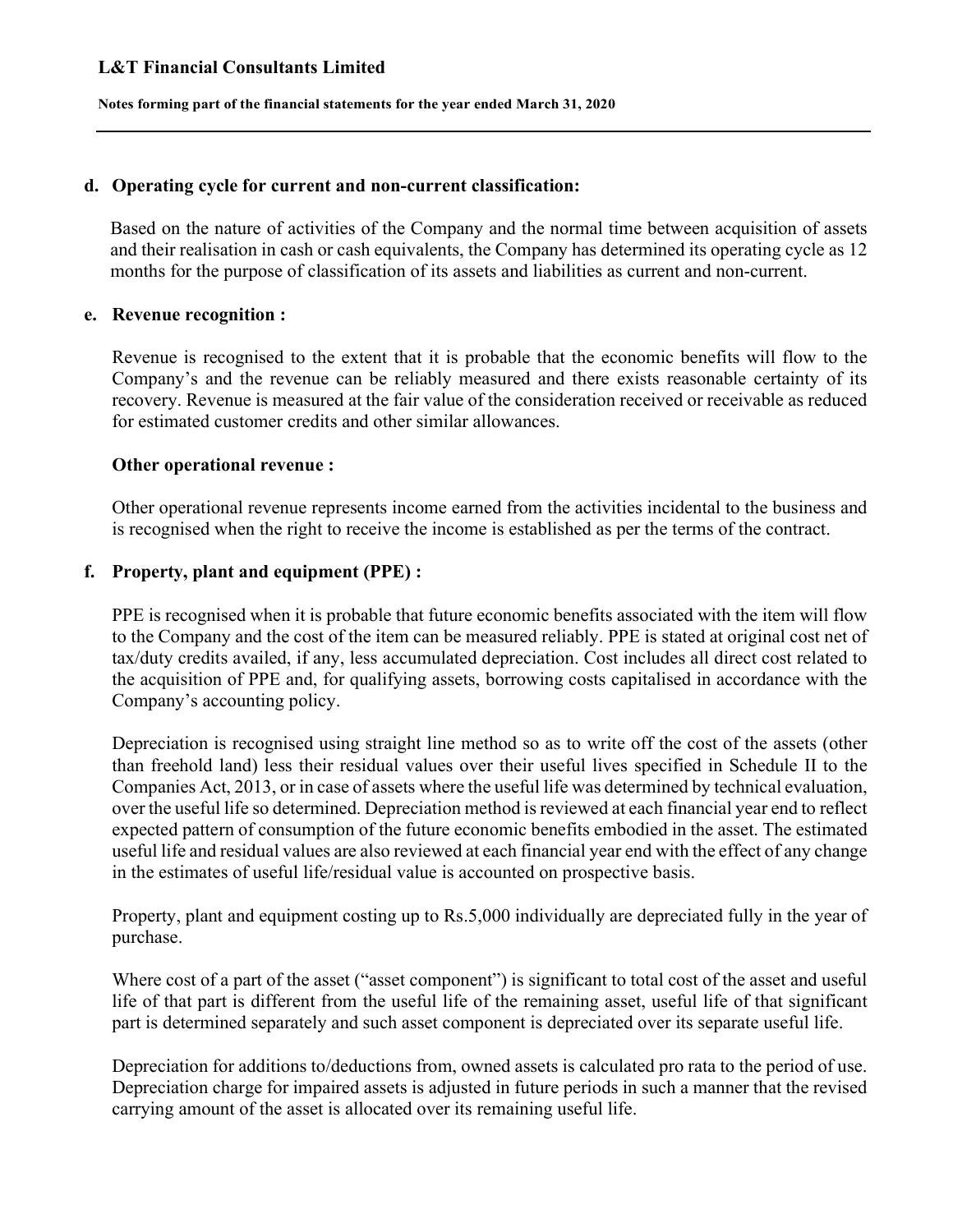#### Notes forming part of the financial statements for the year ended March 31, 2020

Estimated useful lives of items of property, plant and equipment are as follows:

| Category                      | <b>Useful life</b> |
|-------------------------------|--------------------|
| Office Equipment              | 5 Years            |
| Computers                     | 3 Years            |
| <b>Furniture and Fixtures</b> | 10 Years           |
| Electrical & Installation     | 10 Years           |

An item of property, plant and equipment is derecognised upon disposal or when no future economic benefits are expected to arise from the continued use of the asset. Any gain or loss arising on the disposal or retirement of an item of property, plant and equipment is recognised in profit or loss.

#### g. Intangible assets :

Intangible assets are recognised when it is probable that the future economic benefits that are attributable to the asset will flow to the enterprise and the cost of the asset can be measured reliably. Intangible assets are stated at original cost net of tax/duty credits availed, if any, less accumulated amortisation and cumulative impairment. Direct expenses and administrative and other general overhead expenses that are specifically attributable to acquisition of intangible assets are allocated and capitalised as a part of the cost of the intangible assets.

Intangible assets are amortised on straight line basis over the estimated useful life. The method of amortisation and useful life are reviewed at the end of each accounting year with the effect of any changes in the estimate being accounted for on a prospective basis.

| Category | <b>Useful life</b> |
|----------|--------------------|
| Software | vears              |

An intangible asset is derecognised on disposal, or when no future economic benefits are expected from use or disposal. Gains or losses arising from derecognition of an intangible asset are recognised in profit or loss when the asset is derecognised.

### h. Investment Property

Property that is held for long term rental yields or for capital appreciation or both, and that is not occupied by the company, is classified as investment property. Investment property is measured initially at cost, including related transaction costs and where applicable borrowing costs. Subsequent expenditure is capitalized to the asset's carrying amount only when it is probable that future economic benefits associated with the expenditure will flow to the group and the cost of the item can be measured reliably. All other repairs and maintenance costs are expensed when incurred. When part of investment property is replaced, the carrying amount of the replaced part is derecognized. Investment properties are depreciated using the straight line method over their estimated useful lives.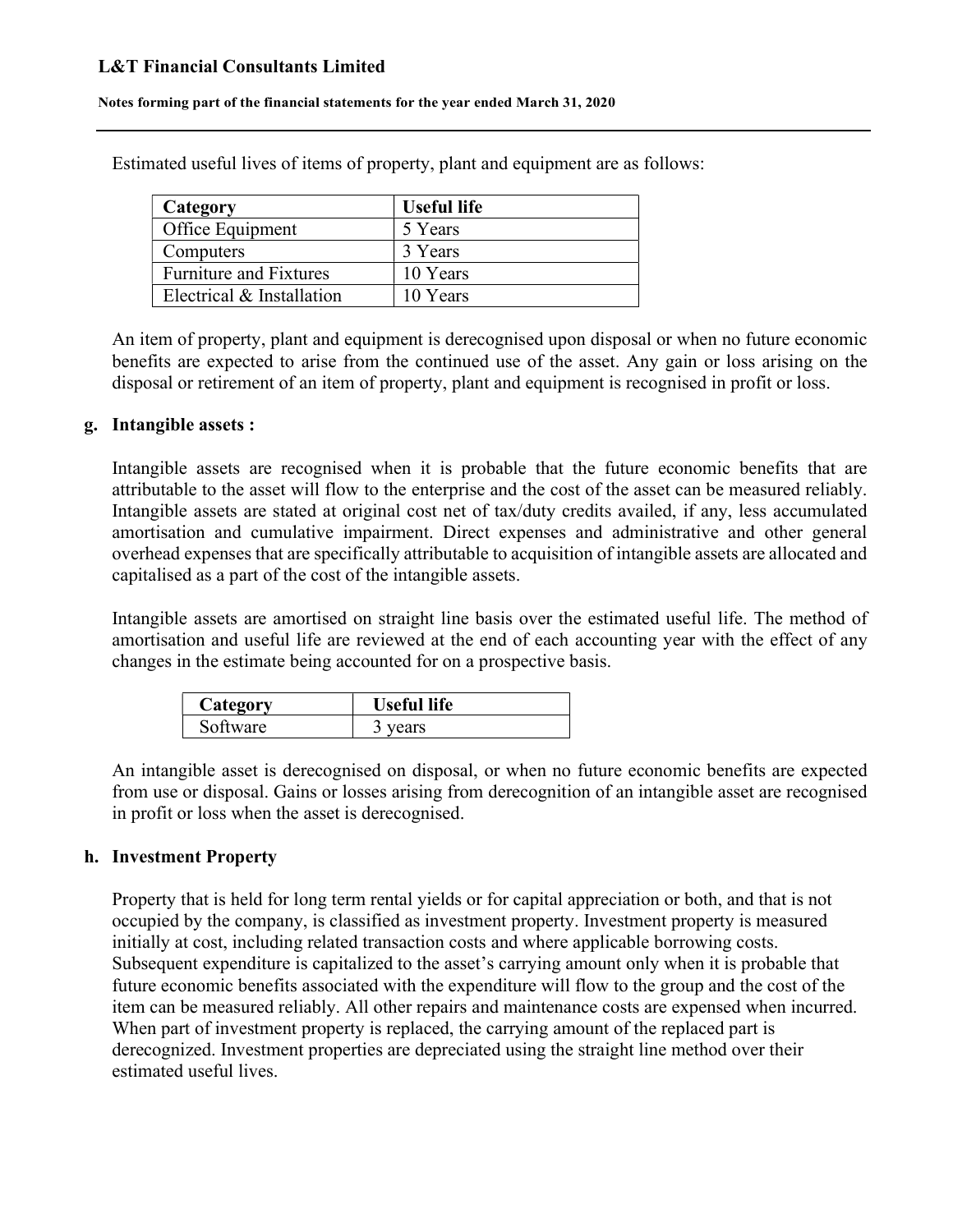#### Notes forming part of the financial statements for the year ended March 31, 2020

Estimated useful lives of items of Investment Property is as follows:

| Category            | <b>Useful life</b>  |
|---------------------|---------------------|
| Investment Property | $60^\circ$<br>Years |

#### i. Impairment of non-financial assets:

As at the end of each financial year, the Company reviews the carrying amounts of its PPE, investment property and intangible assets to determine whether there is any indication that those assets have suffered an impairment loss. If such indication exists, the PPE, investment property and intangible assets are tested for impairment so as to determine the impairment loss, if any.

Impairment loss is recognised when the carrying amount of an asset exceeds its recoverable amount, which is the higher of the asset's net selling price or its value in use.

### j. Financial instruments:

Financial assets and/or financial liabilities are recognised when the company becomes party to a contract embodying the related financial instruments. All financial assets and financial liabilities are initially measured at transaction values and where such values are different from the fair value, at fair value. Transaction costs that are attributable to the acquisition or issue of financial assets and financial liabilities (other than financial assets and financial liabilities at fair value through profit or loss) are added to or deducted from as the case may be, the fair value of such assets or liabilities, on initial recognition. Transaction costs directly attributable to the acquisition of financial assets or financial liabilities at fair value through profit or loss are recognised immediately in profit or loss.

#### (i) Financial assets:

All recognised financial assets are subsequently measured in their entirety at amortised cost or at fair value depending on the classification of the financial assets.

A financial asset is primarily derecognised when:

- 1. the right to receive cash flows from the asset has expired, or
- 2. the company has transferred its rights to receive cash flows from the asset or has assumed an obligation to pay the received cash flows in full without material delay to a third party under a pass-through arrangement; and (a) the company has transferred substantially all the risks and rewards of the asset, or b) the company has neither transferred nor retained substantially all the risks and rewards of the asset, but has transferred control of the asset.

On derecognition of a financial asset in its entirety, the difference between the carrying amount measured at the date of derecognition and the consideration received is recognised in profit or loss.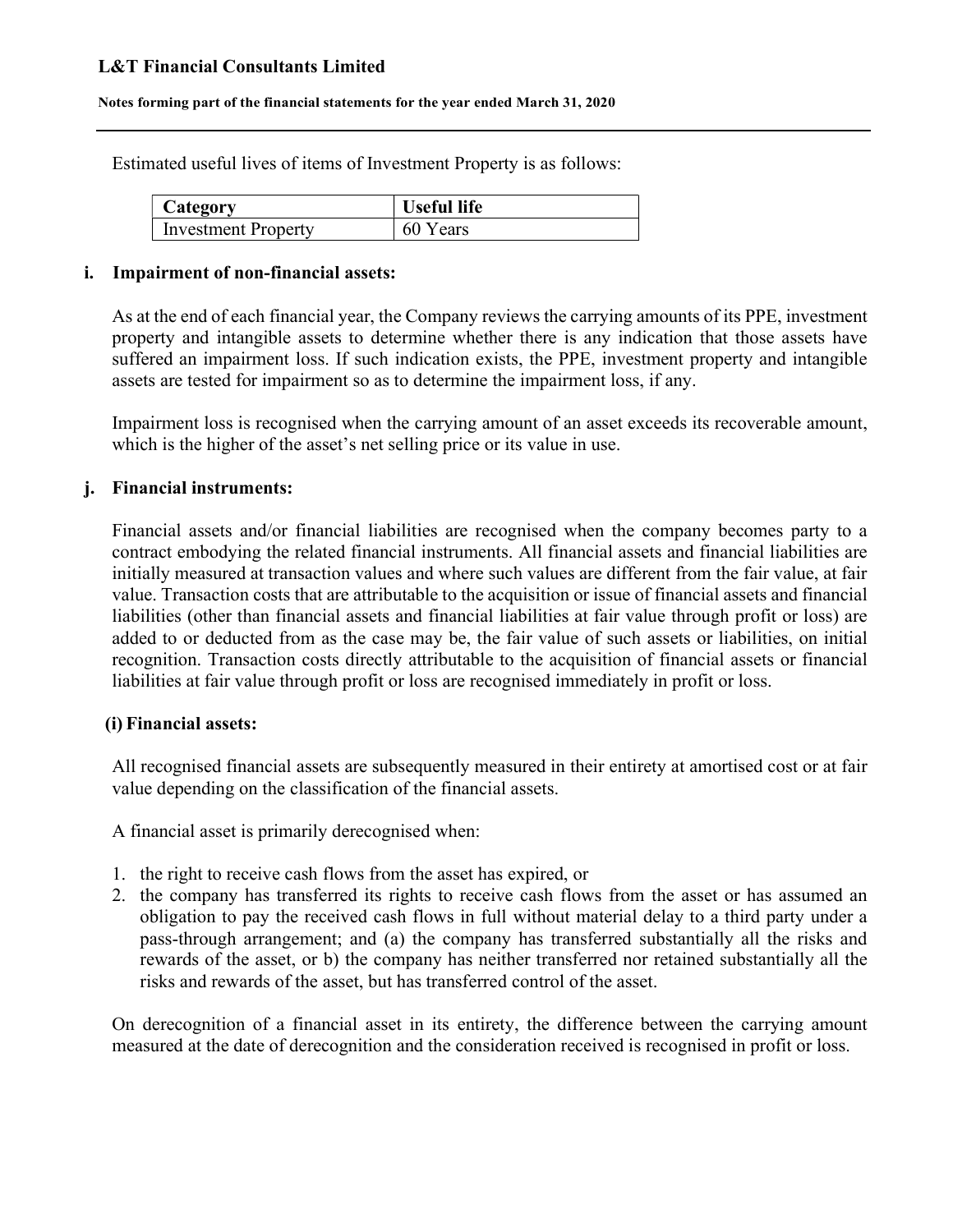#### Notes forming part of the financial statements for the year ended March 31, 2020

Impairment of financial assets: The company recognises impairment loss on trade receivables using expected credit loss model, which involves use of a provision matrix constructed on the basis of historical credit loss experience as permitted under Ind AS 109. Impairment loss on investments

### (ii) Financial liabilities:

All financial liabilities including borrowings are measured at amortised cost using Effective Interest Rate (EIR) method.

A financial liability is derecognised when the related obligation expires or is discharged or cancelled.

### k. Cash and bank balances:

Cash and bank balances include balance with scheduled bank in current account.

### l.Borrowing Costs:

Borrowing costs include interest expense calculated using the effective interest method.

Borrowing costs net of any investment income from the temporary investment of related borrowings, that are attributable to the acquisition, construction or production of a qualifying asset are capitalised/inventoried as part of cost of such asset till such time the asset is ready for its intended use or sale. A qualifying asset is an asset that necessarily requires a substantial period of time to get ready for its intended use or sale. All other borrowing costs are recognised in profit or loss in the period in which they are incurred.

### m. Taxation:

### Current Tax

Tax on income for the current period is determined on the basis of taxable income (or on the basis of book profits wherever minimum alternate tax is applicable) and tax credits computed in accordance with the provisions of the Income Tax Act 1961, and based on the expected outcome of assessments/appeals.

### Deferred Tax

Deferred tax is recognised on temporary differences between the carrying amounts of assets and liabilities in the Company's financial statements and the corresponding tax bases used in computation of taxable profit and quantified using the tax rates and laws enacted or substantively enacted as on the Balance Sheet date.

Deferred tax liabilities are generally recognised for all taxable temporary differences except where the Company is able to control the reversal of the temporary difference and it is probable that the temporary difference will not reverse in the foreseeable future.

Deferred tax assets are generally recognised for all taxable temporary differences to the extent that is probable that taxable profits will be available against which those deductible temporary differences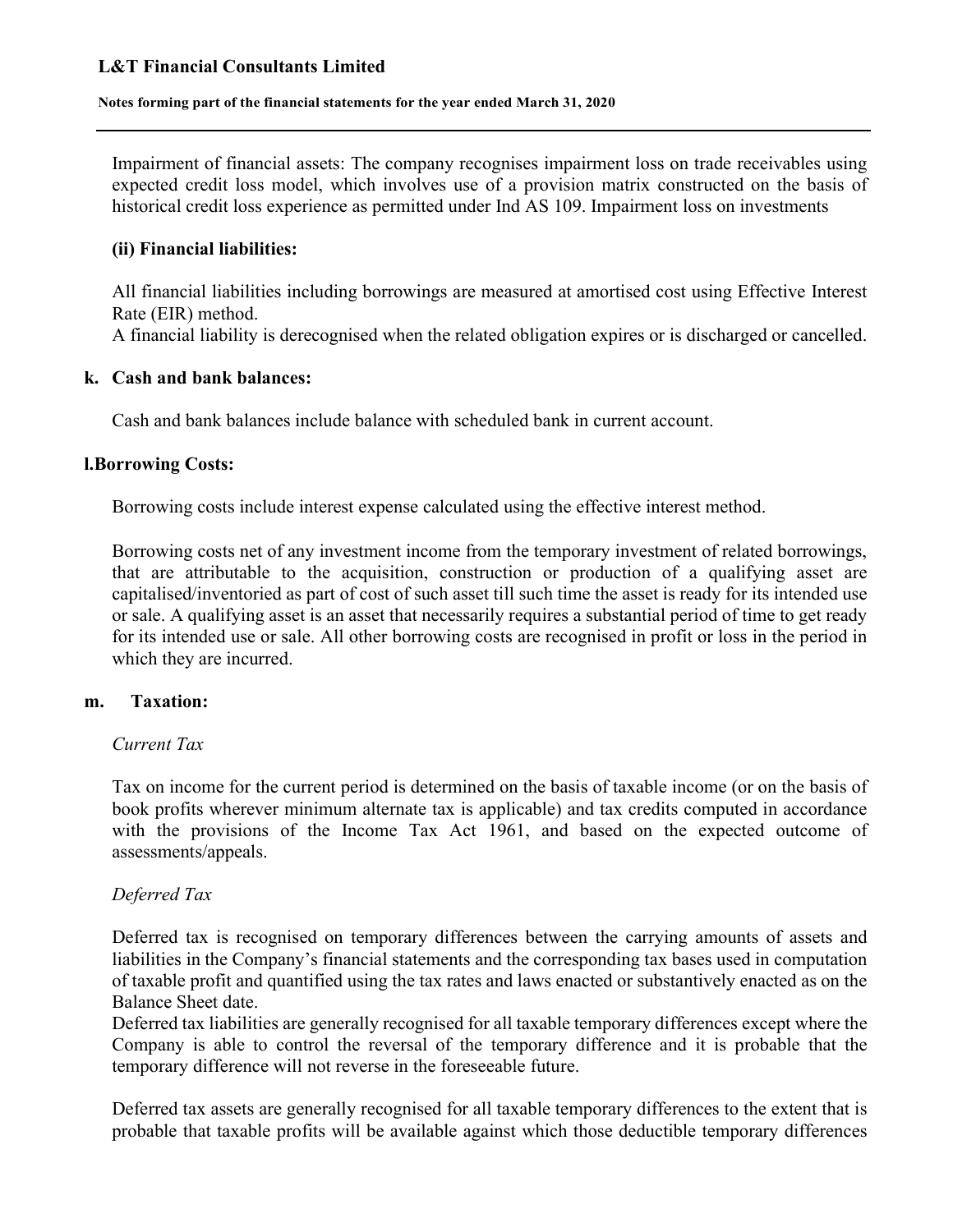#### Notes forming part of the financial statements for the year ended March 31, 2020

can be utilised. The carrying amount of deferred tax assets is reviewed at the end of each reporting period and reduced to the extent that it is no longer probable that sufficient taxable profits will be available to allow all or part of the asset to be recovered.

Deferred tax assets relating to unabsorbed depreciation/business losses/losses under the head "capital gains" are recognised and carried forward to the extent of available taxable temporary differences or where there is convincing other evidence that sufficient future taxable income will be available against which such deferred tax assets can be realised. Deferred tax assets in respect of unutilised tax credits which mainly relate to minimum alternate tax are recognised to the extent it is probable of such unutilised tax credits will get realised.

The measurement of deferred tax liabilities and assets reflects the tax consequences that would follow from the manner in which the Company expects, at the end of reporting period, to recover or settle the carrying amount of its assets and liabilities.

Transaction or event which is recognised outside profit or loss, either in other comprehensive income or in equity, is recorded along with the tax as applicable.

### n. Provisions, contingent liabilities and contingent assets:

Provisions are recognised only when:

- (i) an entity has a present obligation (legal or constructive) as a result of a past event; and
- (ii) it is probable that an outflow of resources embodying economic benefits will be required to settle the obligation; and
- (iii) a reliable estimate can be made of the amount of the obligation

Provision is measured using the cash flows estimated to settle the present obligation and when the effect of time value of money is material, the carrying amount of the provision is the present value of those cash flows. Reimbursement expected in respect of expenditure required to settle a provision is recognised only when it is virtually certain that the reimbursement will be received.

Contingent liability is disclosed in case of:

- 1. a present obligation arising from past events, when it is not probable that an outflow of resources will be required to settle the obligation; and
- 2. a present obligation arising from past events, when no reliable estimate is possible.

 Contingent assets are disclosed where an inflow of economic benefits is probable. Provisions, contingent liabilities and contingent assets are reviewed at each Balance Sheet date.

### o. Statement of cash flows:

Statement of cash flows is prepared segregating the cash flows into operating, investing and financing activities. cash flow from operating activities is reported using indirect method adjusting the net profit for the effects of:

changes during the period in inventories and operating receivables and payables transactions of a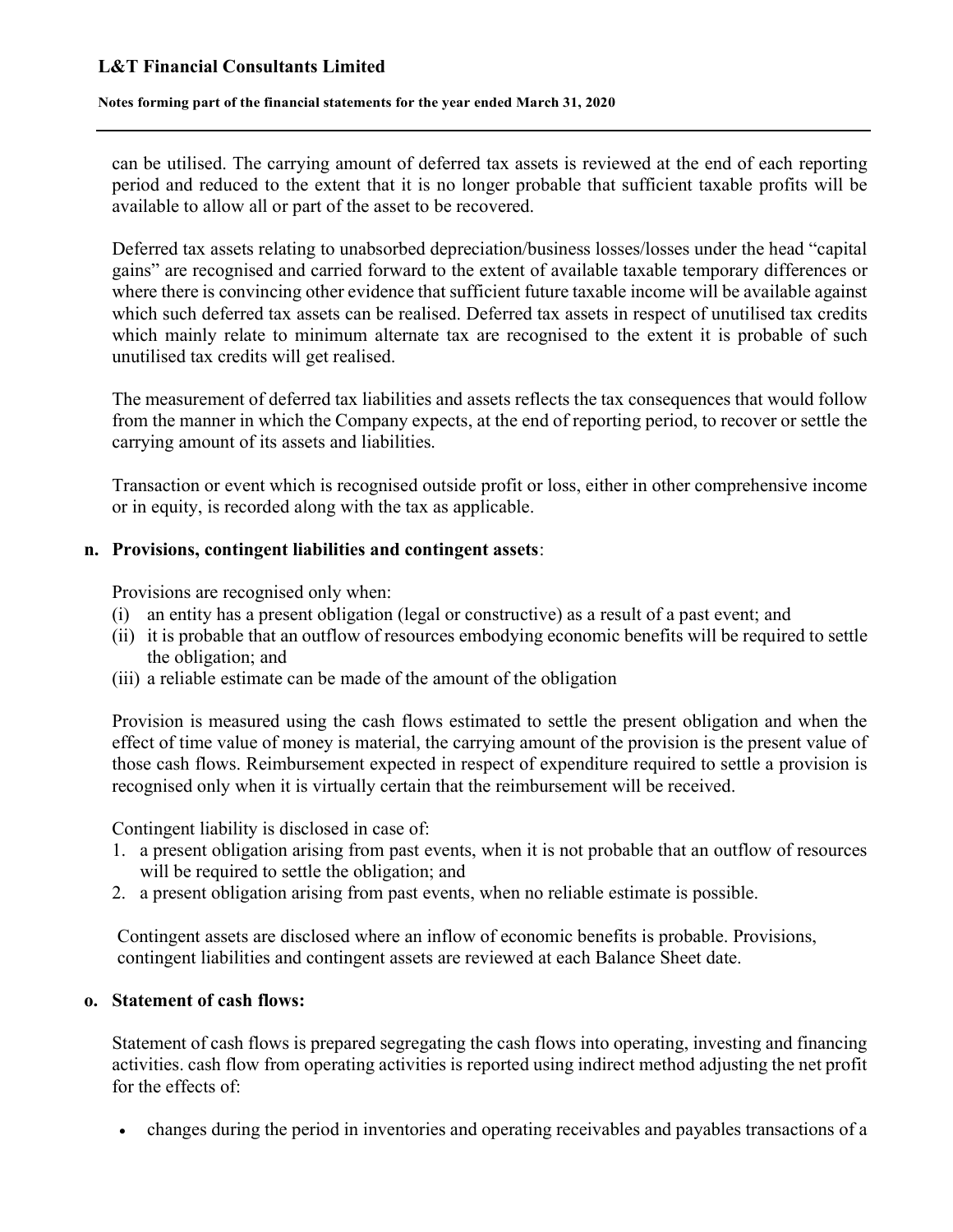#### Notes forming part of the financial statements for the year ended March 31, 2020

non-cash nature;

- non-cash items such as depreciation and provisions;
- all other items for which the cash effects are investing or financing cash flows.

### p. Earnings per share:

Basic and diluted earnings per share is calculated by dividing the net profit or loss for the year attributable to equity shareholders by the weighted average number of equity shares outstanding during the year.

### q. Employee benefits:

### (i) Short term employee benefits:

Employee benefits falling due wholly within twelve months of rendering the service are classified as short term employee benefits and are expensed in the period in which the employee renders the related service. Liabilities recognised in respect of short-term employee benefits are measured at the undiscounted amount of the benefits expected to be paid in exchange for the related service.

- (ii) Post-employment benefits:
- (a) Defined contribution plans: The Company's superannuation scheme, state governed provident fund scheme, employee state insurance scheme and employee pension scheme are defined contribution plans. The contribution paid/payable under the schemes is recognised during the period in which the employee renders the related service. .
- (b) Defined benefit plans: The employees' gratuity fund schemes and employee provident fund schemes managed by board of trustees established by the company, the post-retirement medical care plan and the Parent Company pension plan represent defined benefit plans. The present value of the obligation under defined benefit plans is determined based on actuarial valuation using the Projected Unit Credit Method.

The obligation is measured at the present value of the estimated future cash flows using a discount rate based on the market yield on government securities of a maturity period equivalent to the weighted average maturity profile of the defined benefit obligations at the Balance Sheet date.

Remeasurement comprising actuarial gains and losses, the return on plan assets (excluding amounts included in net interest on the net defined benefit liability or asset) and any change in the effect of asset ceiling (if applicable) is recognised in other comprehensive income and is reflected in retained earnings and the same is not eligible to be reclassified to profit or loss.

Defined benefit costs comprising current service cost, past service cost and gains or losses on settlements are recognised in the Statement of Profit and Loss as employee benefit expenses. Interest cost implicit in defined benefit employee cost is recognised in the Statement of Profit and Loss under finance cost. Gains or losses on settlement of any defined benefit plan are recognised when the settlement occurs. Past service cost is recognised as expense at the earlier of the plan amendment or curtailment and when the Company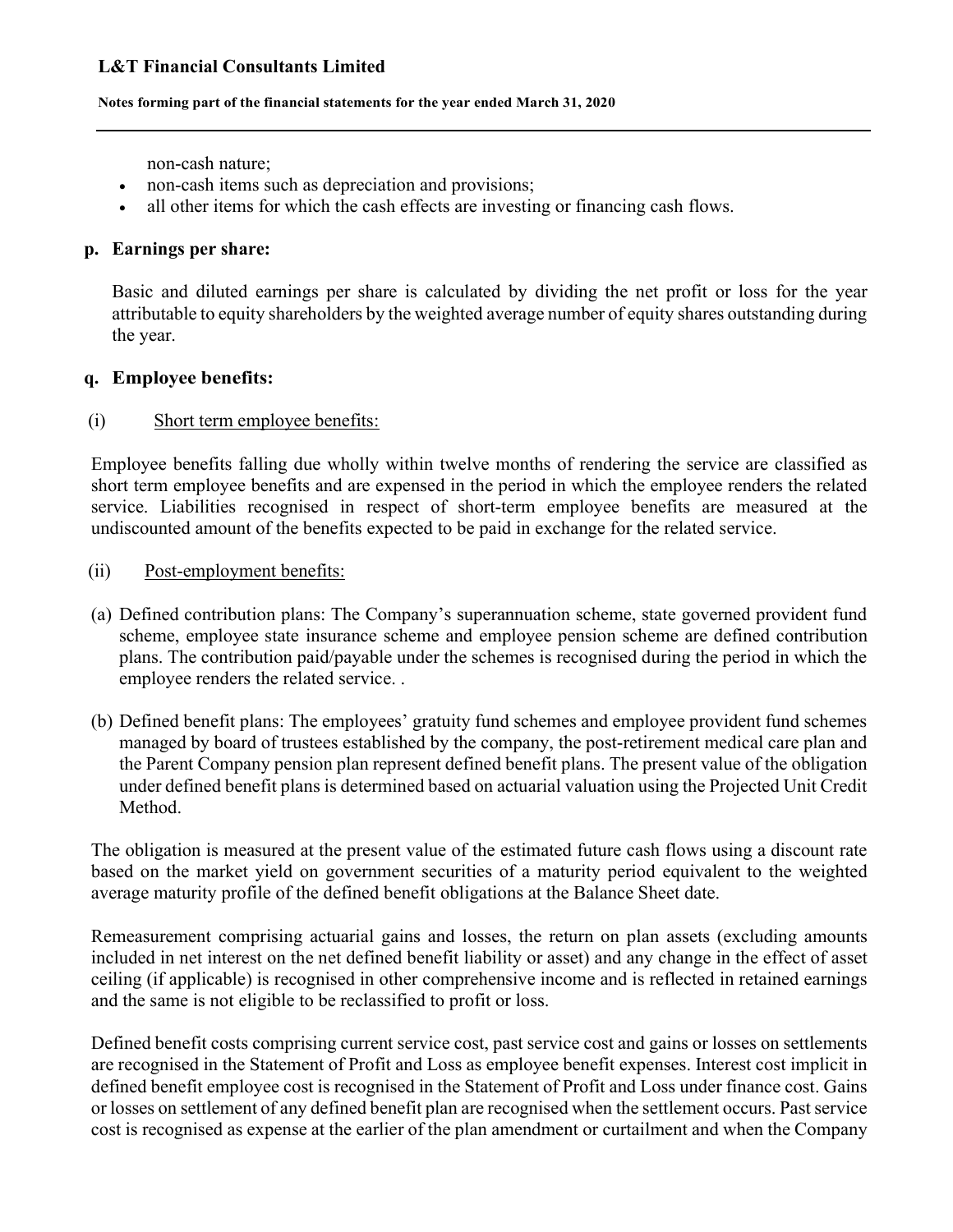#### Notes forming part of the financial statements for the year ended March 31, 2020

recognises related restructuring costs or termination benefits.

In case of funded plans, the fair value of the plan assets is reduced from the gross obligation under the defined benefit plans to recognise the obligation on a net basis.

### (iii) Long term employee benefits:

The obligation recognised in respect of long-term benefits such as long term compensated absences is measured at present value of estimated future cash flows expected to be made by the Company and is recognised in a similar manner as in the case of defined benefit plans vide (ii) (b) above.

#### (iv) Termination benefits:

Termination benefits such as compensation under employee separation schemes are recognised as expense when the company's offer of the termination benefit is accepted or when the Company recognises the related restructuring costs whichever is earlier.

#### r. Accounting and reporting of information for Operating Segments:

Operating segments are those components of the business whose operating results are regularly reviewed by the chief operating decision making body in the Company to make decisions for performance assessment and resource allocation. The reporting of segment information is the same as provided to the management for the purpose of the performance assessment and resource allocation to the segments.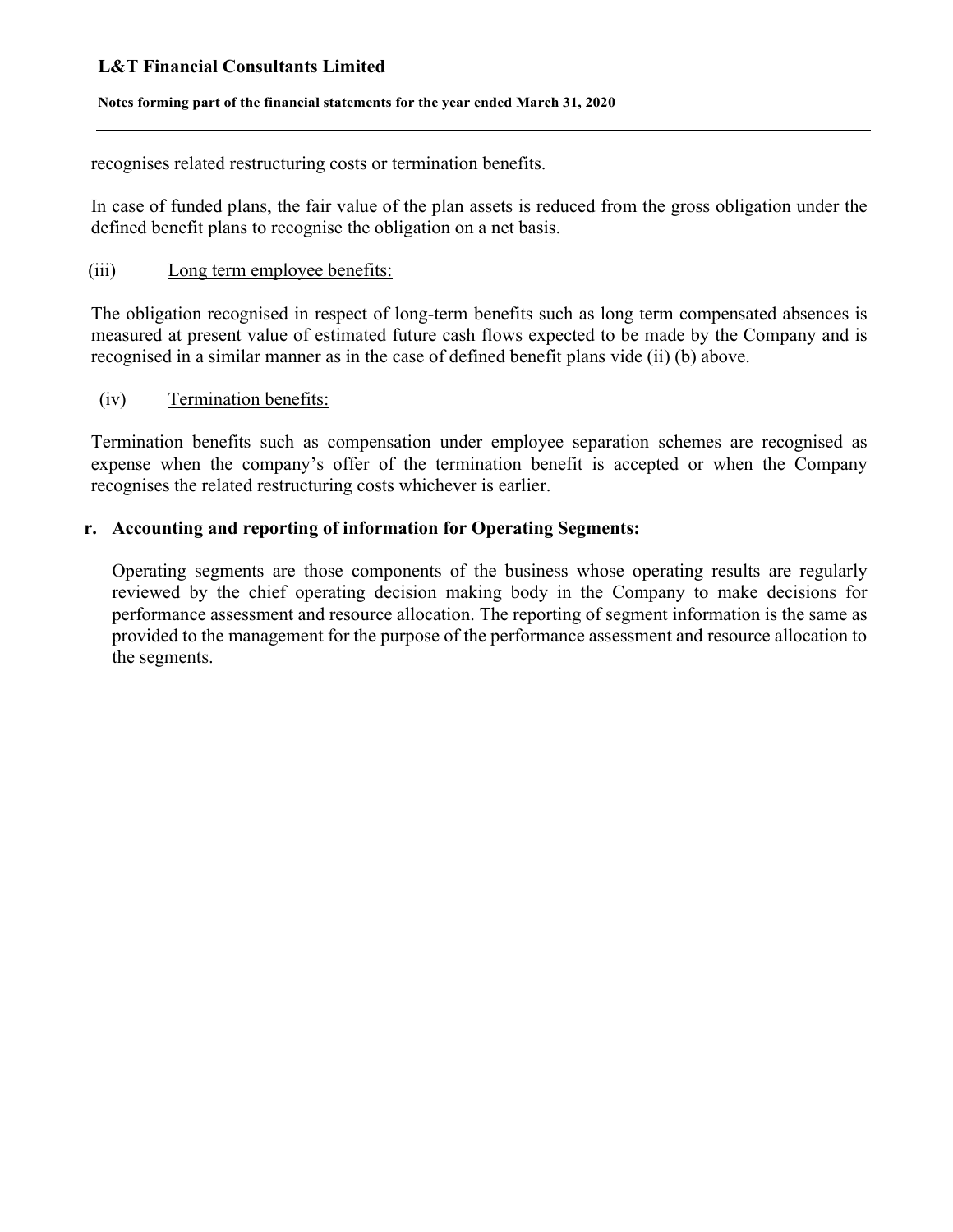#### **Note 3 Property Plant and Equipment**

|                               | <b>Gross Block</b>      |                          |                   |                         |                         | <b>Depreciation</b> |                   |                         |          | <b>Net Block</b>                       |  |
|-------------------------------|-------------------------|--------------------------|-------------------|-------------------------|-------------------------|---------------------|-------------------|-------------------------|----------|----------------------------------------|--|
| <b>Particulars</b>            | As at<br>April 01, 2019 | <b>Additions</b>         | <b>Deductions</b> | As at<br>March 31, 2020 | As at<br>April 01, 2019 | For the year        | <b>Deductions</b> | As at<br>March 31, 2020 | As at    | As at<br>March 31, 2020 March 31, 2019 |  |
| Office equipments             | 567.39                  | 15.02                    | 199.35            | 383.06                  | 379.35                  | 98.59               | 188.54            | 289.40                  | 93.66    | 188.04                                 |  |
| <b>Furniture and Fixtures</b> | 548.33                  | 4.62                     | 46.18             | 506.77                  | 170.59                  | 53.88               | 27.97             | 196.50                  | 310.27   | 377.74                                 |  |
| Computers                     | 22.64                   | 15.43                    | 17.63             | 20.44                   | 21.52                   | 2.66                | 16.74             | 7.44                    | 13.00    | 1.12                                   |  |
| Electrical & Installation     | 2,706.75                | 0.59                     | ۰                 | 2,707.34                | 814.27                  | 257.20              |                   | 1,071.47                | 1,635.87 | 1,892.48                               |  |
| <b>Total</b>                  | 3,845.11                | 35.66                    | 263.16            | 3,617.61                | 1,385.73                | 412.33              | 233.25            | 1,564.81                | 2,052.80 | 2,459.38                               |  |
| <b>Previous Year</b>          | 3,849.47                | $\overline{\phantom{0}}$ | 4.36              | 3,845.11                | 972.17                  | 414.85              | 1.29              | 1,385.73                |          |                                        |  |

 $(\bar{\tau}$  in lakh)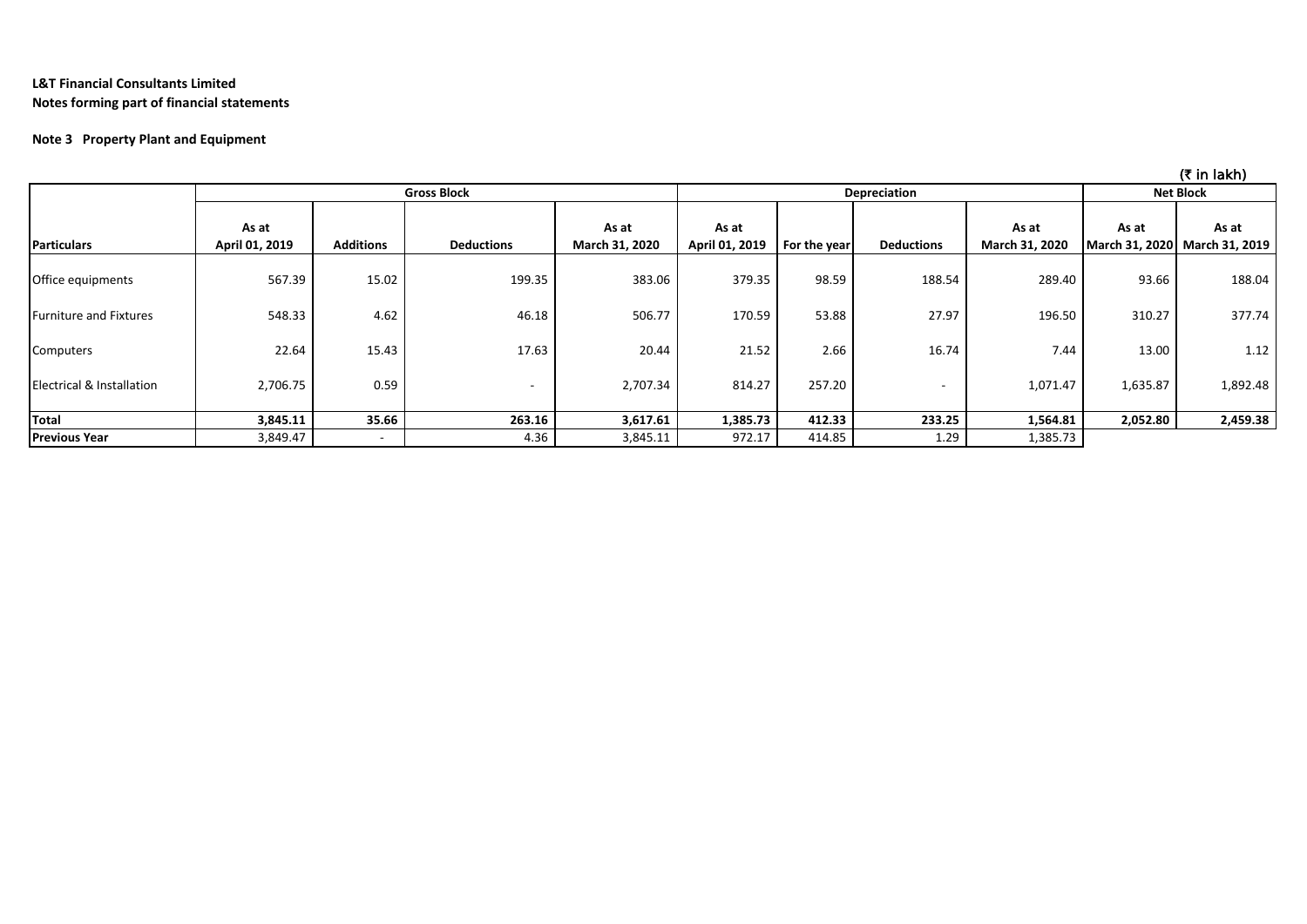**Notes forming part of financial statements**

#### **Note 4: Investment properties** (` In Lakh)

| <b>Particulars</b>                             | As at<br>March 31, 2020 | As at<br>March 31, 2019 |  |
|------------------------------------------------|-------------------------|-------------------------|--|
|                                                |                         |                         |  |
| <b>Gross carrying amount</b>                   |                         |                         |  |
| Opening gross carrying amount/ deemed cost     | 33,863.73               | 36,258.02               |  |
| Add: Additions                                 | 34.36                   | 83.73                   |  |
| Less: Sale during the year                     | (1,759.36)              |                         |  |
| Less: Deletions                                | (65.19)                 |                         |  |
| Less: Reclassified from cwip to other advances |                         | (2,478.02)              |  |
| <b>Closing gross carrying amount</b>           | 32,073.54               | 33,863.73               |  |
| Accumulated depreciation and impairment        |                         |                         |  |
| Opening accumulated depreciation               | 872.80                  | 583.20                  |  |
| Add: Depreciation and impairment               | 290.27                  | 289.60                  |  |
| Less: Deduction due to sale                    | (190.48)                |                         |  |
| Closing accumulated depreciation               | 972.59                  | 872.80                  |  |
| <b>Net Carrying Amount</b>                     | 31,100.95               | 32,990.93               |  |

| Amount recognised in profit or loss for investment properties |                                |                         |
|---------------------------------------------------------------|--------------------------------|-------------------------|
|                                                               | As at<br><b>March 31, 2020</b> | As at<br>March 31, 2019 |
| Rental income                                                 | 4,263.24                       | 4,280.88                |
| Other charges recovery                                        | 1,732.82                       | 1,663.15                |
| Less: Direct expenses from property that generated rental     |                                |                         |
| lincome                                                       | 5,198.35                       | 4,183.67                |
| Profit from investment properties before depreciation         | 797.71                         | 1,760.36                |
| Less: Depreciation and impairment                             | 290.27                         | 289.60                  |
| <b>Profit from investment properties</b>                      | 507.44                         | 1,470.76                |

#### (ii) **Leasing arrangements**

Certain investment properties are leased to tenants under long term operating leases with rentals payable monthly.

Minimum lease payments receivable under non-cancellable operating leases of investment properties are:

|                                                |                          | (₹ In Lakh)    |
|------------------------------------------------|--------------------------|----------------|
|                                                | As at                    | As at          |
| <b>Particulars</b>                             | March 31, 2020           | March 31, 2019 |
| Within one year                                | -                        | 348.39         |
| Later than one year but not later than 5 years | $\overline{\phantom{a}}$ | 8.06           |
| Later than 5 years                             | $\overline{\phantom{a}}$ |                |
|                                                | $\overline{\phantom{0}}$ | 356.45         |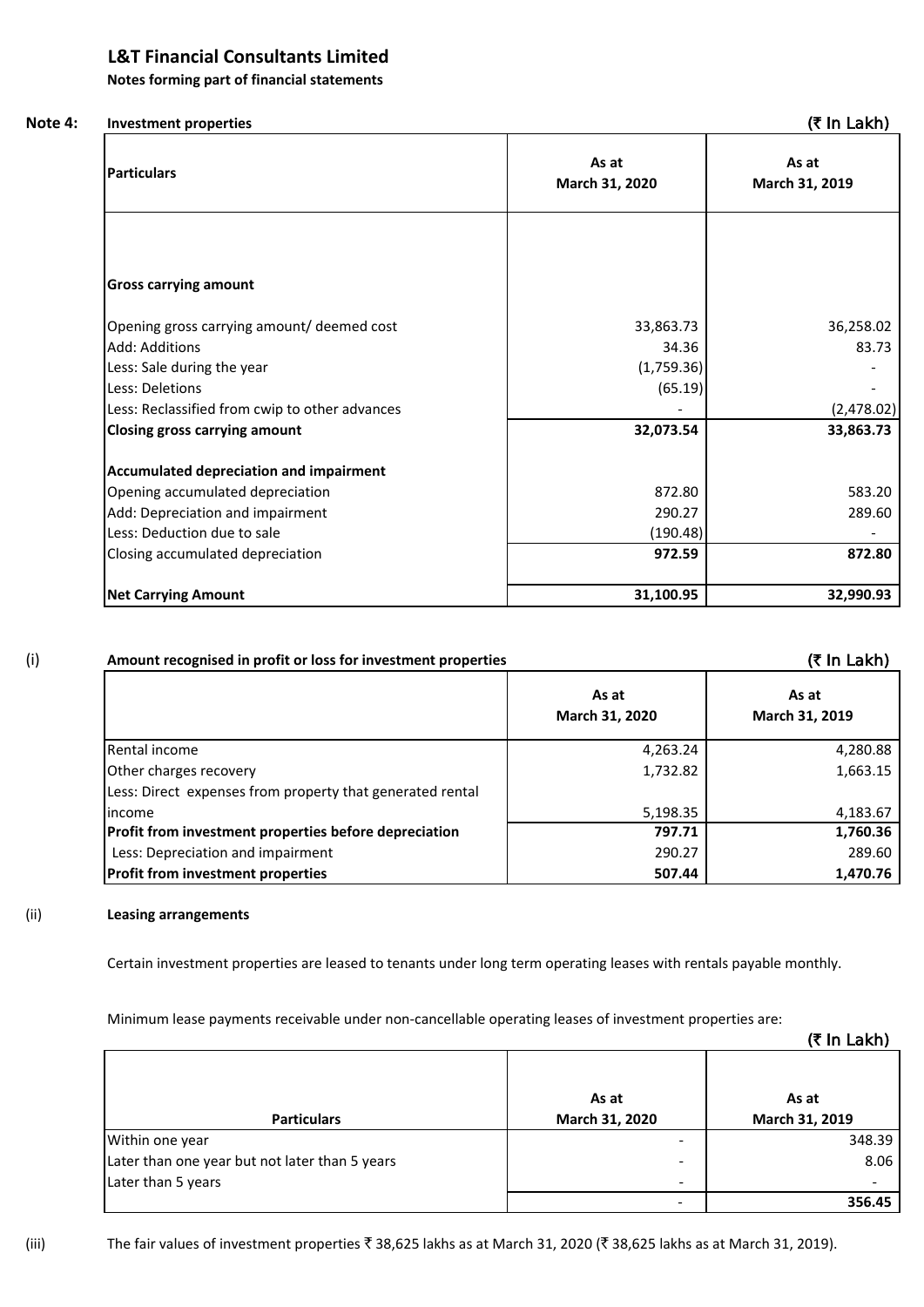#### **Note 5 Other Intangible Assets**

|                      |                      |                  |                   |                 |                 |                      |                   |                  |             | $\mathbf{N}$ III IGNII |
|----------------------|----------------------|------------------|-------------------|-----------------|-----------------|----------------------|-------------------|------------------|-------------|------------------------|
|                      | <b>Gross Block</b>   |                  |                   | Amortisation    |                 |                      |                   | <b>Net Block</b> |             |                        |
|                      |                      |                  |                   | As at March 31, | As at April 01, |                      |                   | As at March 31,  | As at March | As at March 31,        |
| <b>Particulars</b>   | As at April 01, 2019 | <b>Additions</b> | <b>Deductions</b> | 2020            | 2019            | <b>For the Yearl</b> | <b>Deductions</b> | 2020             | 31, 2020    | 2019                   |
| Computer Software    | 8.55                 |                  |                   | 8.55            | 8.12            |                      |                   | 8.12             | 0.43        | 0.43                   |
| Total                | 8.55                 |                  |                   | 8.55            | 8.12            |                      |                   | 8.12             | 0.43        | 0.43                   |
| <b>Previous Year</b> | 8.55                 |                  | $\sim$            | 8.55            | 8.12            |                      |                   | 8.12             |             |                        |

 $(F \text{in } \mathsf{lab})$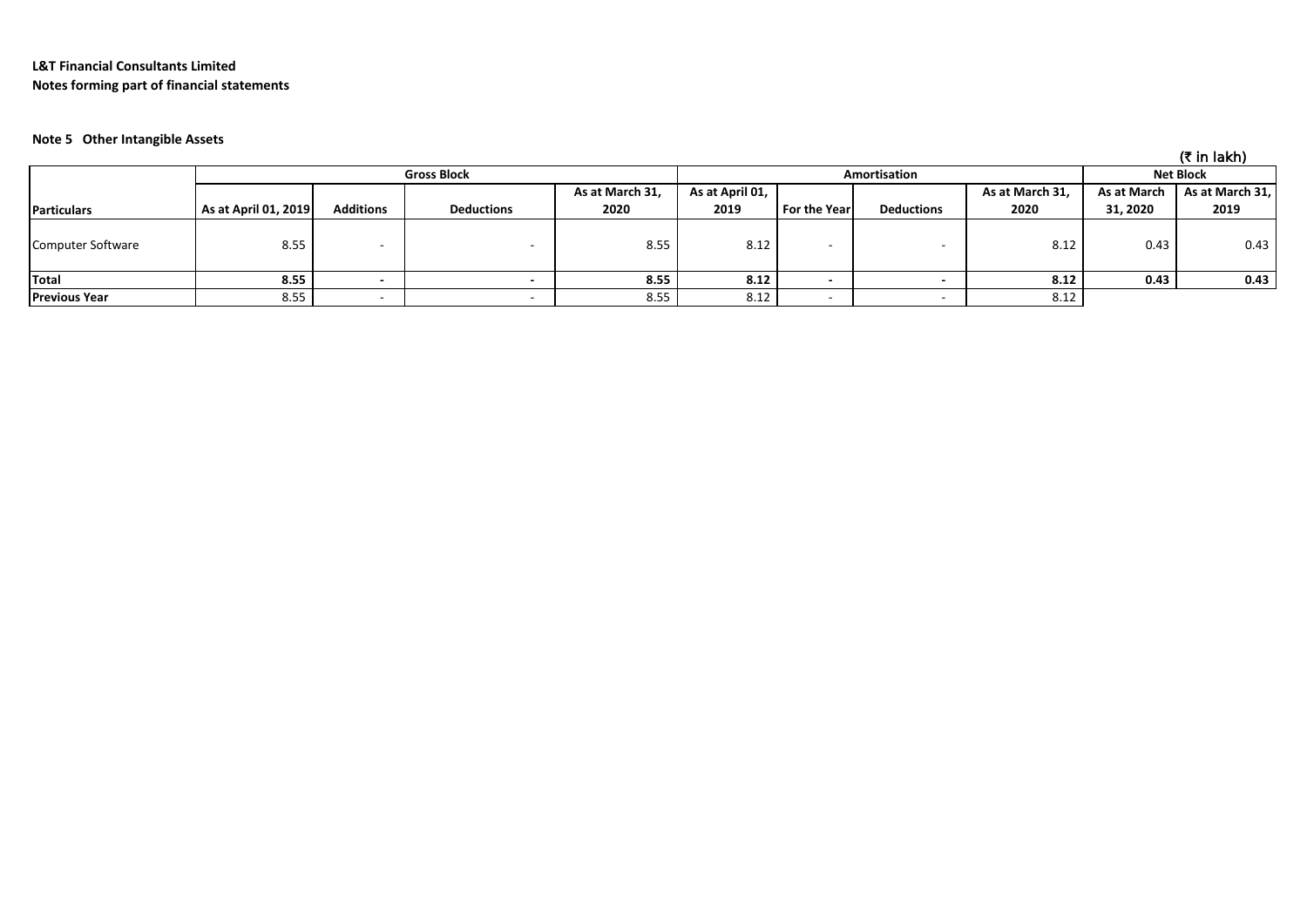| Note 6: Investments                                 |                | (₹ in lakh)    |
|-----------------------------------------------------|----------------|----------------|
| <b>Particulars</b>                                  | As at          | As at          |
|                                                     | March 31, 2020 | March 31, 2019 |
| <b>Non Current Investments</b>                      |                |                |
| <b>Investment in Subsidiary Companies</b>           |                |                |
| <b>Mudit Cements Private Limited</b>                | 426.10         | 426.10         |
| (21,04,800 equity shares of ₹10 each fully paid up) |                |                |
| Total                                               | 426.10         | 426.10         |
|                                                     |                |                |
| Note 7: Loans                                       |                | $($ ₹ in lakh) |
| <b>Particulars</b>                                  | As at          | As at          |
|                                                     | March 31, 2020 | March 31, 2019 |
| Current:                                            |                |                |
| <b>Unsecured Loans and Advances</b>                 |                |                |
| Loans and Advances to Related Parties               | 6,644.55       | 6,112.90       |
| Less: Impairment Loss Allowance                     | (2,745.28)     | (2, 161.73)    |
| <b>Total</b>                                        | 3,899.27       | 3,951.17       |
|                                                     |                |                |
| <b>Note 8: Other Financials Assets</b>              |                | $($ ₹ in lakh) |
| <b>Particulars</b>                                  | As at          | As at          |
|                                                     | March 31, 2020 | March 31, 2019 |
| <b>Non Current:</b>                                 |                |                |
| Deposit given                                       | 26.39          | 25.45          |
| <b>Total</b>                                        | 26.39          | 25.45          |
| Current                                             |                |                |
| Other Receivables - Related Party                   | 17.18          |                |
| <b>Other Advances</b>                               | 2,354.02       | 2,354.02       |
| <b>Total</b>                                        | 2,371.20       | 2,354.02       |
|                                                     |                |                |
| <b>Note 9: Deferred Tax</b>                         |                | $($ ₹ in lakh) |
| <b>Particulars</b>                                  | As at          | As at          |
|                                                     | March 31, 2020 | March 31, 2019 |

| MAT Credit Receivable          | 5.057.46   | 3,691.15 |
|--------------------------------|------------|----------|
| Deferred tax asset/(liability) | (1,563.48) | 559.33   |
| Total                          | 3,493.98   | 4,250.48 |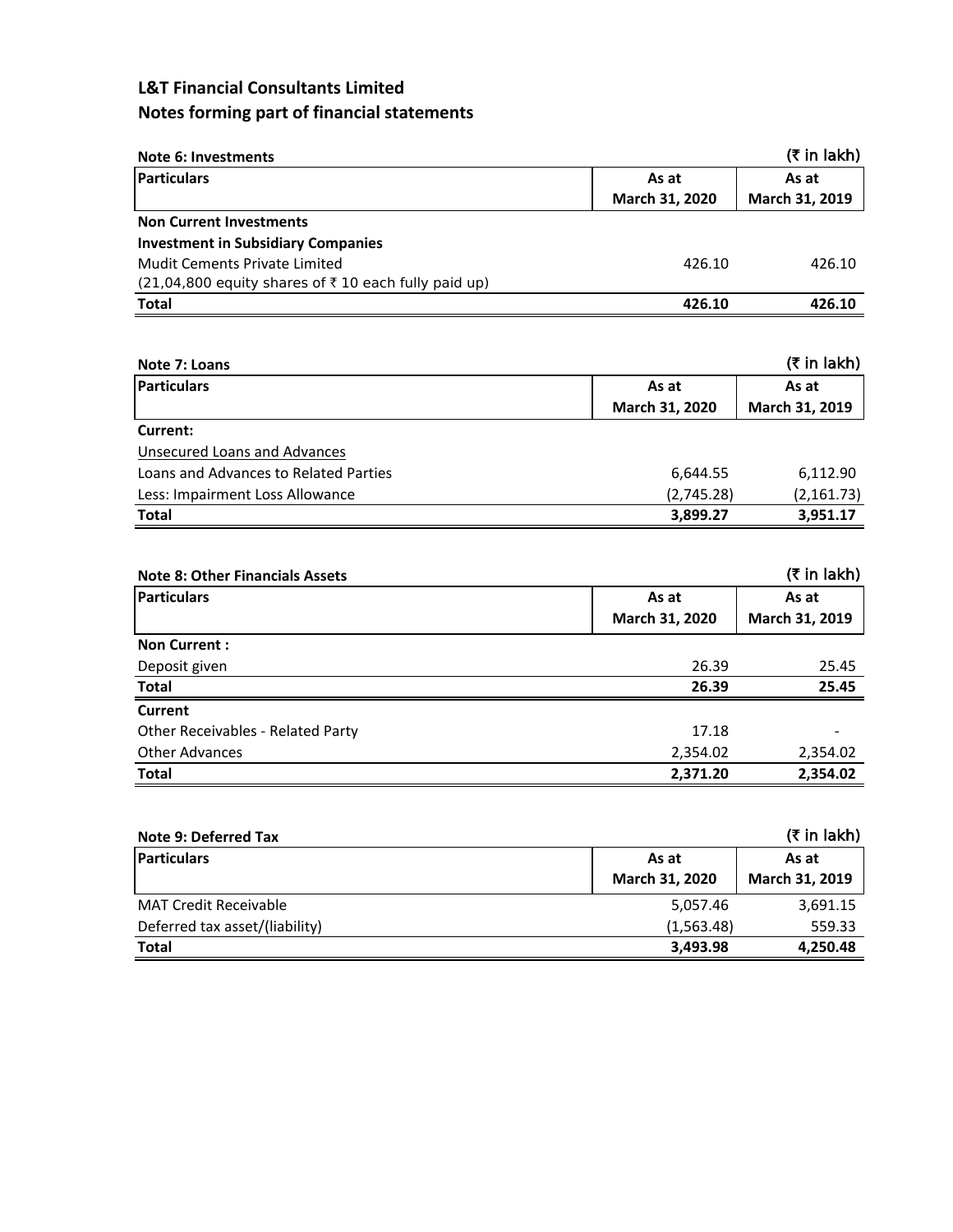| <b>Note 10: Other Assets</b>                                       |                         | $($ ₹ in lakh)          |
|--------------------------------------------------------------------|-------------------------|-------------------------|
| <b>Particulars</b>                                                 | As at<br>March 31, 2020 | As at<br>March 31, 2019 |
| <b>Non Current Assets</b>                                          |                         |                         |
| Income Tax Assets net off provisions including TDS and Advance Tax | 1,045.52                | 1,190.80                |
| <b>Total</b>                                                       | 1,045.52                | 1,190.80                |
| <b>Current Assets</b>                                              |                         |                         |
| <b>Current Assets - Others</b>                                     | 16.36                   | 51.44                   |
| <b>Total</b>                                                       | 16.36                   | 51.44                   |

| Note 11 : Receivables                         |                         | $(5 \in \mathsf{In} \, \mathsf{l}_0)$ |
|-----------------------------------------------|-------------------------|---------------------------------------|
| <b>Particulars</b>                            | As at<br>March 31, 2020 | As at<br>March 31, 2019               |
| Trade Receivables - Unsecured considered good |                         |                                       |
| Receivables from Related Parties              | 4.68                    | 105.84                                |
| Receivables from Others                       | 532.58                  | 0.41                                  |
| <b>Total</b>                                  | 537.26                  | 106.25                                |

| Note 12: Cash and cash equivalents                |                         | $($ ₹ in lakh)          |
|---------------------------------------------------|-------------------------|-------------------------|
| <b>Particulars</b>                                | As at<br>March 31, 2020 | As at<br>March 31, 2019 |
| Balances with scheduled banks in Current Accounts | 132.52                  | 232.00                  |
| <b>Total</b>                                      | 132.52                  | 232.00                  |

| As at          | As at          |
|----------------|----------------|
|                |                |
| March 31, 2020 | March 31, 2019 |
|                |                |
| 66.80          | 63.36          |
| 0.33           | 0.30           |
| 67.13          | 63.66          |
|                |                |

| Notes 14 : Assets held for sale |                       | $(5$ in lakh)  |
|---------------------------------|-----------------------|----------------|
| <b>Particulars</b>              | As at                 | As at          |
|                                 | <b>March 31, 2020</b> | March 31, 2019 |
| Fixed Assets Held for Sale      | 115.02                | 116.98         |
| <b>Total</b>                    | 115.02                | 116.98         |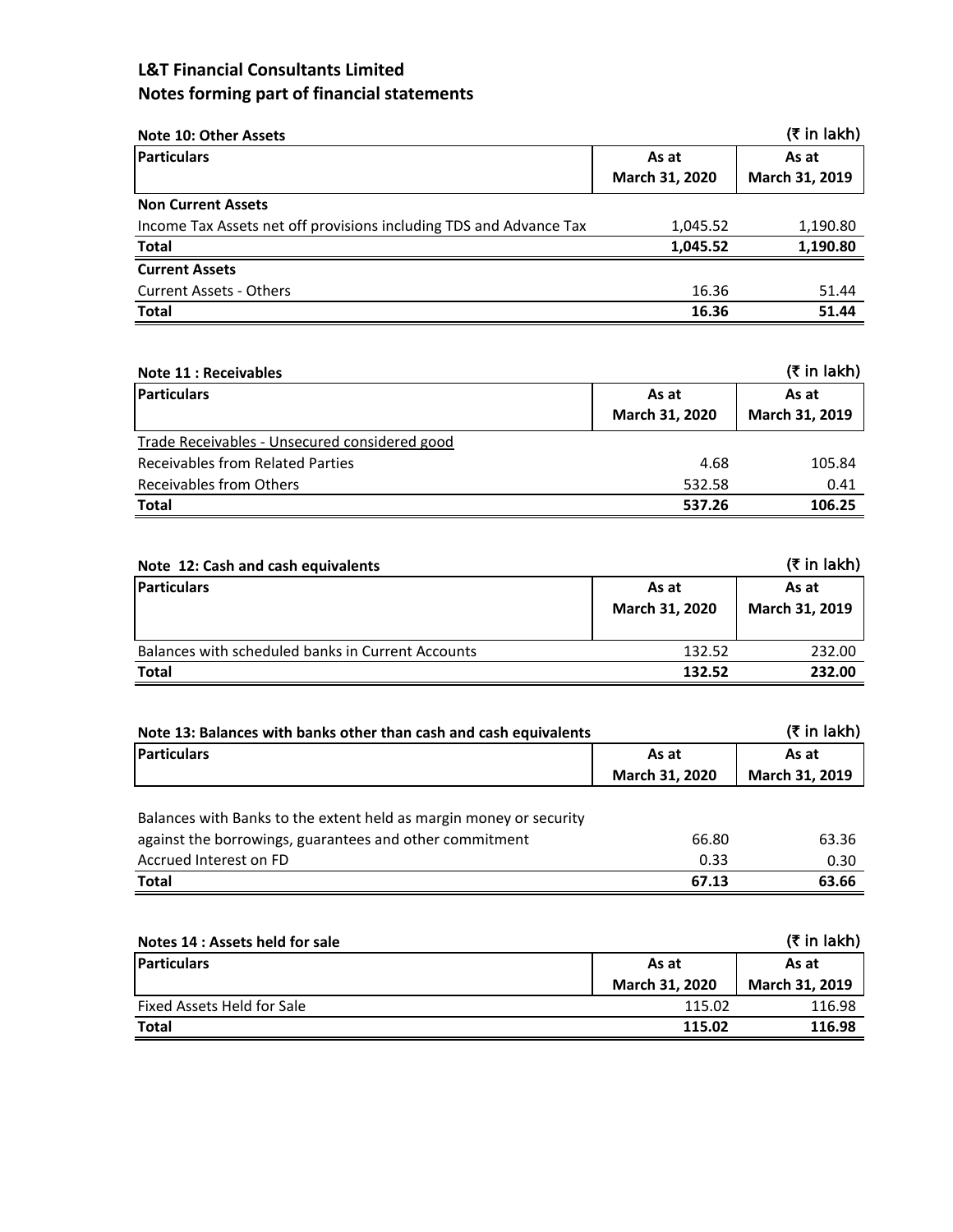**Notes forming part of financial statements**

**Note 15: Equity Share Capital**

#### **(a) Share capital authorised, issued, subscribed and paid up:**

| As at March 31, 2020                  |                |                                 | As at March 31, 2019 |                          |  |
|---------------------------------------|----------------|---------------------------------|----------------------|--------------------------|--|
| <b>Particulars</b>                    | No. of Shares  | <b>Amount</b><br>$($ ₹ in lakh) |                      | Amount<br>$($ ₹ in lakh) |  |
| <b>Authorised</b>                     |                |                                 |                      |                          |  |
| Equity shares of ₹10 each             | 2,50,00,000.00 | 2,500.00                        | 2,50,00,000.00       | 2,500.00                 |  |
|                                       | 2,50,00,000.00 | 2,500.00                        | 2,50,00,000.00       | 2,500.00                 |  |
| <b>Issued, Subscribed and Paid up</b> |                |                                 |                      |                          |  |
| Equity shares of ₹10 each             | 1,87,50,000.00 | 1,875.00                        | 1,87,50,000.00       | 1,875.00                 |  |
|                                       | 1,87,50,000.00 | 1,875.00                        | 1,87,50,000.00       | 1,875.00                 |  |

#### **(b) Reconciliation of the number of equity shares and share capital:**

|                                            | As at March 31, 2020     |                          | As at March 31, 2019     |                          |
|--------------------------------------------|--------------------------|--------------------------|--------------------------|--------------------------|
| <b>Particulars</b>                         | No. of Shares            | Amount<br>$(5$ in lakh)  | <b>No. of Shares</b>     | Amount<br>$($ ₹ in lakh) |
| Equity shares at the beginning of the year | 1,87,50,000.00           | 1.875.00                 | 1,87,50,000.00           | 1,875.00                 |
| Add: Shares issued during the year         | $\overline{\phantom{0}}$ | $\overline{\phantom{a}}$ | $\overline{\phantom{0}}$ | $\blacksquare$           |
| Equity shares at the end of the year       | 1,87,50,000.00           | 1.875.00                 | 1,87,50,000.00           | 1,875.00                 |

#### **(c) Equity shares in the Company held by the holding company**

|                                                                                                                                                      | As at March 31, 2020 |                             | As at March 31, 2019 |                          |
|------------------------------------------------------------------------------------------------------------------------------------------------------|----------------------|-----------------------------|----------------------|--------------------------|
| <b>Particulars</b>                                                                                                                                   | No. of Shares        | Amount<br>$($ ₹ in lakh $)$ | No. of Shares        | Amount<br>$($ ₹ in lakh) |
| Equity Shares of ₹10 each fully paid<br>held by L&T Finance Holdings Limited<br>(Holding company) directly or through<br>lits beneficially nominees. | 1,87,50,000.00       | 1,875.00                    | 1,87,50,000.00       | 1,875.00                 |
|                                                                                                                                                      | 1,87,50,000.00       | 1,875.00                    | 1,87,50,000.00       | 1,875.00                 |

#### **(d) Details of shareholders holding more than five percent equity shares in the Company are as under:**

| <b>Particulars</b>                                                                                                                                               | As at March 31, 2020 |           | As at March 31, 2019 |           |
|------------------------------------------------------------------------------------------------------------------------------------------------------------------|----------------------|-----------|----------------------|-----------|
|                                                                                                                                                                  | No. of Shares        | % holding | <b>No. of Shares</b> | % holding |
| Equity Shares of $\bar{\tau}$ 10 each fully paid<br>held by L&T Finance Holdings Limited<br>(Holding company) directly or through<br>lits beneficially nominees. | 1.87.50.000.00       | 100%      | 1,87,50,000.00       | 100%      |

e) There is no shares alloted for consideration other than cash during 5 years immediately preceeding 31st March, 2020.

f) There are no shares alloted as fully paid up by way of bonus shares during 5 years immediately preceding 31st March, 2020.

g) There are no shares bought back during 5 years immediately preceding 31st March, 2020.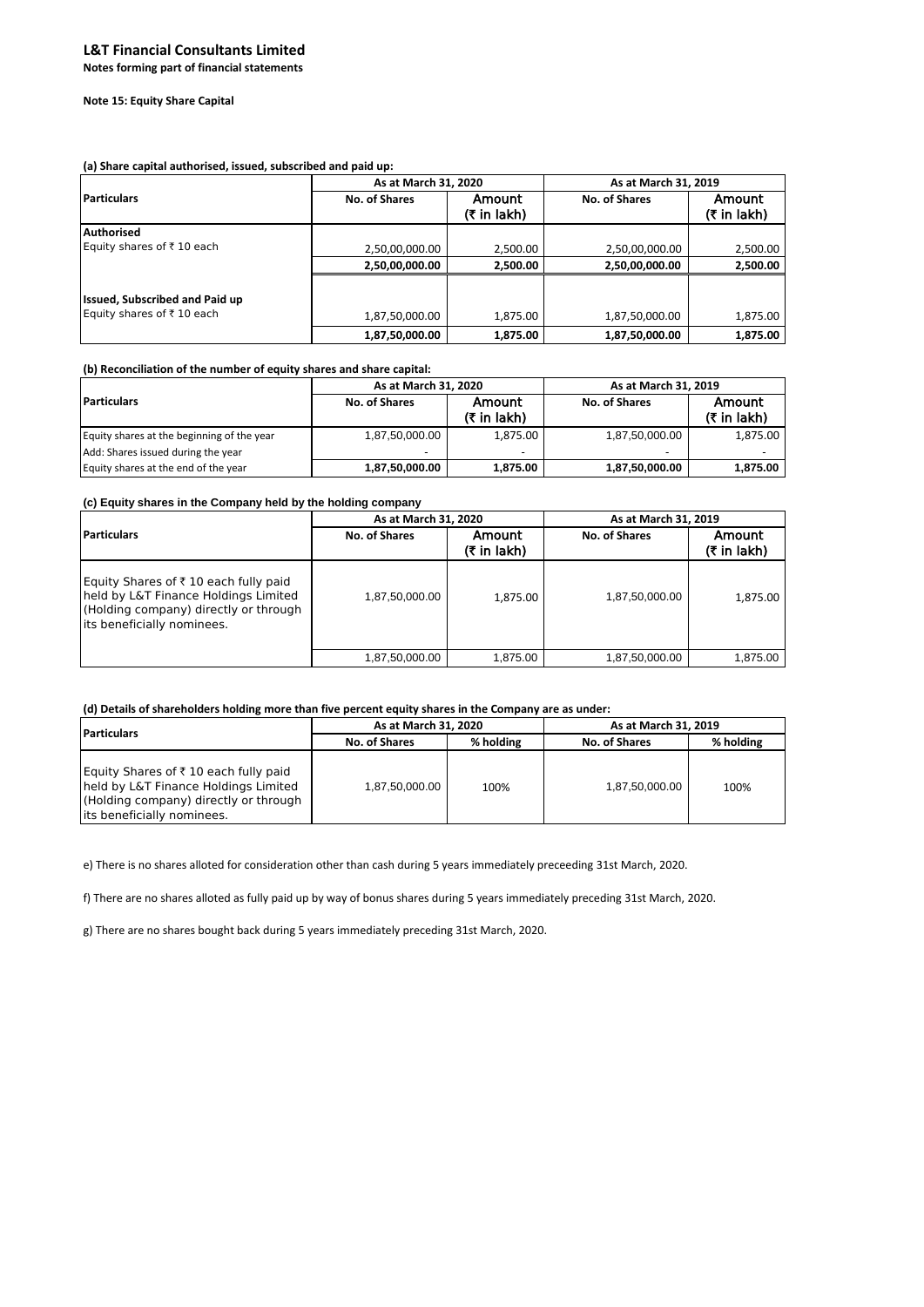| Note 16: Other equity                        |                | $($ ₹ in lakh) |
|----------------------------------------------|----------------|----------------|
| <b>Particulars</b>                           | As at          | As at          |
|                                              | March 31, 2020 | March 31, 2019 |
| <b>General reserve</b>                       |                |                |
| <b>Opening Balance</b>                       | 3,368.37       | 3,368.37       |
| Additions/(Deductions) during the Year       |                |                |
| <b>Closing Balance</b>                       | 3,368.37       | 3,368.37       |
| <b>Employee stock option outstanding</b>     |                |                |
| <b>Opening Balance</b>                       |                | 12.97          |
| Liability transferred during the Year        |                | (12.97)        |
| <b>Closing Balance</b>                       |                |                |
| <b>Retained earnings:</b>                    |                |                |
| Opening Balance of Profit and Loss Account   | 1,486.56       | 1,109.03       |
| Less: Interim dividend paid                  | (3, 140.63)    | (675.00)       |
| Less: DDT on interim dividend                | (645.56)       | (138.75)       |
| Add: Other comprehensive income for the year | (2.91)         | (2.10)         |
| Add: Profit or Loss for current year         | 5,275.01       | 1,193.38       |
| Closing Balance of Profit and Loss Account   | 2,972.47       | 1,486.56       |
| <b>Total</b>                                 | 6,340.84       | 4,854.93       |

| <b>Note 17: Financial Liabilities</b> |                | $(5 \in \mathsf{In} \, \mathsf{l}_0)$ |
|---------------------------------------|----------------|---------------------------------------|
| <b>Particulars</b>                    | As at          | As at                                 |
|                                       | March 31, 2020 | March 31, 2019                        |
| <b>Non Current</b>                    |                |                                       |
| Security deposit received             | 2,048.75       | 1,919.95                              |
| <b>Total</b>                          | 2,048.75       | 1,919.95                              |
|                                       |                |                                       |
| Current:                              |                |                                       |
| Other payables                        | 11.50          | 74.86                                 |
| Other provisions                      | 176.91         | 158.52                                |
| <b>Other Payables - Related Party</b> | 80.50          | 41.80                                 |
| <b>Total</b>                          | 268.91         | 275.18                                |
|                                       |                |                                       |

| Note 18: Borrowing         |                | $(5$ in lakh)  |
|----------------------------|----------------|----------------|
| <b>Particulars</b>         | As at          | As at          |
|                            | March 31, 2020 | March 31, 2019 |
| <b>Current Borrowing</b>   |                |                |
| Inter-corporate borrowings | 34,560.75      | 38,215.43      |
| <b>Total</b>               | 34,560.75      | 38,215.43      |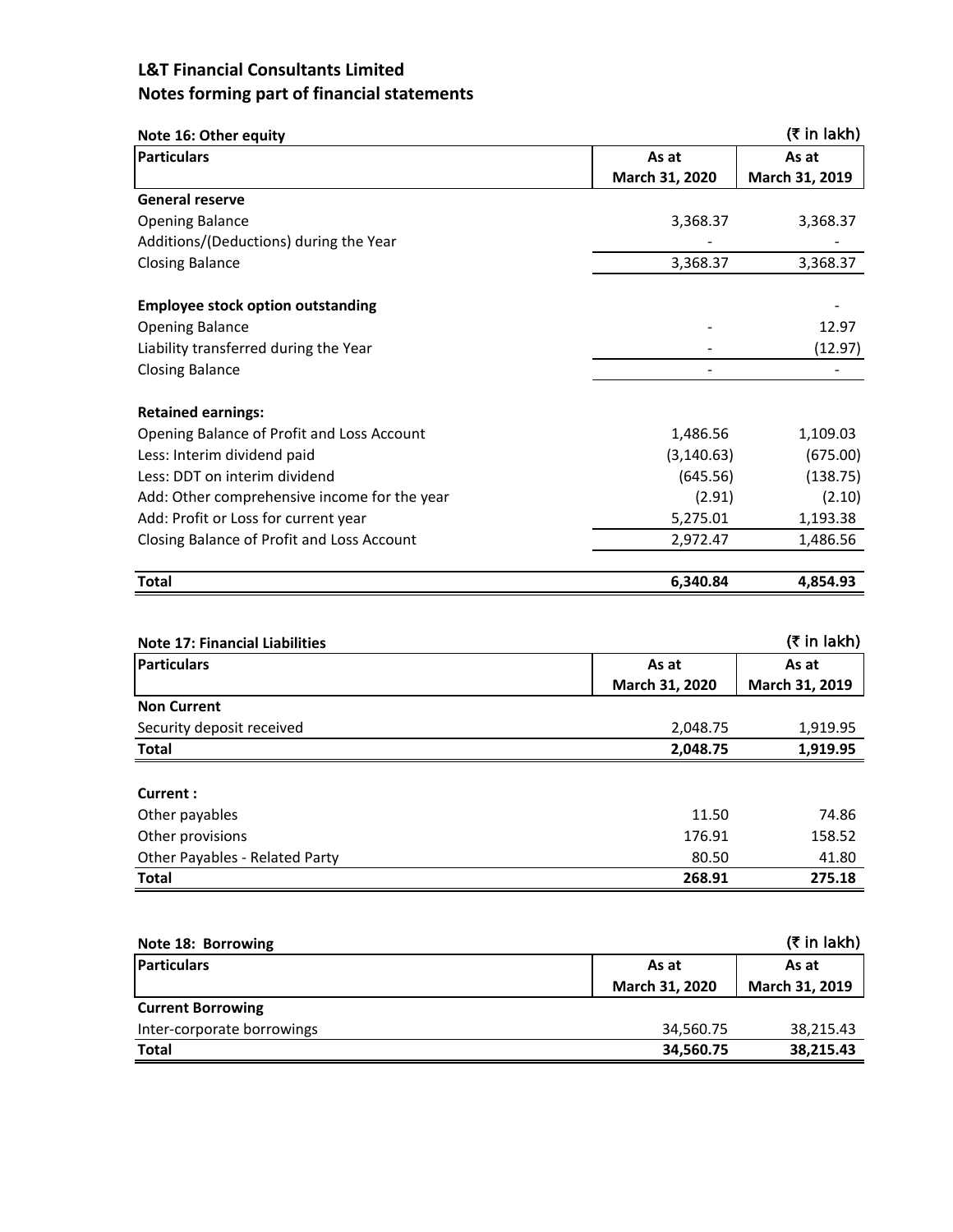| <b>Note 19: Trade Payables</b>                    |                | (₹ in lakh)    |
|---------------------------------------------------|----------------|----------------|
| <b>Particulars</b>                                | As at          | As at          |
|                                                   | March 31, 2020 | March 31, 2019 |
| Trade payables                                    |                |                |
| To micro small and medium enterprises             |                |                |
| To other than micro, small and medium enterprises | 0.77           | (0.10)         |
| <b>Total</b>                                      | 0.77           | (0.10)         |
|                                                   |                |                |
| <b>Note 20: Provision</b>                         |                | $($ ₹ in lakh) |
| <b>Particulars</b>                                | As at          | As at          |
|                                                   | March 31, 2020 | March 31, 2019 |
| <b>Non Current</b>                                |                |                |
| Gratuity                                          | 45.17          | 30.26          |
| <b>Total</b>                                      | 45.17          | 30.26          |
|                                                   |                |                |
| Current                                           |                |                |
| <b>Compensated Absences</b>                       | 14.87          | 19.24          |
| Gratuity                                          | 3.64           | 2.74           |
| Total                                             | 18.51          | 21.98          |
|                                                   |                |                |
| <b>Note 21: Other Liabilities</b>                 |                | $($ ₹ in lakh) |
| <b>Particulars</b>                                | As at          | As at          |
|                                                   | March 31, 2020 | March 31, 2019 |
| <b>Non Current</b>                                |                |                |
| Lease rental received in advance                  |                |                |
| Total                                             |                |                |
|                                                   |                |                |
| Current                                           |                |                |
| Lease rental received in advance                  |                | 43.88          |
| Statutory dues payable                            | 125.87         | 168.83         |
| Interim equity dividend payable                   |                | 675.00         |
| Divedend distribution tax on Interim dividend     |                | 138.75         |
| Others                                            | 0.36           |                |
| <b>Total</b>                                      | 126.23         | 1,026.46       |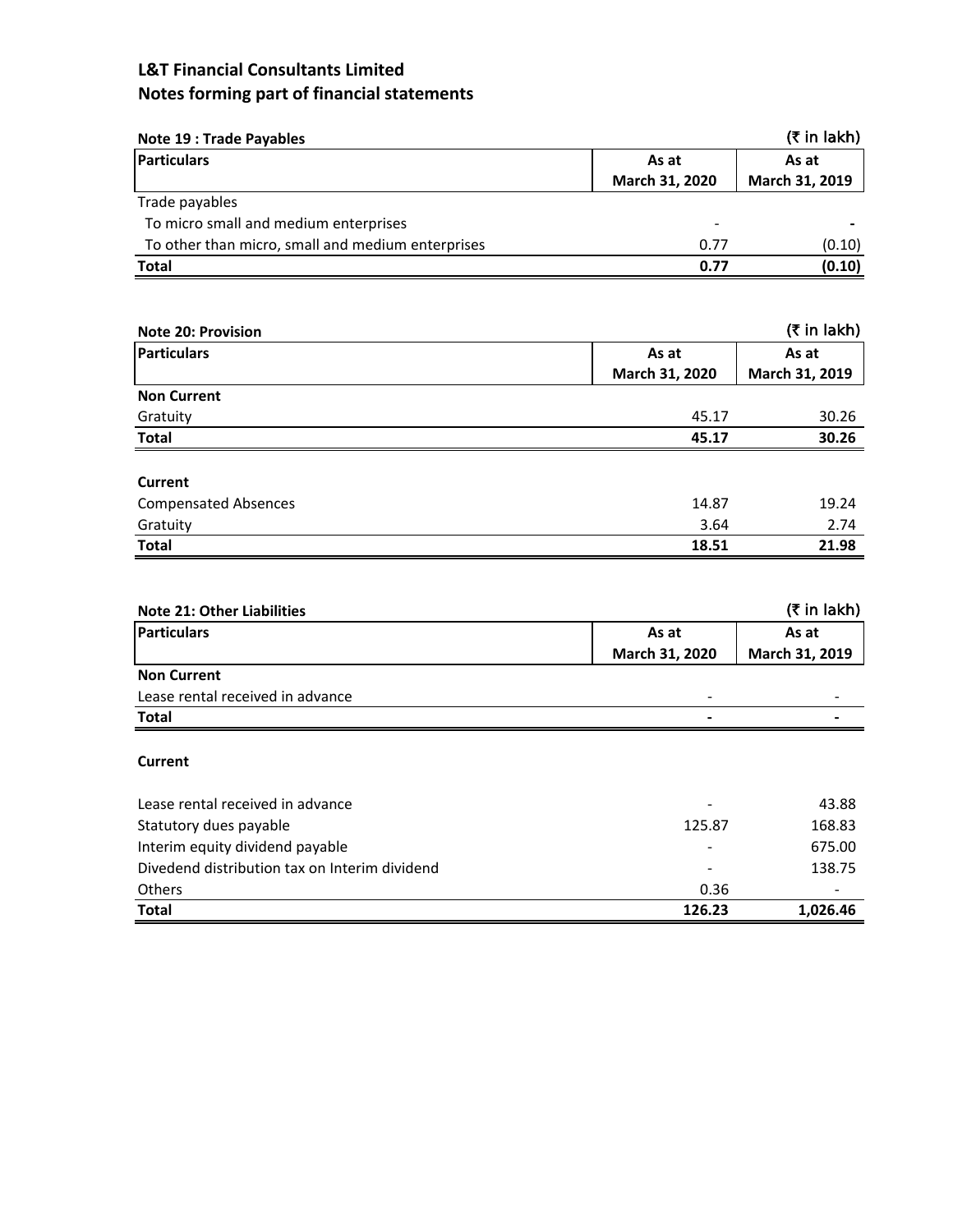### Note 22: Revenue from operation

| Note 22: Revenue from operation             |                              | $($ ₹ in lakh)               |
|---------------------------------------------|------------------------------|------------------------------|
| <b>Particulars</b>                          | Year ended<br>March 31, 2020 | Year ended<br>March 31, 2019 |
| <b>Revenue from Operation</b>               |                              |                              |
| Lease rental income                         | 4,263.24                     | 4,280.88                     |
| Other charges recovery                      | 1,732.82                     | 1,663.15                     |
| Consultancy fees and financial advisory fee | 2,934.75                     | 1,647.41                     |
| <b>Total</b>                                | 8,930.81                     | 7,591.44                     |

| Note 23: Other income                      |                                     | $($ ₹ in lakh)               |
|--------------------------------------------|-------------------------------------|------------------------------|
| <b>Particulars</b>                         | <b>Year ended</b><br>March 31, 2020 | Year ended<br>March 31, 2019 |
| Interest income on inter corporate deposit | 583.55                              | 513.58                       |
| Interest received from fixed deposit       | 3.85                                | 0.34                         |
| Profit on sale of fixed assets             | 388.01                              |                              |
| Other Income                               | 89.98                               | 40.82                        |
| Cross sell income                          | 3,984.47                            |                              |
| <b>Total</b>                               | 5,049.86                            | 554.74                       |

| Note 24: Employee benefits expense      |                              | $($ ₹ in lakh)               |
|-----------------------------------------|------------------------------|------------------------------|
| <b>Particulars</b>                      | Year ended<br>March 31, 2020 | Year ended<br>March 31, 2019 |
| Salaries, wages and bonus               | 557.04                       | 405.74                       |
| <b>Contribution and provision for:</b>  |                              |                              |
| Contribution to provident fund          | 20.89                        | 15.48                        |
| Contribution to gratuity fund           | 6.37                         | 5.77                         |
| Expenses on employee stock option plans | 88.91                        | 36.63                        |
| Staff welfare expenses                  | 29.54                        | 26.49                        |
| <b>Total</b>                            | 702.75                       | 490.11                       |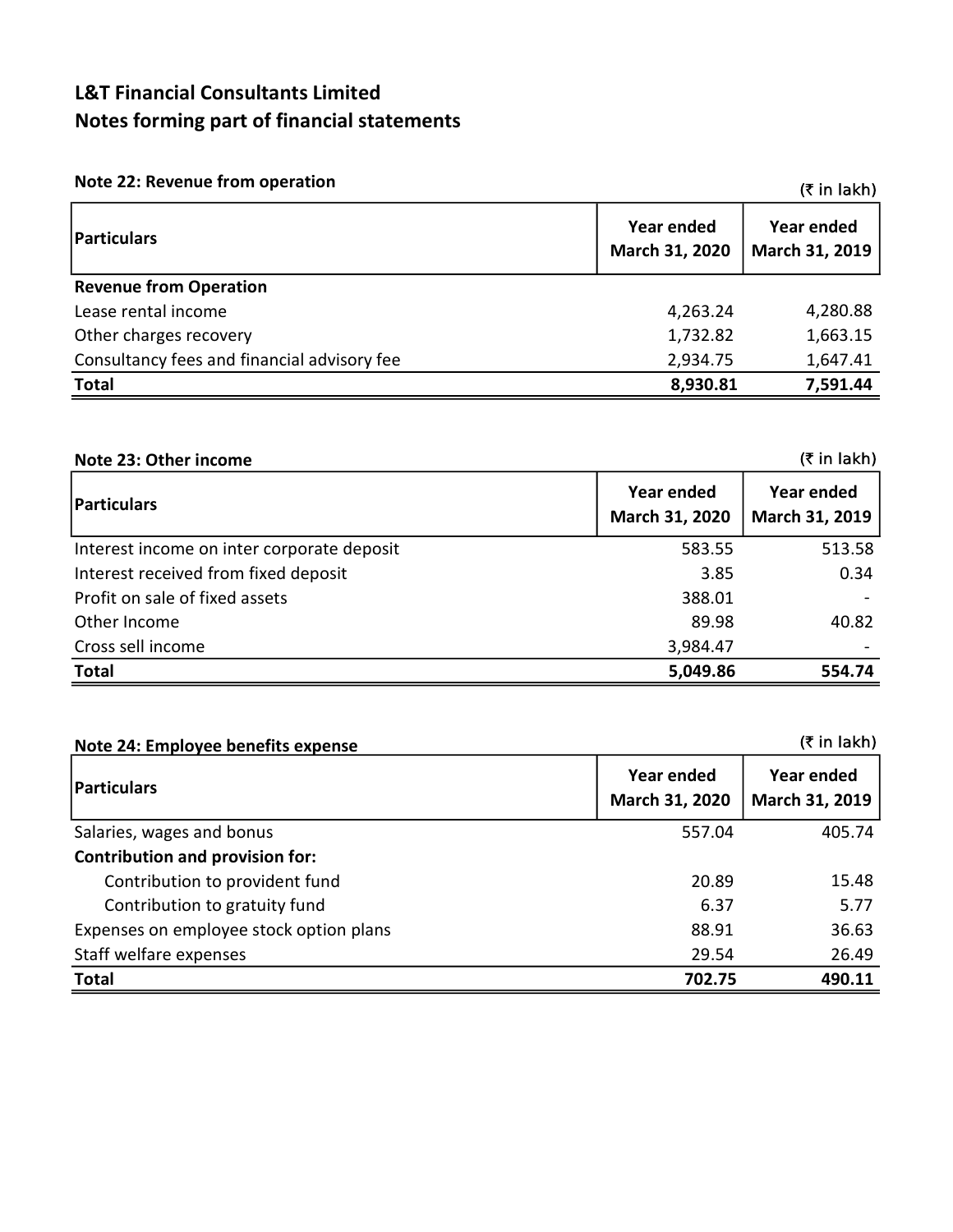| <b>Note 25: Finance costs</b>              |                              | $($ ₹ in lakh)               |
|--------------------------------------------|------------------------------|------------------------------|
| <b>Particulars</b>                         | Year ended<br>March 31, 2020 | Year ended<br>March 31, 2019 |
| Interest paid on inter-corporate borrowing | 3,532.82                     | 3,477.60                     |
| Other interest Charged / (Reversal)        |                              | (4.17)                       |
| Interest on security deposits              | 14.19                        | 133.50                       |
| Interest cost - gratuity                   | 2.39                         | 1.74                         |
| Interest cost - compensated absences       | 1.38                         | 1.16                         |
| Ancilliary borrowing cost                  | 1.02                         | 0.29                         |
| <b>Total</b>                               | 3,551.80                     | 3,610.12                     |

| Note 26: Depreciation and amortisation expense |                              | $($ ₹ in lakh)               |
|------------------------------------------------|------------------------------|------------------------------|
| <b>Particulars</b>                             | Year ended<br>March 31, 2020 | Year ended<br>March 31, 2019 |
| Depreciation (Refer Note 3,4,5)                | 702.61                       | 704.45                       |
| <b>Total</b>                                   | 702.61                       | 704.45                       |

| <b>Note 27: Provisions and contingencies</b> |                              | $(5 \in \mathsf{In} \, \mathsf{l}_0)$ |
|----------------------------------------------|------------------------------|---------------------------------------|
| <b>Particulars</b>                           | Year ended<br>March 31, 2020 | Year ended<br>March 31, 2019          |
| <b>Provision for standard assets:</b>        |                              |                                       |
| Provision on loans and advances              | 583.55                       | 713.58                                |
| Provision for doubtful debts                 |                              | 3.16                                  |
| Reversal of Provision for write off          |                              | (4.21)                                |
| Bad debts and advances written off           | 1.97                         | 128.22                                |
| <b>Total</b>                                 | 585.52                       | 840.75                                |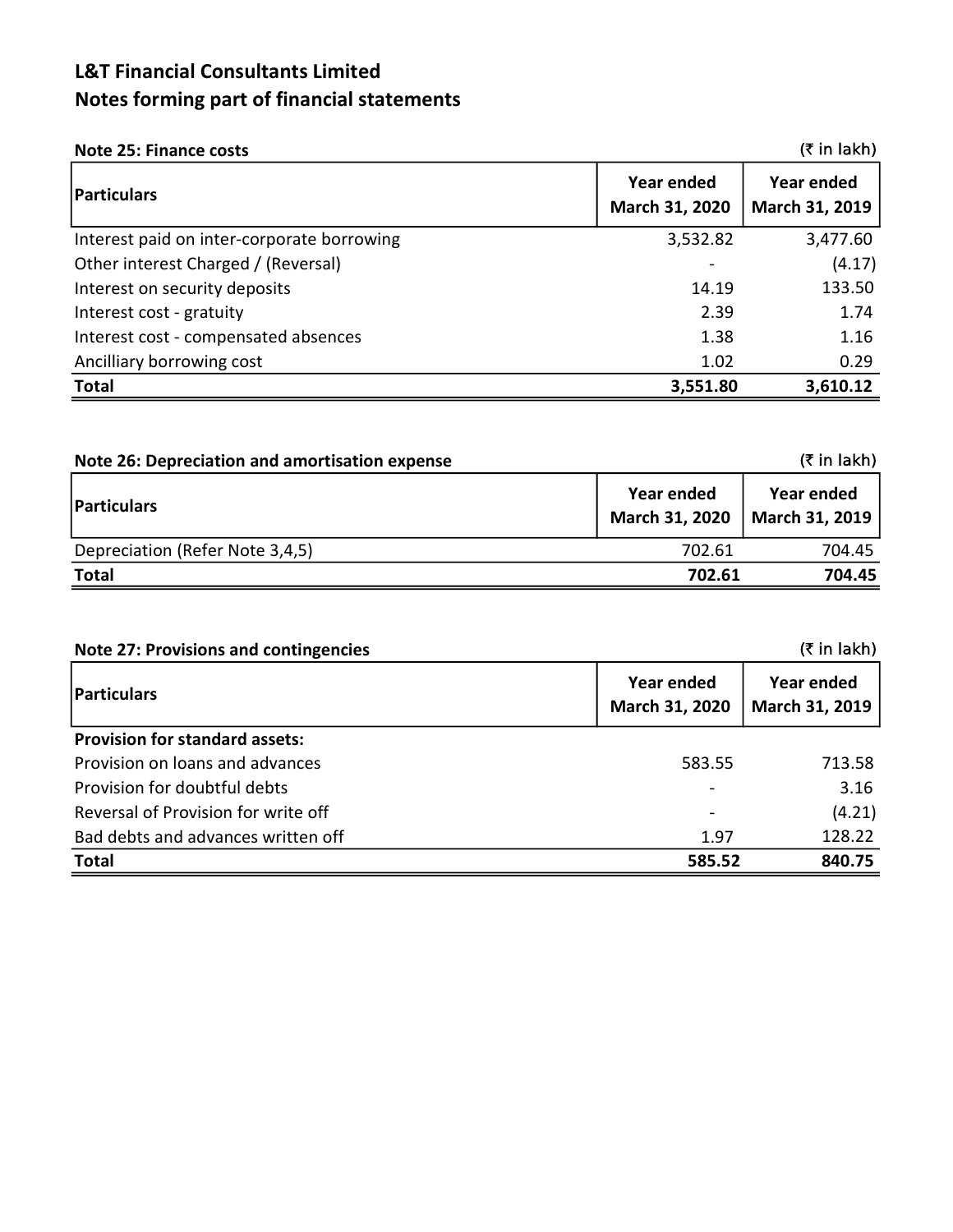| Note 28: Other expenses                   |                                     | $($ ₹ in lakh)                      |
|-------------------------------------------|-------------------------------------|-------------------------------------|
| <b>Particulars</b>                        | <b>Year ended</b><br>March 31, 2020 | <b>Year ended</b><br>March 31, 2019 |
| Rates and taxes                           | 87.88                               | 98.20                               |
|                                           | 21.21                               | 31.97                               |
| Travelling and conveyance                 |                                     |                                     |
| Sales promotion expenses                  | 4.11                                | 2.41                                |
| Telephone and communication               | 13.29                               | 15.15                               |
| Insurance expenses                        | 5.72                                | 3.17                                |
| Repairs and maintenance                   | 160.12                              | 104.34                              |
| Housekeeping expenses                     | 233.13                              | 189.10                              |
| <b>Security Charges</b>                   | 85.97                               | 89.05                               |
| Legal and professional charges            | 41.51                               | 30.10                               |
| Electricity charges                       | 241.33                              | 226.21                              |
| Other advertising expenses                | 0.23                                |                                     |
| <b>Brand license fees</b>                 | 67.90                               | 36.92                               |
| Auditor's remuneration (Refer note below) | 4.15                                | 5.10                                |
| Others expenses                           | 13.89                               | 7.25                                |
| Donations                                 | 1.51                                | 2.18                                |
| Corporate support charges                 | 4.13                                |                                     |
| Corporate social responsibility expenses  | 21.61                               |                                     |
| <b>Total</b>                              | 1,007.69                            | 841.15                              |

Note: Auditors remuneration comprises the following (net of GST set off)

|                                                      |                              | (₹ in lakh)                  |
|------------------------------------------------------|------------------------------|------------------------------|
| Particulars                                          | Year ended<br>March 31, 2020 | Year ended<br>March 31, 2019 |
| Audit fees                                           | 1.73                         | 1.68                         |
| Tax audit fees                                       | 0.58                         | 0.53                         |
| Other services (including reimbursement of expenses) | 0.11                         | 1.24                         |
| Limited review fees                                  | 1.73                         | 1.65                         |
| <b>Total</b>                                         | 4.15                         | 5.10                         |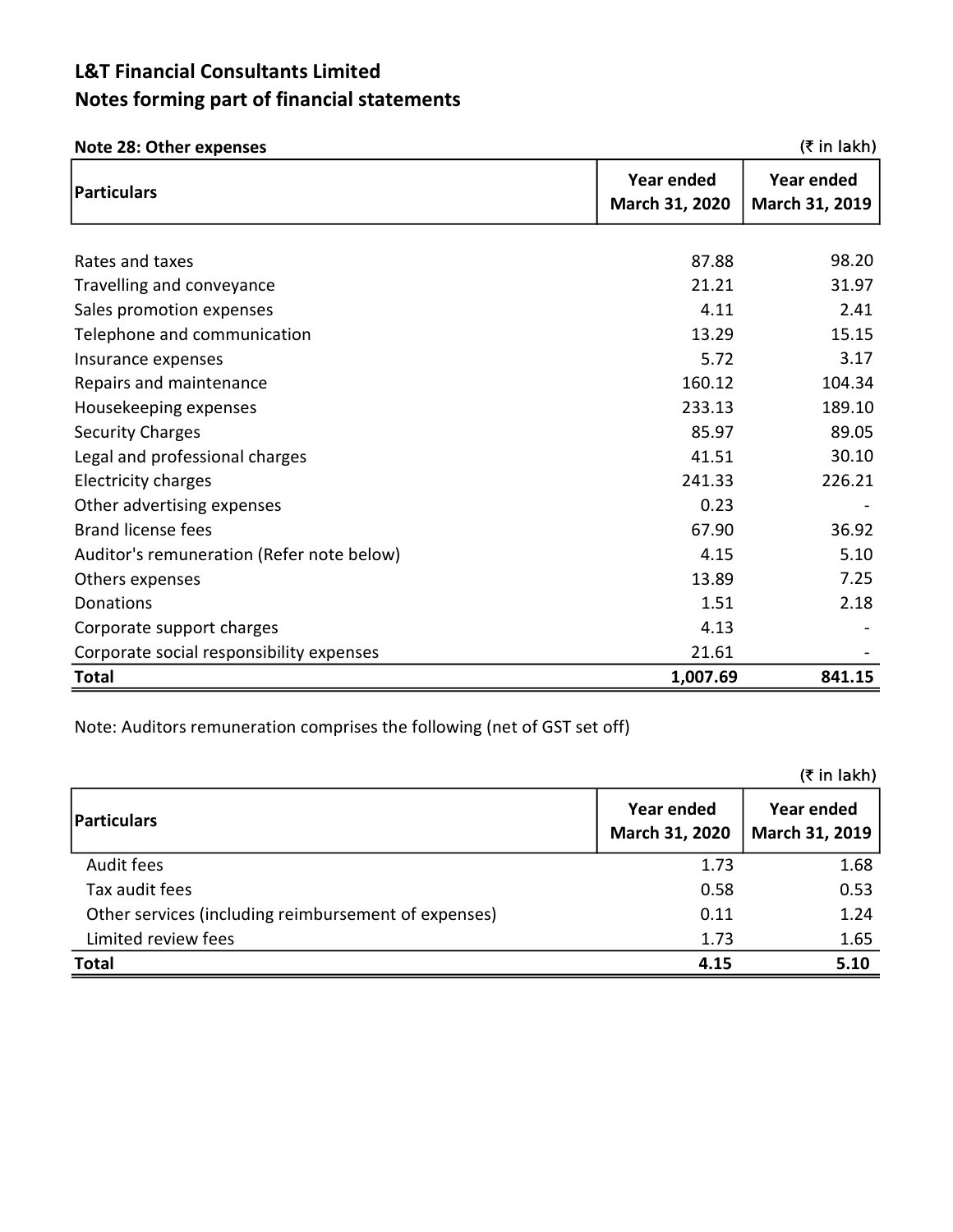| Note 29: Tax expenses  |                              | $(5 \in \mathsf{In} \, \mathsf{l}_\mathsf{R}$ |
|------------------------|------------------------------|-----------------------------------------------|
| <b>Particulars</b>     | Year ended<br>March 31, 2020 | Year ended<br>March 31, 2019                  |
| <b>Current Tax</b>     | 1,397.60                     | 511.30                                        |
| MAT credit entitlement | (1,366.31)                   | (511.30)                                      |
| Deferred tax           | 2,124.00                     | 466.22                                        |
| <b>Total</b>           | 2,155.29                     | 466.22                                        |

| Note 30: Other comprehensive income                               |                              | $($ ₹ in lakh)               |
|-------------------------------------------------------------------|------------------------------|------------------------------|
| <b>Particulars</b>                                                | Year ended<br>March 31, 2020 | Year ended<br>March 31, 2019 |
| Remeasurements of the net defined benefit Plans                   | (4.11)                       | (2.10)                       |
| Income tax relating to Debt instruments through Other Comprehensi | 1.20                         |                              |
| <b>Total</b>                                                      | (2.91)                       | (2.10)                       |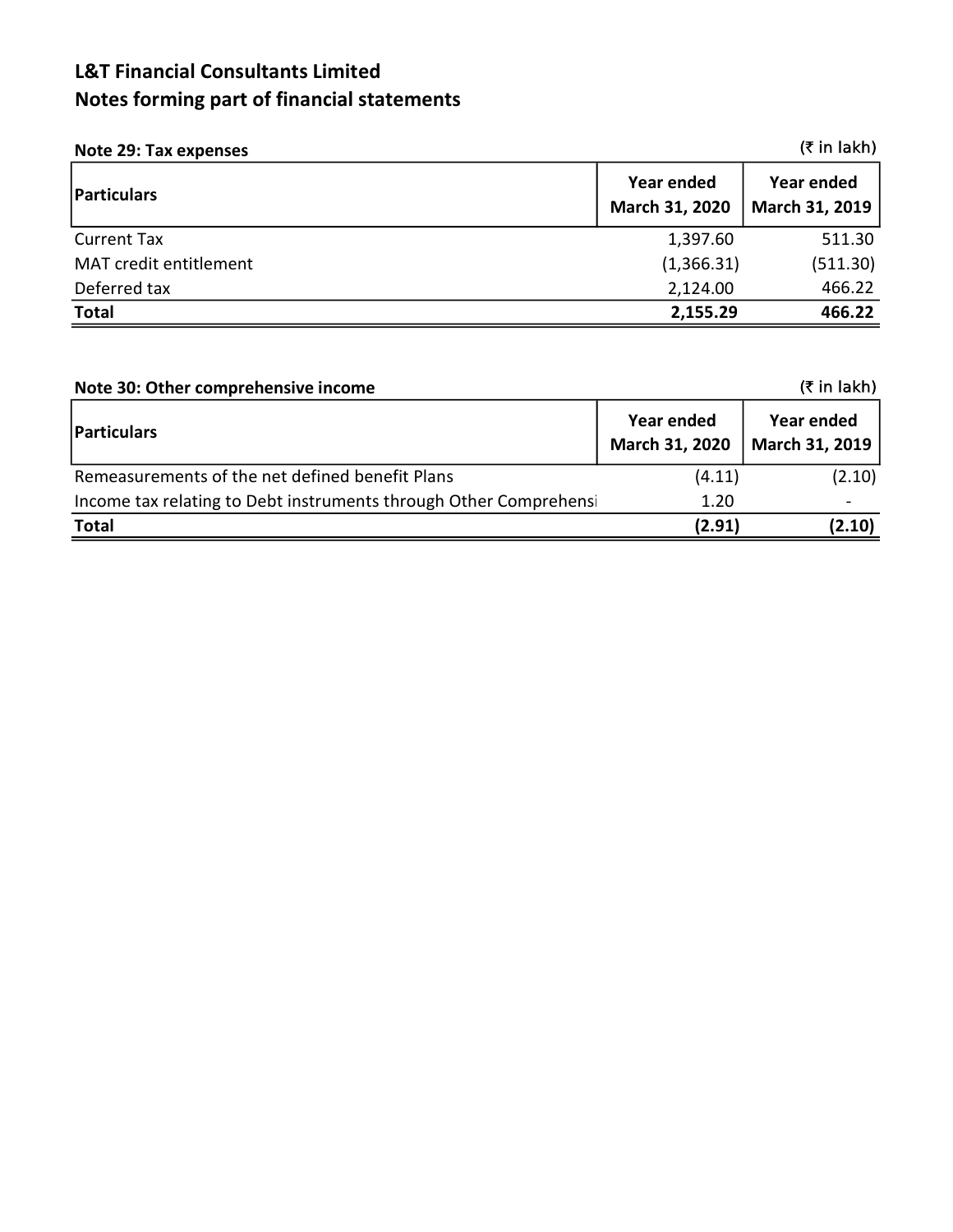#### **Notes forming part of financial statement as at March 31, 2020**

#### **31.1 Disclosure pursuant to Indian Accounting Standard (Ind AS) 19 "Employee Benefits"**

#### **(i) Defined Contribution plans :**

The Company's state governed provident fund scheme are defined contribution plan for its employees which is permitted under The Employee's Provident Funds and Miscellaneous Provisions Act, 1952. The Contribution by the employer and employee together with interest accumulated there on are payable to the employee at the time of separation from company or retirement whichever is earlier .The benefit vest immediately on rendering of services by the employee. The Company recognise charges of Rs 20.89 Lakhs (previous year Rs. 15.48 Lakhs) for provident fund contribution in the Statement of Profit and Loss.

#### **(ii) Defined benefit plans:**

The Company operates gratuity plan through a trust wherein every employee is entitled to the benefit equivalent to fifteen days last salary drawn for each completed year of service. The same is payable on termination of service or retirement whichever is earlier. The benefit vests after five years of continuous service. The Company's scheme is more favorable as compared to the obligation under Payment of Gratuity Act, 1972.

#### (a) The amounts recognised in Balance Sheet are as follows:

| The announced cooking cannot and concern and as removes. |                         | (₹ in Lakh)             |
|----------------------------------------------------------|-------------------------|-------------------------|
|                                                          | <b>Gratuity Plan</b>    |                         |
| Particulars                                              | As at<br>March 31, 2020 | As at<br>March 31, 2019 |
| A)<br>Present Value of Defined Benefit Obligation        |                         |                         |
| - Wholly funded                                          |                         |                         |
| - Wholly unfunded                                        | 48.81                   | 33.00                   |
|                                                          | 48.81                   | 33.00                   |
| Less: Fair Value of plan assets                          |                         |                         |
| Add: Amount not recognised as an asset                   |                         |                         |
| Amount to be recognised as liability or (asset)          | 48.81                   | 33.00                   |
| B)<br>Amounts reflected in Balance Sheet                 |                         |                         |
| Liabilities                                              | 48.81                   | 33.00                   |
| Assets                                                   |                         |                         |
| Net liability/(asset)                                    | 48.81                   | 33.00                   |
| Net liability/(asset) - current                          | 3.64                    | 2.74                    |
| Net liability/(asset) - non-current                      | 45.17                   | 30.26                   |

(b) The amounts recognised in the Statement of Profit and Loss are as follows:

|      |                                                                                          |                          | (₹ in Lakh)    |  |
|------|------------------------------------------------------------------------------------------|--------------------------|----------------|--|
|      |                                                                                          | <b>Gratuity Plan</b>     |                |  |
|      | <b>Particulars</b>                                                                       | As at                    | As at          |  |
|      |                                                                                          | March 31, 2020           | March 31, 2019 |  |
| 1    | <b>Current Service Cost</b>                                                              | 6.37                     | 5.77           |  |
| 2    | <b>Interest Cost</b>                                                                     | 2.39                     | 1.74           |  |
| 3    | Interest Income on Plan Assets                                                           |                          |                |  |
| 4    | Acturial losses/(gains) - others                                                         | 4.11                     | 2.10           |  |
| 5    | Acturial losses/(gains) - difference between acturial return on plan assets and interest |                          |                |  |
|      | income                                                                                   | $\overline{\phantom{a}}$ |                |  |
| 6    | Past Service Cost                                                                        | $\overline{\phantom{a}}$ |                |  |
|      | Acturial gain/(loss) not recognised in Books                                             |                          |                |  |
| 8    | Translation adjustments                                                                  | $\overline{\phantom{a}}$ |                |  |
| 9    | Amount capitalised out of the above/ recoved from S&A                                    | $\overline{\phantom{a}}$ |                |  |
|      | Total (1 to 9)                                                                           | 12.87                    | 9.61           |  |
|      | Amount included in "employee benefits expenses"                                          | 6.37                     | 5.77           |  |
| ÎΪ.  | Amount included in as part of "finance cost"                                             | 2.39                     | 1.74           |  |
| iii. | Amount included as part of "Other Comprehensive income"                                  | 4.11                     | 2.10           |  |
|      | Total $(i + ii + iii)$                                                                   | 12.87                    | 9.61           |  |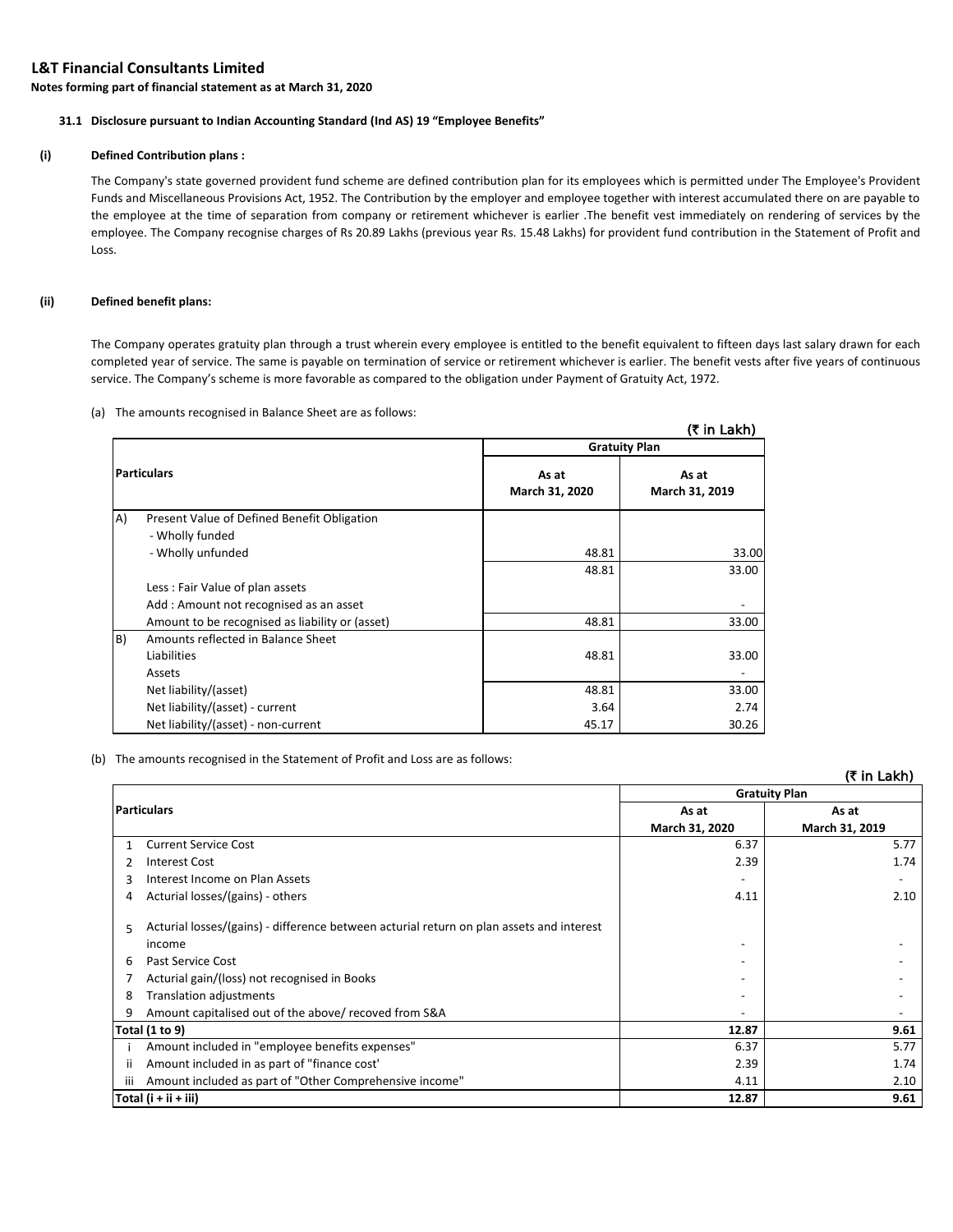**Notes forming part of financial statement as at March 31, 2020**

(c) The changes in the present value of defined benefit obligaiton representing reconciliation of opening and closing balance  $(F \in \mathbb{R}^n)$ thereof are as follows:

|                                                                    |                                                    | (र in Lakh) |  |
|--------------------------------------------------------------------|----------------------------------------------------|-------------|--|
|                                                                    | <b>Gratuity Plan</b>                               |             |  |
| <b>Particulars</b>                                                 | As at<br>As at<br>March 31, 2019<br>March 31, 2020 |             |  |
| Opening balance of the present value of defined benefit obligation | 33.00                                              | 23.39       |  |
| Add : Current Service Cost                                         | 6.37                                               | 5.77        |  |
| Add : Interest Cost                                                | 2.39                                               | 1.74        |  |
| Add: Acturial losses/(gains)                                       |                                                    |             |  |
| Acturial (gains)/losses arising from changes in<br>i)              | 4.13                                               | 2.10        |  |
| financial assumptions                                              |                                                    |             |  |
| Acturial (gains)/losses arising from changes in<br>ii)             |                                                    |             |  |
| demographic assumptions                                            |                                                    |             |  |
| Acturial (gains)/losses arising from changes in<br>iii)            | (0.02)                                             |             |  |
| experience adjustments                                             |                                                    |             |  |
| Less : Benefits paid                                               | (0.89)                                             |             |  |
| Add: Past service cost                                             |                                                    |             |  |
| Add: Liability assumed/(settled)*                                  | 3.83                                               |             |  |
| Add/(less): Translation adjustments                                |                                                    |             |  |
| Closing balance of the present value of defined benefit obligation | 48.80                                              | 33.00       |  |

\*On account of business combination or inter group transfer

#### (d)

(` in Lakh) Changes in the fair value of plan assets representing reconciliation of the opening and closing balances thereof are as follows :

|                                                      |                         | (₹ in Lakh)             |  |  |
|------------------------------------------------------|-------------------------|-------------------------|--|--|
|                                                      |                         | <b>Gratuity Plan</b>    |  |  |
| <b>Particulars</b>                                   | As at<br>March 31, 2020 | As at<br>March 31, 2019 |  |  |
| Opening balance of the fair value of the plan assets |                         |                         |  |  |
| Add: interest income of plan assets                  |                         |                         |  |  |
| Add/(less): Acturial gains/(losses)                  |                         |                         |  |  |
| (Difference between actual return on plan assets)    |                         |                         |  |  |
| and interest income)                                 |                         |                         |  |  |
| Add: Contribution by the employer                    | 0.89                    |                         |  |  |
| Add/(less): Contribution by plan participants        |                         |                         |  |  |
| Less: Benefits paid                                  | (0.89)                  |                         |  |  |
| Add: Assets acquired/(settled)*                      |                         |                         |  |  |
| Closing balance of plan assets                       |                         |                         |  |  |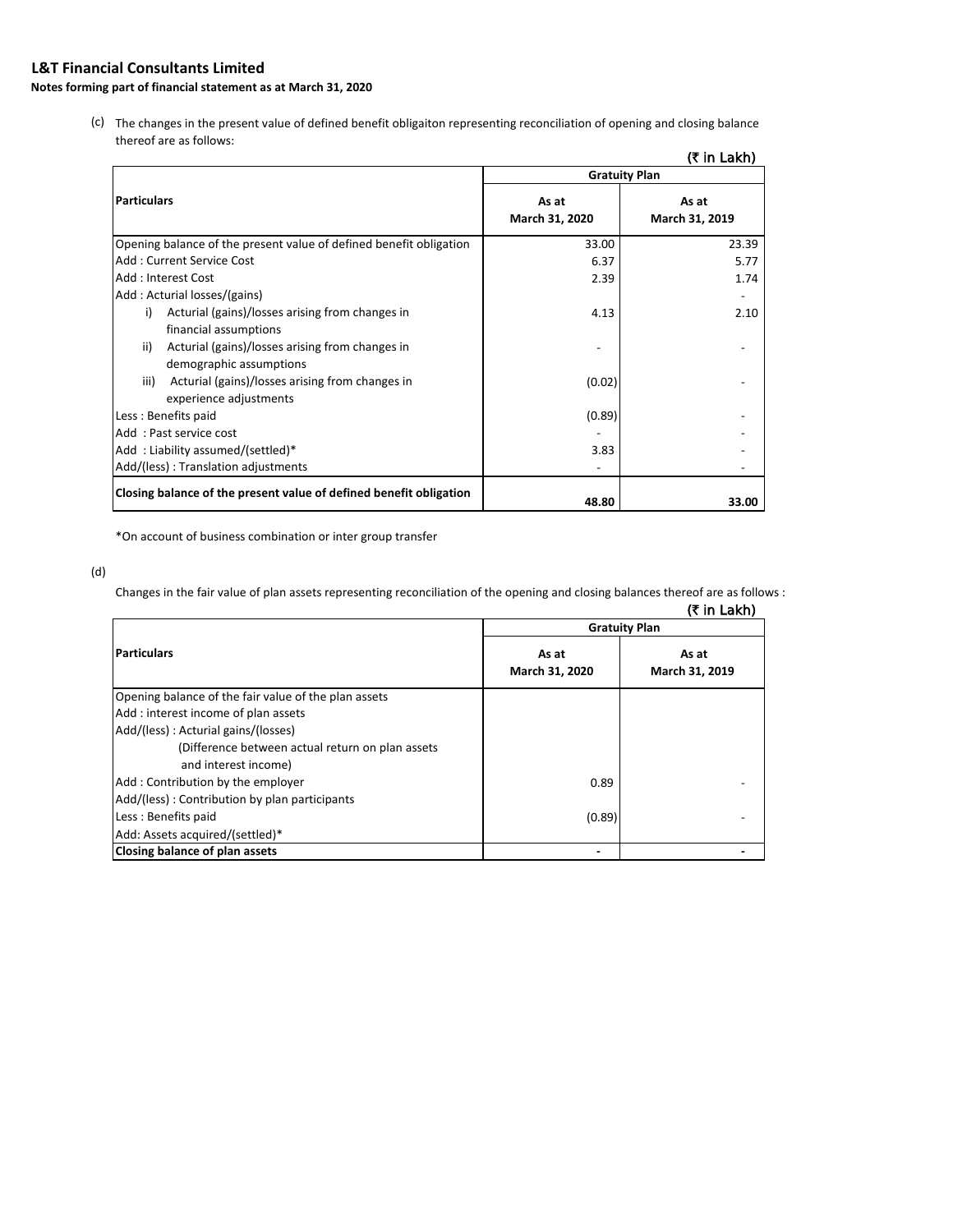#### **Notes forming part of financial statement as at March 31, 2020**

(e) The fair value of major categories of plan assets are as follows:

#### (` in Lakh) **As at March 31, 2020 As at March 31, 2019**  1 Government of India Securities **According to the Contract of India Securities** According to the Contract of India Securities and According to the Contract of India Securities and According to the Contract of India Securi 2 - - Corporate Bonds 3 - - Special Deposit Scheme 4 - - Insurer Managed Funds (Unquoted) 5 Others (quoted) 6 - - Others (unquoted) **Particulars Gratuity Plan**

(f) Principal acturial assumptions at the valuation date:

|  |                                    | <b>Gratuity Plan</b>    |                         |  |
|--|------------------------------------|-------------------------|-------------------------|--|
|  | <b>Particulars</b>                 | As at<br>March 31, 2020 | As at<br>March 31, 2019 |  |
|  | Discount rate (per annum)          | 6.60%                   | 7.55%I                  |  |
|  | Salary escalation rate (per annum) | 9.00%                   | 9.00%                   |  |

(A) Discount rate:

Discount rate based on the prevailing market yields of Indian government securities as at the balance sheet date for the estimated term of the obligations.

(B) Salary escalation rate:

The estimates of future salary increase considered takes into account the inflation, seniority, promotion and other relevant factors.

(g) Attrition Rate:

The attrition rate varies from 0% to 15% (previous year: 0% to 15%) for various age groups.

(h) Mortality:

Published rates under the Indian Assured Lives Mortality (2012-14) Ult table.

- (i) The estimates of future salary increases, considered in actuarial valuation, take into account inflation, seniority, promotion and other relevant factors, such as supply and demand in the employment market.
- (j) Sensitivity Analysis

One percentage point change in actuarial assumption would have the following effects on the defined benefit obligation:

| <b>Particulars</b> |                                    | <b>Gratuity Plan</b>         |         |                              |         |
|--------------------|------------------------------------|------------------------------|---------|------------------------------|---------|
|                    |                                    | <b>Effect of 1% increase</b> |         | <b>Effect of 1% decrease</b> |         |
|                    |                                    | 2019-20                      | 2018-19 | 2019-20                      | 2018-19 |
|                    | Discount rate (per annum)          | (4.33)                       | (2.79)  | 5.01                         | 3.23    |
|                    | Salary escalation rate (per annum) | 4.84                         | 3.15    | (4.28)                       | (2.78)  |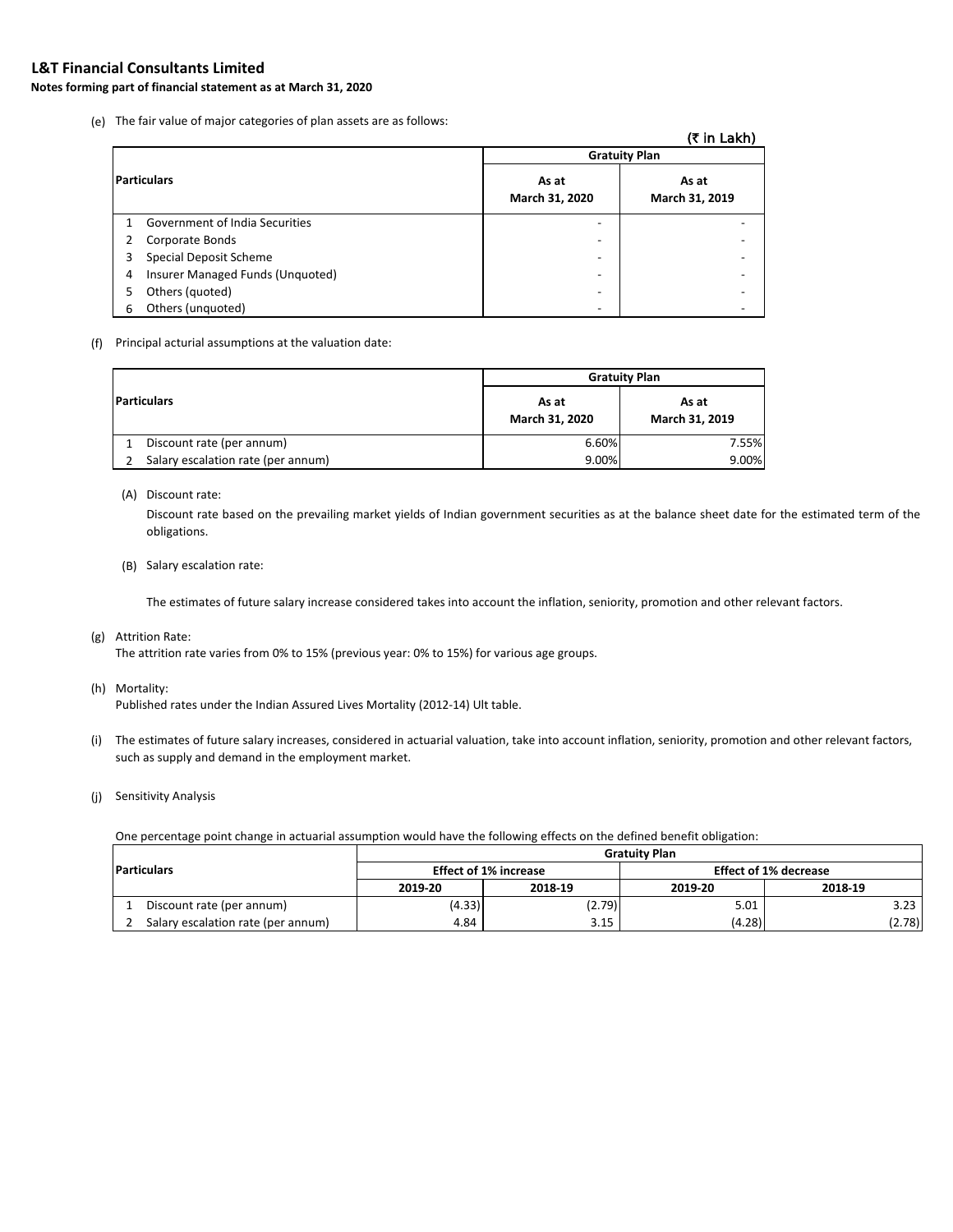#### **Notes forming part of financial statement as at March 31, 2020**

#### **31.2 Borrowing cost :**

Borrowing costs capitalized during the year is Nil (previous year : Nil)

#### **31.3 Segment Reporting**

Disclosure pursuant to IND AS 108 "Operating Segment"

(i) The Entity has reported segment information as per Indian Accounting Standard 108 "Operating Segments" (Ind AS 108)

#### (ii) Segment Composition:

a) Lease of Properties - Lease of properties comprises property given on leases.

b) Merchant Banking - Merchant banking comprises advisory services.

c) Advisory Services - Advisory fees comprises income from advisory services.

|                                   |               | (₹ in lakh)   |  |
|-----------------------------------|---------------|---------------|--|
|                                   | As at         | As at         |  |
| <b>Particulars</b>                | 31 March 2020 | 31 March 2019 |  |
| <b>Gross segment assets</b>       |               |               |  |
| Lease of properties               | 35,731.98     | 38,034.05     |  |
| Merchant banking                  |               | 17.09         |  |
| Advisory services                 | 5.38          |               |  |
| <b>Total segment assets</b>       | 35,737.36     | 38,051.14     |  |
| Unallocable corporate assets      | 9,547.57      | 10,167.95     |  |
| <b>Total assets</b>               | 45,284.93     | 48,219.09     |  |
| <b>Gross segment liabilities</b>  |               |               |  |
| Lease of properties               | 33,047.64     | 37,152.78     |  |
| Merchant banking                  |               | 246.47        |  |
| Advisory services                 | 122.18        |               |  |
| <b>Total segment liabilities</b>  | 33,169.82     | 37,399.25     |  |
| Unallocable corporate liabilities | 3,899.27      | 4,089.91      |  |
| <b>Total liabilities</b>          | 37,069.09     | 41,489.16     |  |

|                                                  |                   | (₹ in lakh)       |
|--------------------------------------------------|-------------------|-------------------|
|                                                  | <b>Year Ended</b> | <b>Year Ended</b> |
| <b>Particulars</b>                               | 31 March 2020     | 31 March 2019     |
| Gross segment revenue from continuing operations |                   |                   |
| Lease of properties                              | 6,474.05          | 5,944.03          |
| Merchant banking                                 |                   | 1,647.41          |
| <b>Advisory services</b>                         | 2,934.75          |                   |
| <b>Total</b>                                     | 9,408.80          | 7,591.44          |
| <b>Gross segment result</b>                      |                   |                   |
| Lease of properties                              | 1,275.69          | 1,470.76          |
| Merchant banking                                 |                   | 1,410.53          |
| <b>Advisory services</b>                         | 2,751.34          |                   |
| <b>Total</b>                                     | 4,027.03          | 2,881.29          |
| Less : Unallocable expenses (net)                | (585.05)          | (715.77)          |
| Add: Other Income                                | 4,571.87          | 554.74            |
| Less: Finance cost                               | (583.55)          | (645.81)          |
| Less: Depreciation and amortisation expense      |                   | (414.85)          |
| <b>Profit before tax</b>                         | 7,430.30          | 1,659.60          |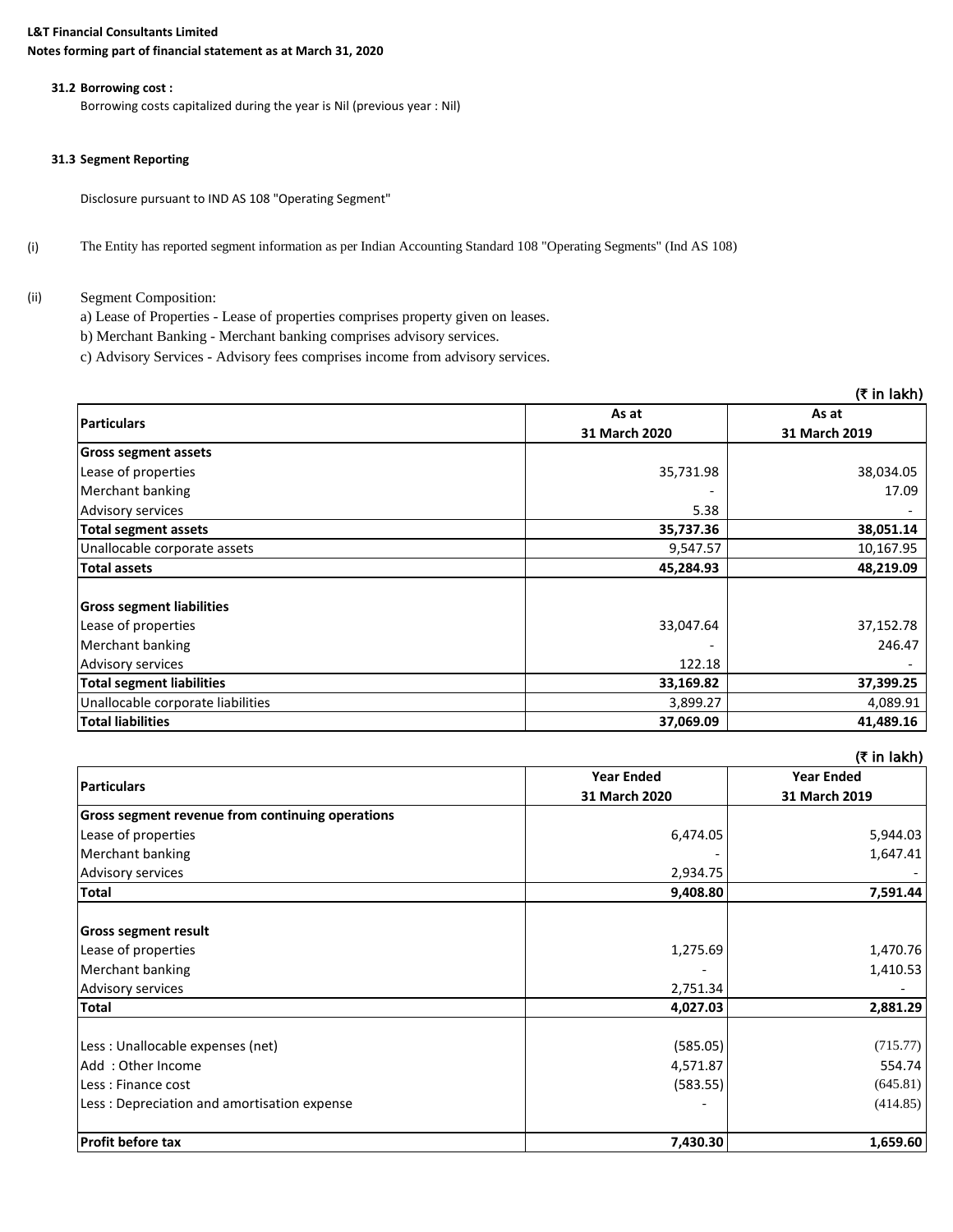**31.4 Related party disclosures: Ind AS - 24**

**Related Party Disclosures: Ind AS -24 "Related Party Transaction"**

**a) List of Related Parties (with whom transactions were carried out during current or previous year)**

**Ultimate Holding Company**

1. Larsen and Toubro Limited

**Holding Company**

1. L&T Finance Holdings Limited

**Subsidiary Company** 1. Mudit Cement Private Limited

#### **Fellow Subsidiary Companies**

1. L&T Finance Limited

2. L&T Capital Markets Limited

3. L & T Housing Finance Limited

4. L&T Infrastructure Finance Company Limited

5. L&T Investment Management Limited

6. L & T Infra Debt Fund Limited

7. L&T Infra Investment Partners

#### **Key Management Personnel**

1. Mr. Sudeep Banerjee - Manager

2. Mr Suresh Darak - (Ceased to be a Manager with effect from July 11, 2019)

3. Mr.Desh Raj Dogra (Appointed as a Director with effect from July 07, 2017 and ceased to be a Director with effect from August 23, 2018)

#### **b) Disclosure of related party transactions :-**

|                     |                                                             |            | (₹ in Lakh)              |
|---------------------|-------------------------------------------------------------|------------|--------------------------|
| Sr. No.             | Nature of Transaction*                                      | 2019-20    | 2018-19                  |
| <b>Transactions</b> |                                                             |            |                          |
| $\mathbf{1}$        | <b>Inter Corporate Deposits Borrowed</b>                    |            |                          |
|                     | L&T Finance Holdings Limited                                | 230,067.53 | 37,128.68                |
|                     | L&T Infrastructure Finance Company Limited                  | 20,000.00  |                          |
|                     | <b>L&amp;T Finance Limited</b>                              | 16,163.70  | $\overline{\phantom{a}}$ |
| $\overline{2}$      | Inter Corporate Deposits Repaid (including interest)        |            |                          |
|                     | L&T Finance Holdings Limited                                | 237,157.40 | 36,632.89                |
|                     | L&T Infrastructure Finance Company Limited                  | 20,054.25  | 5,213.66                 |
|                     | <b>L&amp;T Finance Limited</b>                              | 16,207.05  |                          |
| 3                   | Interest expense on Inter Corporate Deposits                |            |                          |
|                     | L&T Finance Holdings Limited                                | 3,435.23   | 3,465.06                 |
|                     | L&T Infrastructure Finance Company Limited                  | 54.25      | 12.54                    |
|                     | <b>L&amp;T Finance Limited</b>                              | 43.35      |                          |
| 4                   | Inter Corporate Deposits given                              |            |                          |
|                     | <b>Mudit Cement Private Limited</b>                         | 6,467.40   | 5,953.96                 |
| 5                   | Inter Corporate Deposits received back (Including Interest) |            |                          |
|                     | Mudit Cement Private Limited                                | 6,519.30   | 5,908.61                 |
| 6                   | Interest income on Inter Corporate Deposits                 |            |                          |
|                     | Mudit Cement Private Limited                                | 583.55     | 513.58                   |
| 7                   | Lease rental income from                                    |            |                          |
|                     | <b>L&amp;T Finance Limited</b>                              | 1,724.52   | 1,751.38                 |
|                     | L&T Capital Markets Limited                                 | 167.62     | 161.05                   |
|                     | L&T Housing Finance Limited                                 | 239.73     | 224.07                   |
|                     | L&T Infrastructure Finance Company Limited                  | 1,094.31   | 1,130.91                 |
|                     | L&T Investment Management Limited                           | 837.79     | 821.30                   |
|                     | L&T Finance Holdings Limited                                | 106.53     | 103.47                   |
|                     | L&T Infra Debt Fund Limited                                 | 90.68      | 88.53                    |
|                     | L&T Infra Investment Partners                               | 2.06       | 0.16                     |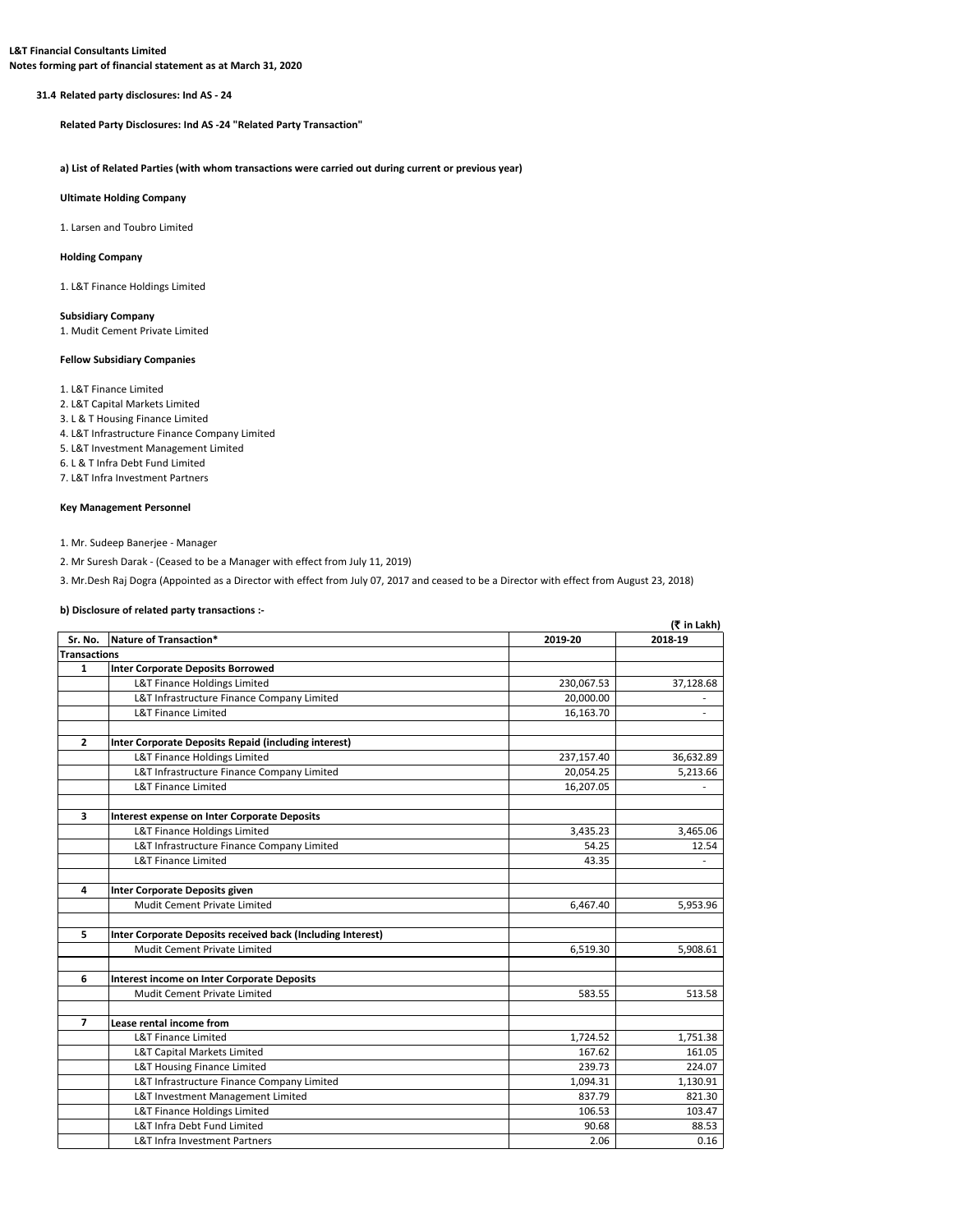|         |                                                                              | (₹ in Lakh)              |                          |  |  |  |  |
|---------|------------------------------------------------------------------------------|--------------------------|--------------------------|--|--|--|--|
| Sr. No. | Nature of Transaction*                                                       | 2019-20                  | 2018-19                  |  |  |  |  |
| 8       | <b>Expenses recovered from</b>                                               |                          |                          |  |  |  |  |
|         | <b>L&amp;T Finance Limited</b>                                               | 695.29                   | 676.64                   |  |  |  |  |
|         | L&T Capital Markets Limited                                                  | 67.87                    | 67.87                    |  |  |  |  |
|         | L&T Housing Finance Limited                                                  | 113.98                   | 105.22                   |  |  |  |  |
|         | L&T Infrastructure Finance Company Limited                                   | 435.45                   | 418.40                   |  |  |  |  |
|         | L&T Investment Management Limited                                            | 342.21                   | 321.36                   |  |  |  |  |
|         | L&T Finance Holding Limited                                                  | 42.57                    | 40.55                    |  |  |  |  |
|         | L&T Infra Debt Fund Limited                                                  | 34.71                    | 33.05                    |  |  |  |  |
|         | L&T Infra Investment Partners                                                | 0.75                     | 0.06                     |  |  |  |  |
| 9       | Interest on security deposit                                                 |                          |                          |  |  |  |  |
|         | <b>L&amp;T Finance Limited</b>                                               | 5.92                     | 42.66                    |  |  |  |  |
|         | L&T Infrastructure Finance Company Limited                                   | 3.81                     | 55.41                    |  |  |  |  |
|         | L&T Investment Management Limited                                            | 2.47                     | 27.08                    |  |  |  |  |
|         | L&T Finance Holdings Limited                                                 | 0.19                     | 2.52                     |  |  |  |  |
|         | L&T Capital Markets Limited                                                  | 0.48                     | 1.89                     |  |  |  |  |
|         | L&T Housing Finance Limited                                                  | 0.72                     | 2.83                     |  |  |  |  |
|         | L&T Infra Debt Fund Limited                                                  | 0.28                     | 1.10                     |  |  |  |  |
|         | L&T infra Investment Partners                                                | $***$                    | $***$                    |  |  |  |  |
|         |                                                                              |                          |                          |  |  |  |  |
| 10      | <b>Interim Dividend Paid to</b>                                              |                          |                          |  |  |  |  |
|         | L&T Finance Holdings Limited                                                 | 3,140.63                 | 675.00                   |  |  |  |  |
| 11      | Professional fees paid to                                                    |                          |                          |  |  |  |  |
|         | Larsen & Toubro Limited                                                      | 2.93                     | 2.62                     |  |  |  |  |
| 12      | <b>Brand license fees paid to</b>                                            |                          |                          |  |  |  |  |
|         | Larsen & Toubro Limited                                                      | 67.90                    | 36.90                    |  |  |  |  |
|         |                                                                              |                          |                          |  |  |  |  |
| 13      | <b>ESOP Cost</b>                                                             |                          |                          |  |  |  |  |
|         | L&T Finance Holdings Limited                                                 | 88.91                    | 36.63                    |  |  |  |  |
| 14      | <b>Security Deposit Received</b>                                             |                          |                          |  |  |  |  |
|         | L&T Investment Management Limited                                            | 37.41                    | 24.40                    |  |  |  |  |
|         | L&T Finance Limited                                                          | 78.47                    | 431.23                   |  |  |  |  |
|         | L&T Housing Finance Limited                                                  | 20.36                    | 102.87                   |  |  |  |  |
|         | L&T Capital Markets Limited                                                  | 6.95                     | 67.97                    |  |  |  |  |
|         | L&T Infra Debt Fund Limited                                                  | 4.02                     | 39.35                    |  |  |  |  |
|         | L&T Infra Investment Partners                                                | 0.09                     | 0.93                     |  |  |  |  |
|         | L&T Infrastructure Finance Company Limited                                   | 50.47                    | $\overline{\phantom{a}}$ |  |  |  |  |
|         | L&T Finance Holdings Limited                                                 | 28.27                    | $\overline{\phantom{a}}$ |  |  |  |  |
|         |                                                                              |                          |                          |  |  |  |  |
| 15      | <b>Security Deposit Repaid</b><br>L&T Infrastructure Finance Company Limited | $\overline{\phantom{a}}$ | 206.73                   |  |  |  |  |
|         | L&T Finance Holdings Limited                                                 | $\overline{\phantom{a}}$ | 5.71                     |  |  |  |  |
|         | <b>L&amp;T Finance Limited</b>                                               | 27.40                    |                          |  |  |  |  |
|         |                                                                              | 81.52                    | 17.59                    |  |  |  |  |
|         | L&T Capital Markets Limited                                                  |                          | $\overline{\phantom{a}}$ |  |  |  |  |
|         | L&T Housing Finance Limited                                                  | 2.51                     |                          |  |  |  |  |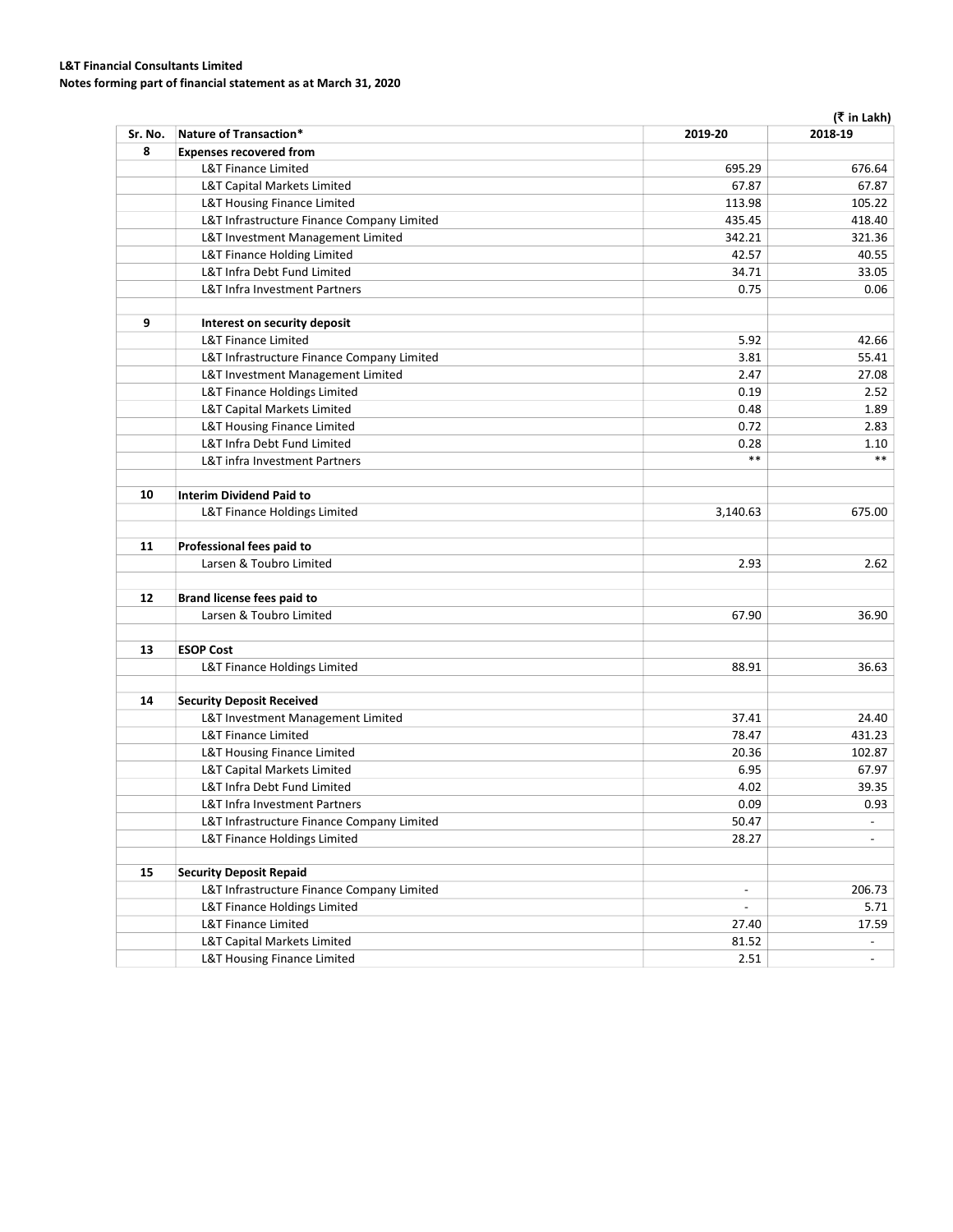**(c) Amount due to/from Related Parties:**

|                | (₹ in Lakh)                                |               |                          |  |  |  |  |
|----------------|--------------------------------------------|---------------|--------------------------|--|--|--|--|
| S. No.         | <b>Nature of transactions</b>              | As at         | As at                    |  |  |  |  |
|                |                                            | March 31,2020 | March 31,2019            |  |  |  |  |
| 1              | Inter corporate borrowings                 |               |                          |  |  |  |  |
|                | L&T Finance Holdings Limited               | 34,560.75     | 38,215.43                |  |  |  |  |
|                |                                            |               |                          |  |  |  |  |
| $\overline{2}$ | Outstanding balance of ICD***              |               |                          |  |  |  |  |
|                | Mudit Cement Private Limited               | 6,644.55      | 6,112.90                 |  |  |  |  |
|                |                                            |               |                          |  |  |  |  |
| 3              | <b>Account payable</b>                     |               |                          |  |  |  |  |
|                | Larsen & Toubro Limited                    | 7.18          | 0.58                     |  |  |  |  |
|                | <b>L&amp;T Finance Limited</b>             | 4.95          | $\sim$                   |  |  |  |  |
|                | L&T Finance Holdings Limited               | ÷.            | 4.32                     |  |  |  |  |
|                | L&T Infra Debt Fund Limited                | 0.03          | $\sim$                   |  |  |  |  |
|                | L&T Investment Management Limited          | 0.44          | $\overline{\phantom{a}}$ |  |  |  |  |
|                |                                            |               |                          |  |  |  |  |
| 4              | <b>Account receivable</b>                  |               |                          |  |  |  |  |
|                | Larsen & Toubro Limited                    | 17.18         | 17.86                    |  |  |  |  |
|                | L&T Infrastructure Finance Company Limited | ÷             | 0.19                     |  |  |  |  |
|                | L&T Investment Management Limited          | 1.75          | 100.78                   |  |  |  |  |
|                | L&T Capital Market Limited                 | 0.70          | 0.56                     |  |  |  |  |
|                | <b>L&amp;T Housing Finance Limited</b>     | 2.22          | 1.36                     |  |  |  |  |
|                | <b>L&amp;T Finance Limited</b>             |               | 2.95                     |  |  |  |  |
|                |                                            |               |                          |  |  |  |  |
| 5.             | Security deposit payable                   |               |                          |  |  |  |  |
|                | L&T Investment Management Limited          | 414.45        | 374.57                   |  |  |  |  |
|                | L&T Infrastructure Finance Company Limited | 564.92        | 510.64                   |  |  |  |  |
|                | L&T Capital Market Limited                 |               | 74.09                    |  |  |  |  |
|                | L&T Housing Finance Limited                | 123.23        | 104.66                   |  |  |  |  |
|                | <b>L&amp;T Finance Limited</b>             | 846.15        | 789.16                   |  |  |  |  |
|                | L&T Infra Debt Fund Limited                | 45.78         | 41.48                    |  |  |  |  |
|                | L&T Finance Holdings Limited               | 53.20         | 24.73                    |  |  |  |  |
|                | <b>L&amp;T Infra Investment Partners</b>   | 1.03          | 0.62                     |  |  |  |  |
|                |                                            |               |                          |  |  |  |  |
| 6              | <b>Brand license fees payable</b>          |               |                          |  |  |  |  |
|                | Larsen and Toubro Limited                  | 67.90         | 36.90                    |  |  |  |  |
|                |                                            |               |                          |  |  |  |  |
| $\overline{ }$ | <b>Equity investment</b>                   |               |                          |  |  |  |  |
|                | Mudit Cement Private Limited               | 426.10        | 426.10                   |  |  |  |  |

**\* Transactions shown above are excluding of GST/Service Tax, if any.**

**\*\* Amount less than INR 1000**

**\*\*\* The amount reflected is a gross amount. Provision made on the same amounts to** ` **2745.28 lakhs as on 31st March 2020 (As on 31st March 2019** ` **2161.73 lakhs)**

**31.5 Basic and Diluted Earnings per share [EPS] computed in accordance with Ind AS 33 "Earnings per Share":**

|                                                      |            | (₹ in Lakh) |
|------------------------------------------------------|------------|-------------|
| <b>Particulars</b>                                   | 2019-20    | 2018-19     |
| <b>Basic earnings per share</b>                      |            |             |
| Profit after tax as per accounts (₹ in lacs)         | 5,275.01   | 1,193.38    |
| Weighted average number of equity shares outstanding | 18,750,000 | 18,750,000  |
| <b>Basic EPS</b>                                     | 28.13      | 6.36        |
| Diluted earnings per share                           |            |             |
| Profit after tax as per accounts (₹ in lacs)         | 5,275.01   | 1,193.38    |
| Weighted average number of equity shares outstanding | 18,750,000 | 18,750,000  |
| <b>Diluted EPS</b>                                   | 28.13      | 6.36        |
| Face Value per share                                 | ₹ 10       | ₹10         |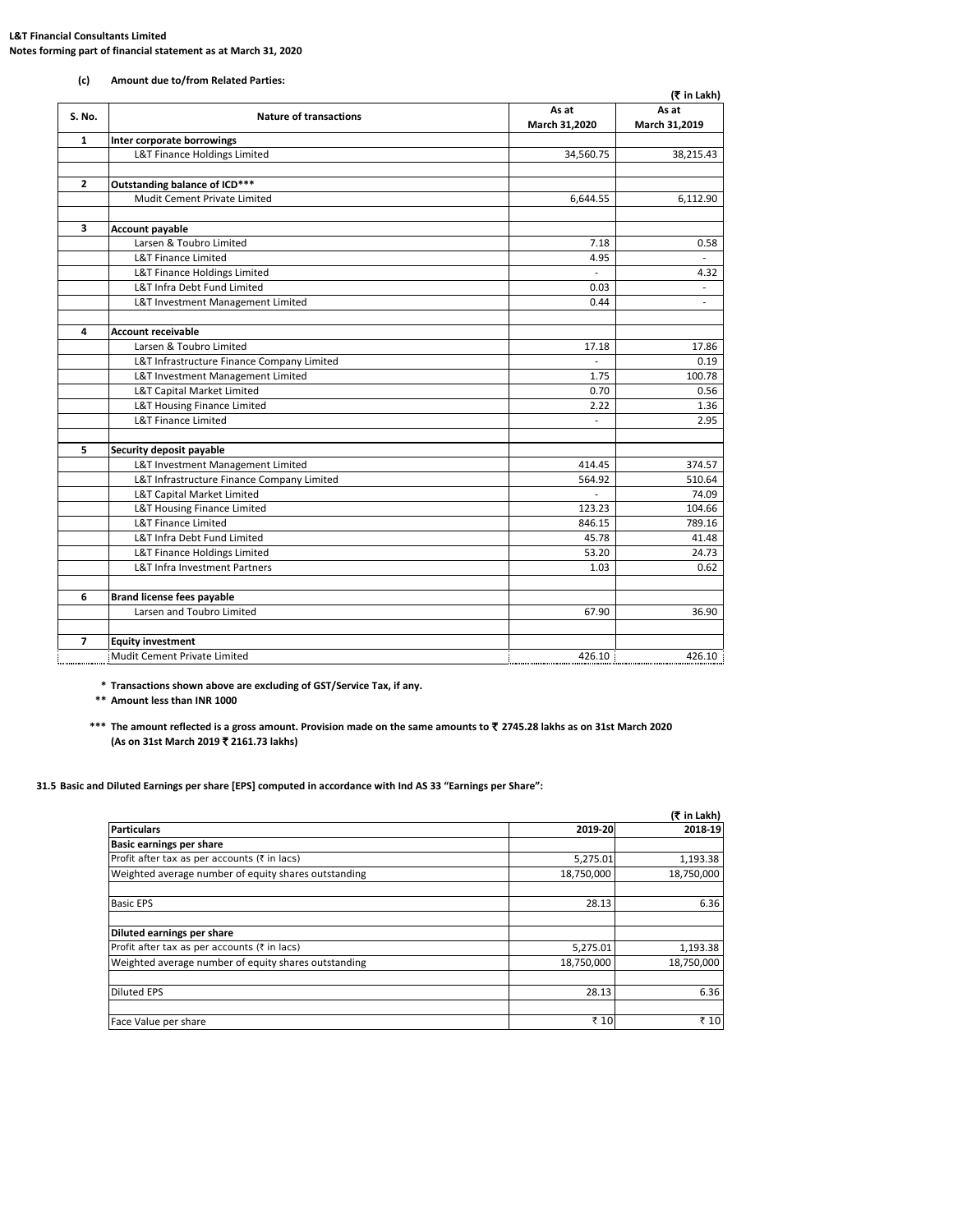#### **31.6 Disclosure pursuant to Ind AS 12 "Income Taxes"**

| The major components of tax expense for the year ended March 31, 2020 and March 31, 2019 |                                                                           | (₹ in lakh)    |                |
|------------------------------------------------------------------------------------------|---------------------------------------------------------------------------|----------------|----------------|
|                                                                                          |                                                                           | Year ended     | Year ended     |
|                                                                                          | <b>Sr no. Particulars</b>                                                 | March 31, 2020 | March 31, 2019 |
| (a)                                                                                      | i) Profit and Loss section                                                |                |                |
|                                                                                          | Current Income tax:                                                       |                |                |
|                                                                                          | Current income tax charge                                                 | 1,397.60       | 511.30         |
|                                                                                          | Deferred Tax:                                                             |                |                |
|                                                                                          | Relating to origination and reversal of temporary difference              | 2,124.00       | 466.22         |
|                                                                                          | MAT credit recognised                                                     | (1,366.31)     | (511.30)       |
|                                                                                          | Income tax expense / (income) reported in the statement of profit or loss | 2,155.29       | 466.22         |
| (b)                                                                                      | Other Comprehensive Income (OCI) Section:                                 |                |                |
|                                                                                          | (i) Items not to be reclassified to profit or loss in subsequent periods: |                |                |
|                                                                                          | (A) Current tax expense/(income):                                         |                |                |
|                                                                                          | On re-measurement of defined benefit plans                                |                |                |
|                                                                                          |                                                                           |                |                |
|                                                                                          | (B) Deferred tax expense/(income):                                        |                |                |
|                                                                                          | On re-measurement of defined benefit plans                                | (1.20)         |                |
|                                                                                          |                                                                           | (1.20)         |                |
|                                                                                          | (ii) Items to be reclassified to profit or loss in subsequent periods:    |                |                |
|                                                                                          | (A) Current tax expense/(income):                                         |                |                |
|                                                                                          | (B) Deferred tax expense/(income):                                        |                |                |
|                                                                                          |                                                                           |                |                |
|                                                                                          | Income tax expense reported in the other comprehensive income             | (1.20)         |                |
|                                                                                          | <b>Total tax expense</b>                                                  | 2,154.09       | 466.22         |

Reconciliation of tax expense and the accounting profit multiplied by India's domestic tax rate for the year ended March 31, 2020 and March 31, 2019

|       | Reconciliation of tax expense and the accounting profit multiplied by India's domestic tax rate for the year ended March 31, 2020 and March 31, 2019 |            |             |
|-------|------------------------------------------------------------------------------------------------------------------------------------------------------|------------|-------------|
|       |                                                                                                                                                      |            | (₹ in lakh) |
| Sr no | <b>Particulars</b>                                                                                                                                   | 2019-20    | 2018-19     |
|       | 1 Profit before tax                                                                                                                                  | 7430.31    | 1659.60     |
|       | 2 Applicable Corporate tax rate as per Income tax Act, 1961                                                                                          | 29.12%     | 29.12%      |
|       | 3 PBT*Tax tax rate of 29.12%                                                                                                                         | 2163.71    | 483.27      |
|       | <b>Tax Adiustments</b>                                                                                                                               |            |             |
|       | Tax on expense not tax deductible                                                                                                                    | 3.15       |             |
|       | Effect of origination and reversal of temporry difference                                                                                            | 41.25      |             |
|       | MAT on Book Profit                                                                                                                                   | 1.397.60   |             |
|       | <b>MAT Credit Entitlement</b>                                                                                                                        | (1,366.31) |             |
|       | Other items                                                                                                                                          | (85.29)    | (17.05)     |
|       | <b>Total Effect of Tax Adjustments</b>                                                                                                               | (9.62)     | (17.05)     |
|       | 5 Tax expense recognised during the year                                                                                                             | 2.154.09   | 466.22      |

| Items for which no deferred tax asset is recognised in the balance sheet |       |                 |                 | (₹ in lakh) |  |
|--------------------------------------------------------------------------|-------|-----------------|-----------------|-------------|--|
|                                                                          |       | As at 31-3-2020 | As at 31-3-2019 |             |  |
| <b>Particulars</b>                                                       |       | Expiry year     | Amt(Rs)         | Expiry year |  |
| <b>Tax Credits</b>                                                       |       |                 | . .             |             |  |
| Minimum Alternate Tax Credit                                             | 24.87 | AY 2030-31      | 24.87           | AY 2030-31  |  |
| Total                                                                    | 24.87 |                 | 24.87           |             |  |

|     | Components of Deferred Tax Assets and Liabilities recognised in the Balance Sheet and Statement of Profit & Loss |                |                      |            | (₹ in lakh)                           |  |
|-----|------------------------------------------------------------------------------------------------------------------|----------------|----------------------|------------|---------------------------------------|--|
|     | <b>Sr no. Particulars</b>                                                                                        |                | <b>Balance Sheet</b> |            | <b>Statement of Profit &amp; Loss</b> |  |
|     |                                                                                                                  | March 31, 2020 | March 31, 2019       | 2019-20    | 2018-19                               |  |
| (a) | Fair valuation gain on investments (FVTPL)                                                                       |                |                      |            |                                       |  |
| (b) | Difference in Book and Income tax depreciation                                                                   | 2.001.28       | 1.740.32             | 260.96     | 245.10                                |  |
| (c) | Carried forward business loss                                                                                    |                | (879.81)             | 879.81     | 420.19                                |  |
| (d) | <b>Unabsorbed Depreciation</b>                                                                                   |                | (1.201.75)           | 1.201.75   |                                       |  |
| (e) | MAT credit receivable                                                                                            | (5.057.46)     | (3.691.15)           | (1,366.31) | (511.30)                              |  |
| (f) | Provision for doubtful debts, advances and non-performing assets debited to Statement of Profit and Loss         | (413.53)       | (207.49)             | (206.04)   | (207.49)                              |  |
| (g) | Disallowance under Section 40(7) and Section 43B of IT Act, 1961                                                 | (18.54)        | (3.42)               | (15.12)    | 8.06                                  |  |
| (h) | Disallowance under Section 40a of the IT Act, 1961                                                               | (5.74)         | (7.18)               | 1.44       | 0.36                                  |  |
|     | Deferred tax expense/ (income)                                                                                   |                |                      | 756.49     | (45.08)                               |  |
|     | Net deferred tax (assets) / liabilites                                                                           | (3,493.98)     | (4,250.48)           |            |                                       |  |

#### **Reconciliation of deferred tax (assets) / liabilities**

|     |                                                                                                              |            | (₹ in lakh) |
|-----|--------------------------------------------------------------------------------------------------------------|------------|-------------|
|     | <b>Sr no. Particulars</b>                                                                                    | 2019-20    | 2018-19     |
| (a) | Opening Balance of Deferred tax (assets)/ liabilities on April 1                                             | (4.250.48) | (4.205.40)  |
|     |                                                                                                              |            |             |
| (b) | Tax (income) / expense during the period recognised in statement of Profit and Loss in Profit & Loss section | 756.49     | (45.08)     |
|     | Closing balance of Deferred tax (assets)/ liabilities as on 31st March                                       | (3,493.98) | (4,250.48)  |

#### **31.7 Details of Restrictions and hypothecation of Property Plant and Equipment, Investment property, and Intangible Assets**

|           |                             |                                              |                                                            |           |                          |                    |                                    |                                   | (र in lakh)              |
|-----------|-----------------------------|----------------------------------------------|------------------------------------------------------------|-----------|--------------------------|--------------------|------------------------------------|-----------------------------------|--------------------------|
|           |                             | As at March 31, 2020<br>As at March 31, 2019 |                                                            |           |                          |                    |                                    |                                   |                          |
| Sr<br>No. | <b>Particulars</b>          | <b>Useful</b><br>Life                        | <b>Restriction Restriction</b><br>on title-Yes on title-No |           | Pledged/<br>Hypothecated | <b>Useful Life</b> | <b>Restriction on</b><br>title-Yes | <b>Restriction on</b><br>title-No | Pledged/<br>Hypothecated |
|           |                             |                                              |                                                            |           |                          |                    |                                    |                                   |                          |
|           | 1 Office Equipments         |                                              |                                                            | 383.06    |                          |                    |                                    | 567.39                            |                          |
|           | 2 Computers                 |                                              |                                                            | 20.44     |                          |                    |                                    | 22.64                             |                          |
|           | 3 Furniture and Fixtures    | 10 <sub>1</sub>                              | -                                                          | 506.77    |                          | 10                 |                                    | 548.33                            |                          |
|           | 4 Electrical & Installation | 10 <sub>1</sub>                              |                                                            | 2.707.34  |                          | 10                 |                                    | 2.706.75                          |                          |
|           | 5 Computer Sotware          |                                              |                                                            | 8.55      |                          | 3                  |                                    | 8.55                              |                          |
|           | 6 Investment Property       | 60                                           |                                                            | 32.073.54 | $\overline{\phantom{a}}$ | 60                 |                                    | 33.863.73                         |                          |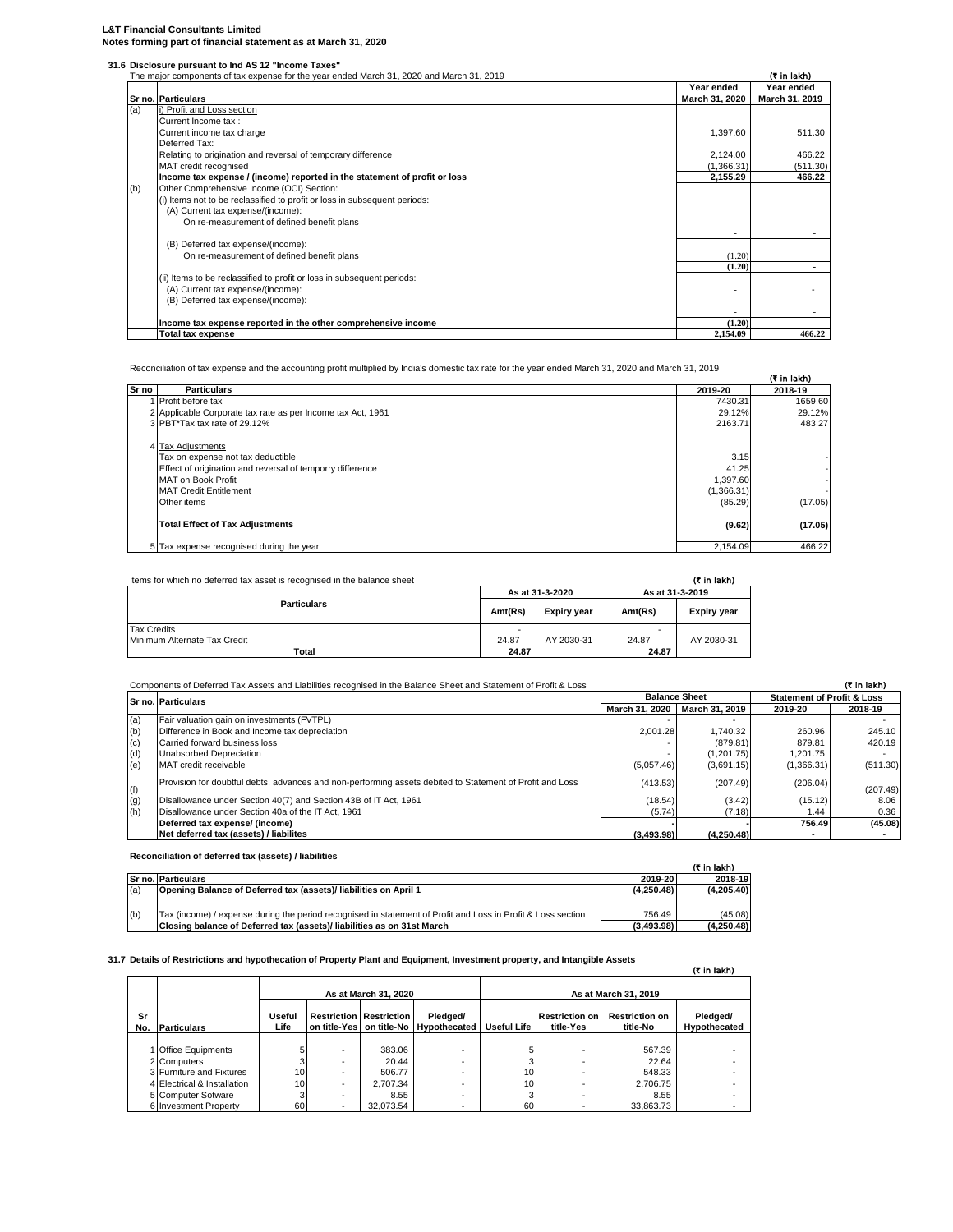#### **31.8 Disclosure pursuant to Ind AS 107 "Financial Instruments"**

| Fair value measurement                               |                          |                          |                       |                          |                          | $($ ₹ in lakh)        |  |
|------------------------------------------------------|--------------------------|--------------------------|-----------------------|--------------------------|--------------------------|-----------------------|--|
| Financial instruments by category                    |                          | As at March 31, 2020     |                       |                          | As at March 31, 2019     |                       |  |
|                                                      | <b>FVTPL</b>             | <b>FVOCI</b>             | <b>Amortised Cost</b> | <b>FVTPL</b>             | <b>FVOCI</b>             | <b>Amortised cost</b> |  |
| <b>Financial assets</b>                              |                          |                          |                       |                          |                          |                       |  |
| Trade receivables (incl. related party)              | $\overline{\phantom{a}}$ |                          | 537.26                |                          |                          | 106.25                |  |
| Cash and cash equivalents                            | $\overline{\phantom{a}}$ |                          | 132.52                | ٠                        | ۰                        | 232.00                |  |
| Bank Balances other than those kept in Cash and Cash |                          |                          |                       |                          |                          |                       |  |
| Equivalents                                          | ٠                        |                          | 67.13                 |                          |                          | 63.66                 |  |
| Investments                                          | ٠                        |                          | 426.10                | $\overline{\phantom{a}}$ | -                        | 426.10                |  |
| Loans to related parties                             | $\overline{\phantom{a}}$ |                          | 3,899.27              | -                        | -                        | 3,951.17              |  |
| Others                                               | $\overline{\phantom{a}}$ |                          | 2,397.59              |                          | ٠                        | 2,379.47              |  |
| <b>Total financial assets</b>                        | $\overline{\phantom{a}}$ | $\overline{\phantom{a}}$ | 7,459.88              | $\overline{\phantom{a}}$ | $\overline{\phantom{a}}$ | 7,158.65              |  |
| <b>Financial liabilities</b>                         |                          |                          |                       |                          |                          |                       |  |
| <b>Short Term Borrowings</b>                         | $\overline{\phantom{a}}$ |                          | 34,560.75             | $\overline{\phantom{a}}$ | ۰                        | 38,215.43             |  |
| Trade payable                                        | $\overline{\phantom{a}}$ |                          | 0.77                  | $\overline{\phantom{a}}$ | -                        | (0.10)                |  |
| <b>Other Financial Liabilities</b>                   | $\overline{\phantom{0}}$ |                          | 2,317.66              | $\overline{\phantom{a}}$ | -                        | 2,195.13              |  |
| <b>Other Current Liabilities</b>                     | $\overline{\phantom{a}}$ |                          |                       |                          |                          | 675.00                |  |
| <b>Total financial liabilities</b>                   | $\overline{\phantom{a}}$ | $\overline{\phantom{a}}$ | 36,879.18             | ٠                        | ۰                        | 41,085.46             |  |

| Items of Income, expense, gains or losses                                                            |              | $($ ₹ in lakh) |
|------------------------------------------------------------------------------------------------------|--------------|----------------|
| <b>Particulars</b>                                                                                   | F.Y. 2019-20 | F.Y. 2018-19   |
| Net gain/ (losses) on financial assets and financial<br>liabilities                                  |              |                |
| Provision on financial assets                                                                        | 585.52       | 840.75         |
| <b>Interest Revenue</b><br>Financial assets that are measured at amortised cost                      | 583.55       | 513.58         |
| <b>Interest Expenses</b><br>Financial liabilities that are not measured at fair value<br>through P&L | 3.548.03     | 3.607.22       |

#### **Maturity profile of financial liabilities (Amount at undiscounted value) (**` in **lakh)**

| <b>Maturity profile of imancial nabilities (Alliount at unuiscounted value)</b><br>ту ні вікп |                          |                                           |                         |              |              |           |  |  |
|-----------------------------------------------------------------------------------------------|--------------------------|-------------------------------------------|-------------------------|--------------|--------------|-----------|--|--|
| Financial instruments by category                                                             |                          | As at<br>March 31, 2020                   | As at<br>March 31, 2019 |              |              |           |  |  |
|                                                                                               |                          |                                           |                         | Less than 12 | More than 12 |           |  |  |
|                                                                                               |                          | Less than 12 months   More than 12 months | Total                   | months       | months       | Total     |  |  |
| <b>Short Term Borrowings</b>                                                                  | 34.560.75                |                                           | 34.560.75               | 38.215.43    |              | 38.215.43 |  |  |
| Trade payable                                                                                 | 0.77                     |                                           | 0.77                    | (0.10)       |              | (0.10)    |  |  |
| <b>Other Financial Liabilities</b>                                                            | 268.91                   | 2.048.75                                  | 2.317.66                | 275.18       | 1.934.14     | 2,209.32  |  |  |
| <b>Other Current Liabilities</b>                                                              | $\overline{\phantom{0}}$ |                                           |                         | 675.00       |              | 675.00    |  |  |

**(i) Fair value hierarchy**<br>This section explains the estimates and judgements made in determining the fair values of the financial instruments that are (a) recognised and measured at fair value and (b) measured at amortise three levels prescribed under the accounting standard. An explanation of each level follows underneath the table.

|                                                                  |         |         |           |                | $($ T in lakh $)$             |
|------------------------------------------------------------------|---------|---------|-----------|----------------|-------------------------------|
| <b>Financial assets and liabilities measured at Amortised</b>    |         |         |           |                |                               |
| Cost                                                             | Level 1 | Level 2 | Level 3   | Total          | <b>Remarks</b>                |
| <b>Financial assets</b>                                          |         |         |           |                |                               |
| Financial assets at Amortised Cost:                              |         |         |           |                |                               |
| Loans and advances to related parties                            |         |         |           |                |                               |
| At 31.03.2020                                                    |         | ٠       | 3,899.27  | 3,899.27       | Carrying cost approximates FV |
| At 31.03.2019                                                    |         |         | 3.951.17  | 3.951.17       | Carrying cost approximates FV |
| Trade receivables (incl. related party)                          |         |         |           |                |                               |
| At 31.03.2020                                                    |         | ٠       | 537.26    | 537.26         | Carrying cost approximates FV |
| At 31.03.2019                                                    |         |         | 106.25    | 106.25         | Carrying cost approximates FV |
| Cash and cash equivalents                                        |         |         |           |                |                               |
| At 31.03.2020                                                    |         | ٠       | 132.52    | 132.52         | Carrying cost approximates FV |
| At 31.03.2019                                                    |         |         | 232.00    | 232.00         | Carrying cost approximates FV |
| Bank Balances other than those kept in Cash and Cash Equivalents |         |         |           |                |                               |
| At 31.03.2020                                                    |         | ٠       | 67.13     | 67.13          | Carrying cost approximates FV |
| At 31.03.2019                                                    |         |         | 63.66     | 63.66          | Carrying cost approximates FV |
| Investments                                                      |         |         |           |                |                               |
| At 31.03.2020                                                    |         | ٠       | 426.10    | 426.10         | Carrying cost approximates FV |
| At 31.03.2019                                                    |         |         | 426.10    | 426.10         | Carrying cost approximates FV |
| Others                                                           |         |         |           |                |                               |
| At 31.03.2020                                                    |         |         | 2,397.59  | 2.397.59       | Carrying cost approximates FV |
| At 31.03.2019                                                    |         |         | 2,379.47  | 2.379.47       | Carrying cost approximates FV |
| <b>Financial Liabilities</b>                                     |         |         |           |                |                               |
| Financial liabilities at Amortised Cost:                         |         |         |           |                |                               |
| Inter corporate borrowings                                       |         |         |           |                |                               |
| At 31.03.2020                                                    |         |         | 34.560.75 | 34.560.75      | Carrying cost approximates FV |
| At 31.03.2019                                                    |         |         | 38,215.43 | 38,215.43      | Carrying cost approximates FV |
| Trade payable                                                    |         |         |           |                |                               |
| At 31.03.2020                                                    |         | ٠       | 0.77      | 0.77           | Carrying cost approximates FV |
| At 31.03.2019                                                    |         |         | (0.10)    | (0.10)         | Carrying cost approximates FV |
| <b>Other Financial Liabilities</b>                               |         |         |           |                |                               |
| At 31.03.2020                                                    |         |         | 2.317.66  | 2.317.66       | Carrying cost approximates FV |
| At 31.03.2019                                                    |         | ٠       | 2,195.13  | 2,195.13       | Carrying cost approximates FV |
| <b>Other Current Liabilities</b>                                 |         |         |           |                |                               |
| At 31.03.2020                                                    |         |         |           | $\blacksquare$ | Carrying cost approximates FV |
| At 31.03.2019                                                    |         |         | 675.00    | 675.00         | Carrying cost approximates FV |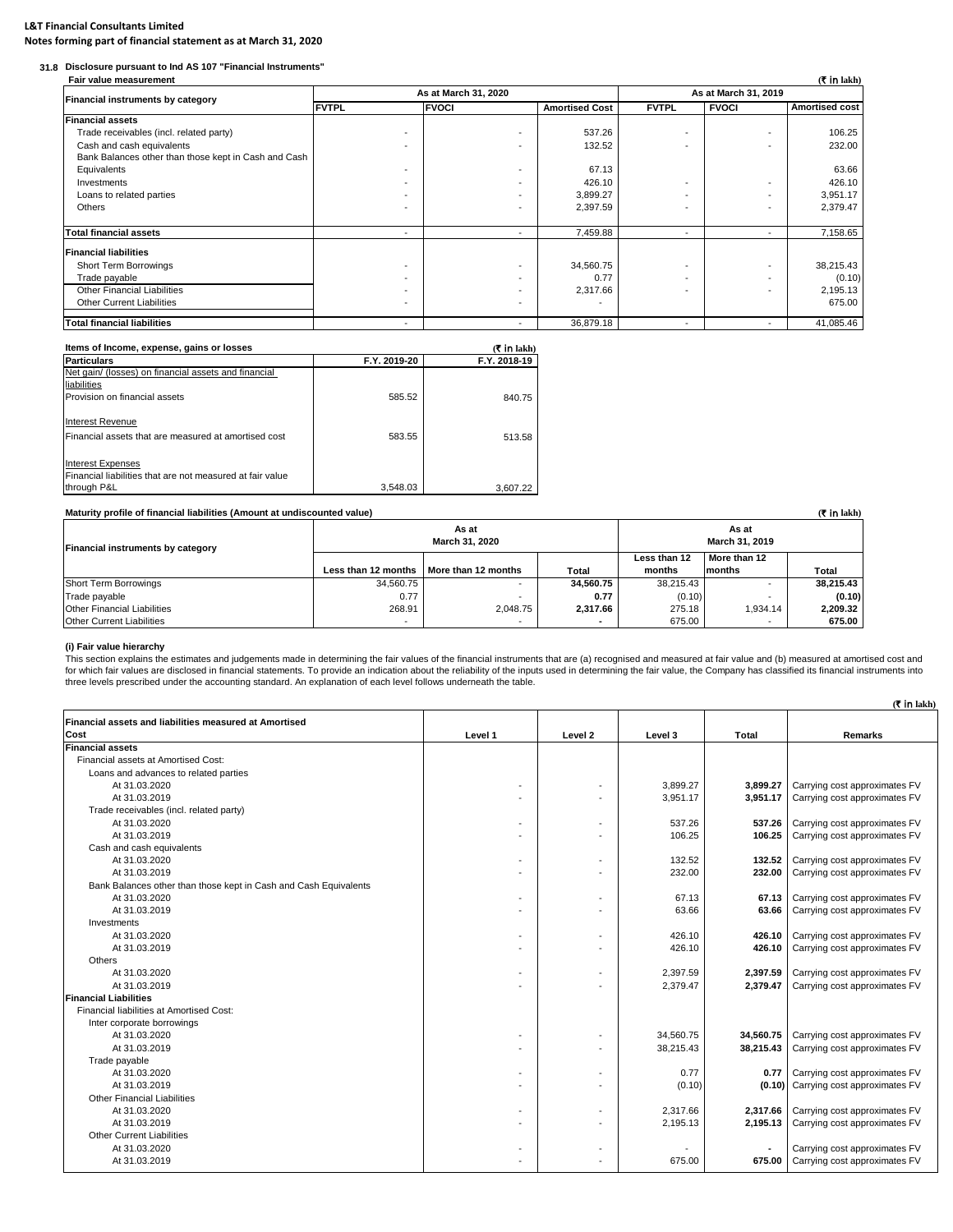**Notes forming part of financial statement as at March 31, 2020**

Level 1 hierarchy- It includes financial instruments measured using quoted prices in active markets for identical assets or liabilities.. This includes mutual funds which are valued using the closing NAV.

Level 2 hierarchy- It includes financial instruments measured using valuation techniques for which the lowest level input that is significant to the fair value measurement is directly or indirectly observable

Level 3 hierarchy- It includes financial instruments measured using valuation techniques for which the lowest level input that is significant to the fair value measurement is unobservable.

There are no transfers between levels 1 and levels 2 and levels 3 during the year.

#### **(ii) Fair value of other financial assets and liabilities measured at amortised cost**

**(iii) Interest rate risk** The carrying amounts of trade receivables, trade payables, other current liabilities and cash and cash equivalents are considered to be the same as their fair values, due to short-term nature.

|                                    |                | $($ ₹ in lakh $)$ |
|------------------------------------|----------------|-------------------|
| <b>Particulars</b>                 | As at          | As at             |
|                                    | March 31, 2020 | March 31, 2019    |
|                                    |                |                   |
| Interest Rate Risk:                |                |                   |
| Borrowings at fixed interest rates | 34,560.75      | 38.215.43         |

 **31.9 Provision for tax has been made in these financial statements in view of book profit under section 115 JB of Income Tax Act, 1961 for the current year.**

#### **31.10 Contingent Liabilities and commitment : Ind AS 37**

|                                |                         | $($ ₹ in lakh $)$       |
|--------------------------------|-------------------------|-------------------------|
| <b>Particulars</b>             | As at<br>March 31, 2020 | As at<br>March 31, 2019 |
| <b>Contingent Liabilities:</b> |                         |                         |
| Bank guarantees;<br>a)         | 63.36                   | 63.36                   |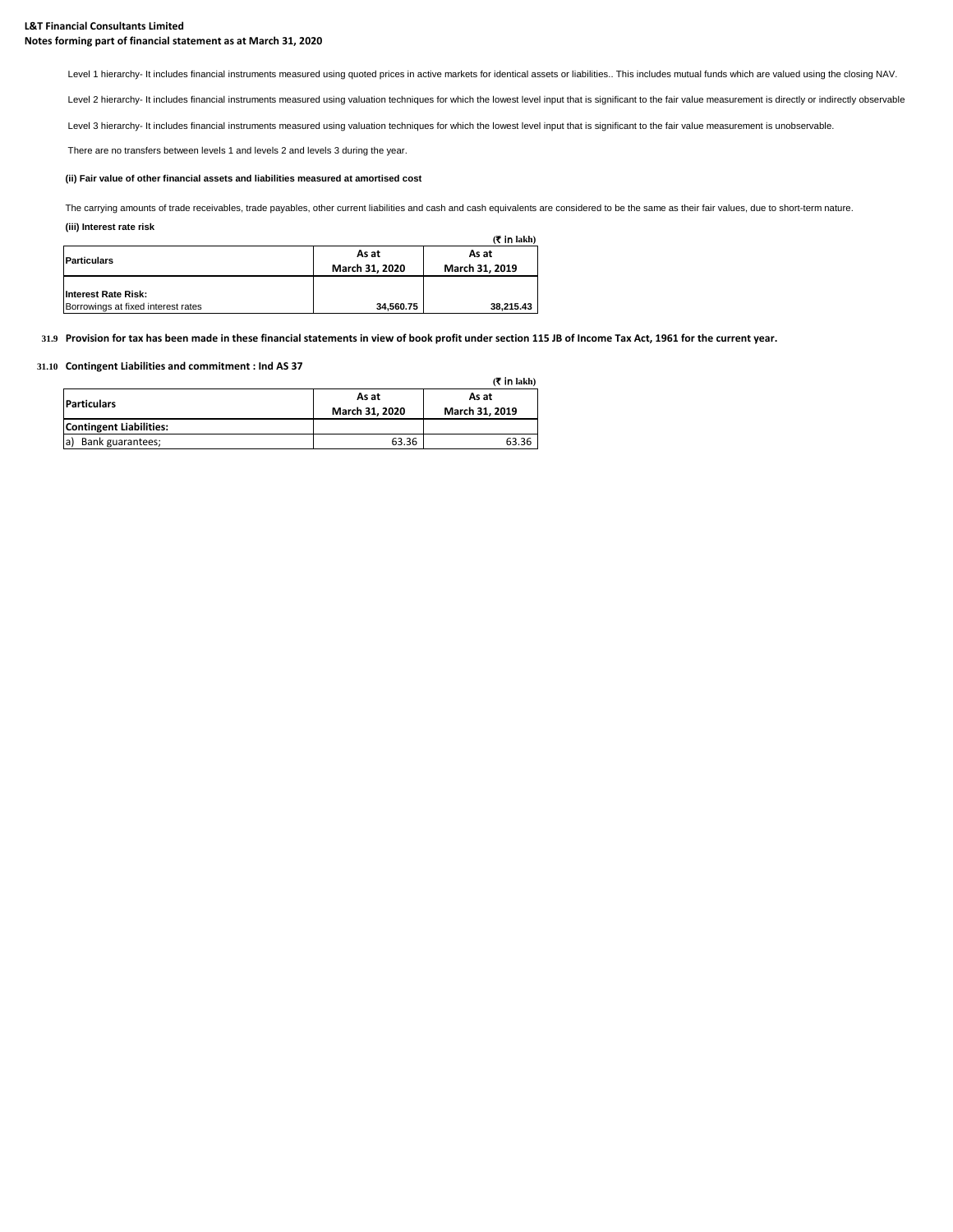#### **31.11 Disclosure Pursuant to IND AS 115 - Revenue from Contract with Customer**

a) Disaggregation of revenue - Following table covers the revenue segregation in to Operating segments and Geographical areas

| ິບບົ່                                                                                     |          | ∘ טי                              |                          |              |                          |                          |          |                          |                            |                          |                          |                          |               | (₹ in lakh) |
|-------------------------------------------------------------------------------------------|----------|-----------------------------------|--------------------------|--------------|--------------------------|--------------------------|----------|--------------------------|----------------------------|--------------------------|--------------------------|--------------------------|---------------|-------------|
|                                                                                           |          |                                   |                          | 2019-20      |                          |                          |          |                          |                            |                          | 2018-19                  |                          |               |             |
|                                                                                           |          |                                   | <b>Operating Segment</b> |              | <b>Geographical Area</b> |                          |          | <b>Operating Segment</b> |                            |                          |                          | Geographical Area        |               |             |
| <b>Particulars</b>                                                                        | Lease    | <b>Merchant</b><br><b>Banking</b> | Advisory<br>Service      | <b>Total</b> | <b>Domestic</b>          | International            | Total    | Lease                    | Merchant<br><b>Banking</b> | Advisory<br>Service      | Total                    | Domestic                 | International | Total       |
|                                                                                           |          |                                   |                          |              |                          |                          |          |                          |                            |                          |                          |                          |               |             |
| Common Cost Recovery                                                                      | 1,732.82 | $\sim$                            | $\sim$                   | 1,732.82     | 1,732.82                 |                          | 1,732.82 | 1,663.15                 |                            | $\sim$                   | 1,663.15                 | 1,663.15                 | $\sim$        | 1,663.15    |
| Arranger Fees                                                                             | $\sim$   | $\sim$                            | $\sim$                   | $\sim$       | $\sim$                   | $\overline{\phantom{a}}$ | $\sim$   | $\sim$                   | 1,647.41                   | $\sim$                   | 1,647.41                 | 1,647.41                 | $\sim$        | 1,647.41    |
| <b>Advisory Fees</b>                                                                      |          |                                   | 2,934.75                 | 2,934.75     | 2,934.75                 |                          | 2,934.75 | $\sim$                   | $\sim$                     | $\sim$                   | $\overline{\phantom{a}}$ | $\overline{\phantom{a}}$ | $\sim$        | $\sim$      |
|                                                                                           |          |                                   |                          |              |                          |                          |          |                          |                            |                          |                          |                          |               |             |
| Total                                                                                     | 1,732.82 | $\sim$                            | 2,934.75                 | 4,667.57     | 4,667.57                 | ۰.                       | 4,667.57 | 1,663.15                 | 1,647.41                   | $\sim$                   | 3,310.56                 | 3,310.56                 | $\sim$        | 3,310.56    |
|                                                                                           |          |                                   |                          |              |                          |                          |          |                          |                            |                          |                          |                          |               |             |
| Revenue Recognised based on<br>performance obligations satisfied at<br>a point in time    |          |                                   |                          |              |                          |                          |          |                          |                            |                          |                          |                          |               |             |
|                                                                                           | 1,732.82 | $\sim$                            | 2,934.75                 | 4,667.57     | 2,934.75                 | $\mathbf{r}$             | 2,934.75 | $\sim$                   | 1,647.41                   | $\sim$                   | 1,647.41                 | 1,647.41                 | $\sim$        | 1,647.41    |
| Revenue Recognised based on<br>performance obligations satisfied<br>over a period of time |          |                                   |                          |              |                          |                          |          |                          |                            |                          |                          |                          |               |             |
|                                                                                           | 1,732.82 |                                   | $\sim$                   | 1,732.82     | 1,732.82                 | $\overline{\phantom{a}}$ | 1,732.82 | 1,663.15                 | $\sim$                     | $\overline{\phantom{a}}$ | 1,663.15                 | 1,663.15                 | $\sim$        | 1,663.15    |

#### b) Reconciliation of contracted price with revenue during the year

| Reconciliation of contracted price with revenue during the year                              |                      |          |                          |                      |          |             |  |
|----------------------------------------------------------------------------------------------|----------------------|----------|--------------------------|----------------------|----------|-------------|--|
|                                                                                              |                      |          |                          |                      |          | (₹ in lakh) |  |
|                                                                                              |                      | 2019-20  |                          |                      |          |             |  |
| <b>Particulars</b>                                                                           | <b>Inter Company</b> | External | Total                    | <b>Inter Company</b> | External | Total       |  |
| Opening contracted price of orders<br>including full value of partially<br>executed contract | ۰                    | ٠        | $\overline{\phantom{a}}$ | ٠                    | ۰        |             |  |
|                                                                                              |                      |          |                          |                      |          |             |  |
| Changes on account of :                                                                      |                      |          |                          |                      |          |             |  |
| <b>Contract Price</b>                                                                        | 1,732.82             | 2.934.75 | 4.667.57                 | 1.663.15             | 1,647.41 | 3,310.56    |  |
|                                                                                              |                      |          |                          |                      |          |             |  |
| Revenue recognised during the Year<br>out of orders completed during the<br>Year             | 1,732.82             | 2,934.75 | 4.667.57                 | 1,663.15             | 1.647.41 | 3.310.56    |  |

c) There are no contract assets and contract liabilities as at 31st March, 2020 and 31st March, 2019

d) The Company has not recognised any assets as on March 31, 2020 and March 31, 2019 from the costs to obtain or fulfil a contract with a customer.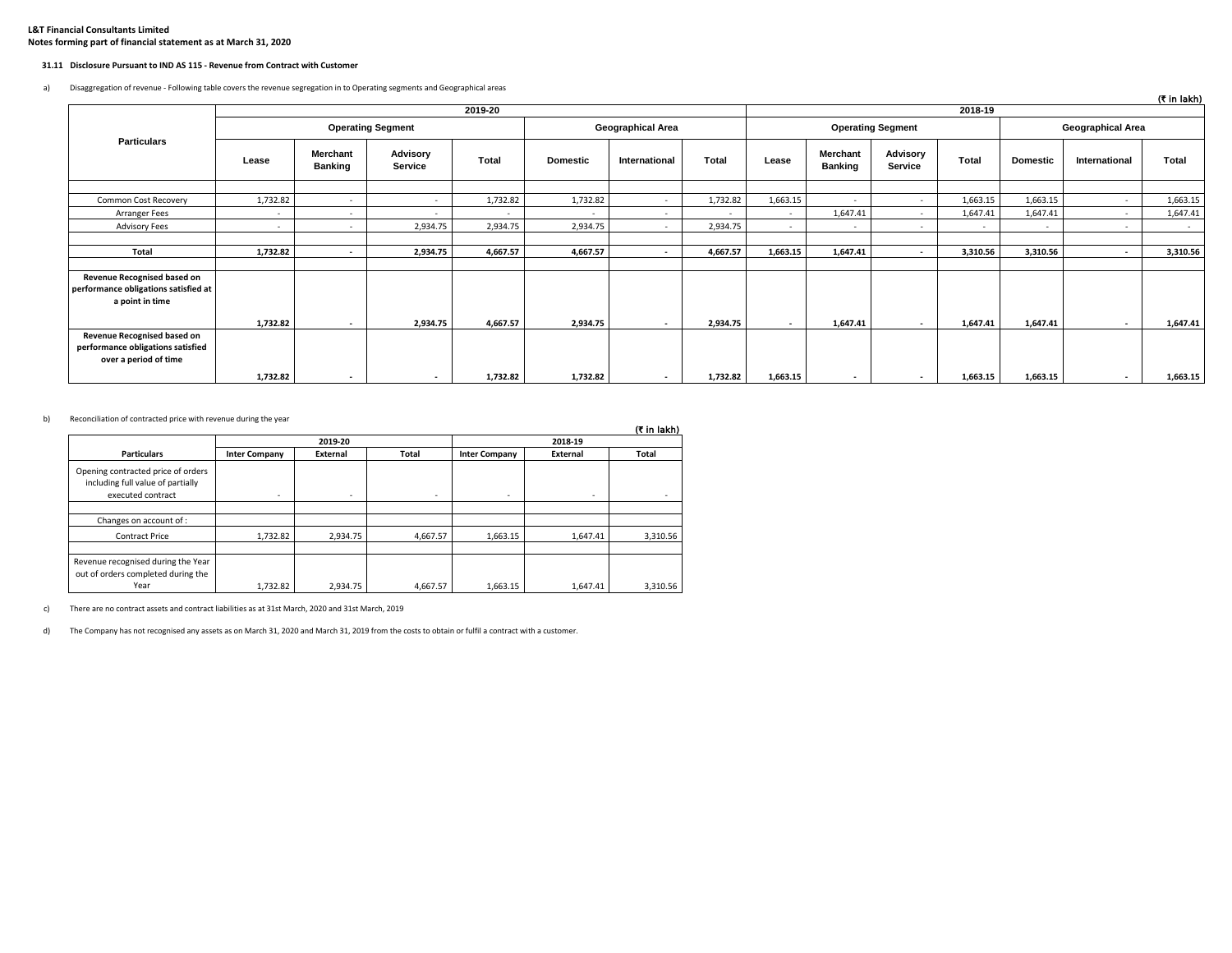#### **31.12 Disclosure pursuant to ESOP Cost**

Pursuant to the Employees Stock Options Scheme established by the holding company (i.e. L&T Finance Holdings Limited), stock options have been granted to the employees of the Company. Total cost incurred by the holding com

amounts,recovery of the same and future period expense details are following:

|                |                                                                                         |                                                         |                                                                                                                                                 | (र in lakh)                |
|----------------|-----------------------------------------------------------------------------------------|---------------------------------------------------------|-------------------------------------------------------------------------------------------------------------------------------------------------|----------------------------|
|                | <b>Total cost incurred Expense</b><br>by<br><b>Holdings till</b><br>Finance<br>Limited) | <b>Holding</b> recovered<br>οf<br>end<br>financial year | <b>Expenses charged to Remaining</b><br>by statement of profit expenses to<br>company (i.e. L&T holding company and loss for the year recovered | be<br>in<br>future periods |
| As at          |                                                                                         |                                                         |                                                                                                                                                 |                            |
| A)             | (B)                                                                                     |                                                         | (D)                                                                                                                                             | $(E) = (B-C)$              |
| March 31, 2020 | 262.11                                                                                  | 146.73                                                  | 88.91                                                                                                                                           | 115.38                     |
| March 31, 2019 | 123.71                                                                                  | 57.82                                                   | 36.63                                                                                                                                           | 65.88                      |

#### **31.13 Financial Risk Management**

The Company's activities expose it to liquidity risk and credit risk.

This note explains the sources of risk which the entity is exposed to and how the entity manages the risk in the financial statements

| <b>Risk</b>    | <b>Exposure arising from</b>                                                  | <b>Measurement</b>    | <b>Management</b>      |
|----------------|-------------------------------------------------------------------------------|-----------------------|------------------------|
|                |                                                                               |                       | Diversification of     |
|                | Cash and cash equivalents, Trade receivables, Other financial Ageing analysis |                       | bank deposits, credit  |
| Credit risk    | assets measured at amortised cost                                             | <b>Credit ratings</b> | limits                 |
|                |                                                                               |                       |                        |
|                |                                                                               | Rolling cash flow     | <b>Working Capital</b> |
| Liquidity risk | Trade payables and Other current liabilities                                  | forecasts             | Management             |

#### **(A) Credit risk**

Credit risk arises from investments carried at amortised cost and deposits with banks and financial institutions, as well as credit exposures to customers including outstanding receivables.

#### **Trade receivable**

The Company renders services to related entities only and as such credit risk of trade receivable is not expected to be significant considering the credit worthiness of the related entities. The Company closely monitors th

#### escalated and recovered.

#### **Deposits with banks**

The Company performs a qualitative assessment of credit risk on its cash and cash equivalents. The Company maintains its current deposits with banks having good reputation, good past track record and high quality credit ra

#### **(B) Liquidity risk**

Prudent liquidity risk management implies maintaining sufficient cash and marketable securities and the availability of funding through an adequate amount of committed credit facilities to meet obligations when due and to businesses, Company treasury maintains flexibility in funding by maintaining availability under committed credit lines.

Management monitors rolling forecasts of the Company's liquidity position and cash and cash and cash equivalents on the basis of expected cash flows. These limits vary by location to take into account the liquidity of the policy involves projecting cash flows and considering the level of liquid assets necessary to meet these, monitoring balance sheet liquidity ratios against internal and external regulatory requirements.

#### **Maturities of financial liabilities:**

The tables below analyse the Company's financial liabilities into relevant maturity groupings based on their contractual maturities :

The amounts disclosed in the table are the contractual undiscounted cash flows. Balances due within 12 months equal their carrying balances as the impact of discounting is not significant.

|                                                        |                | (₹ in lakh)        |
|--------------------------------------------------------|----------------|--------------------|
| <b>Contractual maturities of financial liabilities</b> |                | Less than one year |
| 31 March 2020                                          | As at          | As at              |
|                                                        | March 31, 2020 | March 31, 2019     |
| <b>Non-derivatives</b>                                 |                |                    |
| <b>Borrowings</b>                                      | 34,560.75      | 38,215.43          |
| Trade payables                                         | 0.77           | (0.10)             |
| Other financial liabilities                            | 268.91         | 275.18             |
| Dividend Payable                                       |                | 675.00             |
| <b>Total non-derivative liabilities</b>                | 34.830.43      | 39.165.51          |